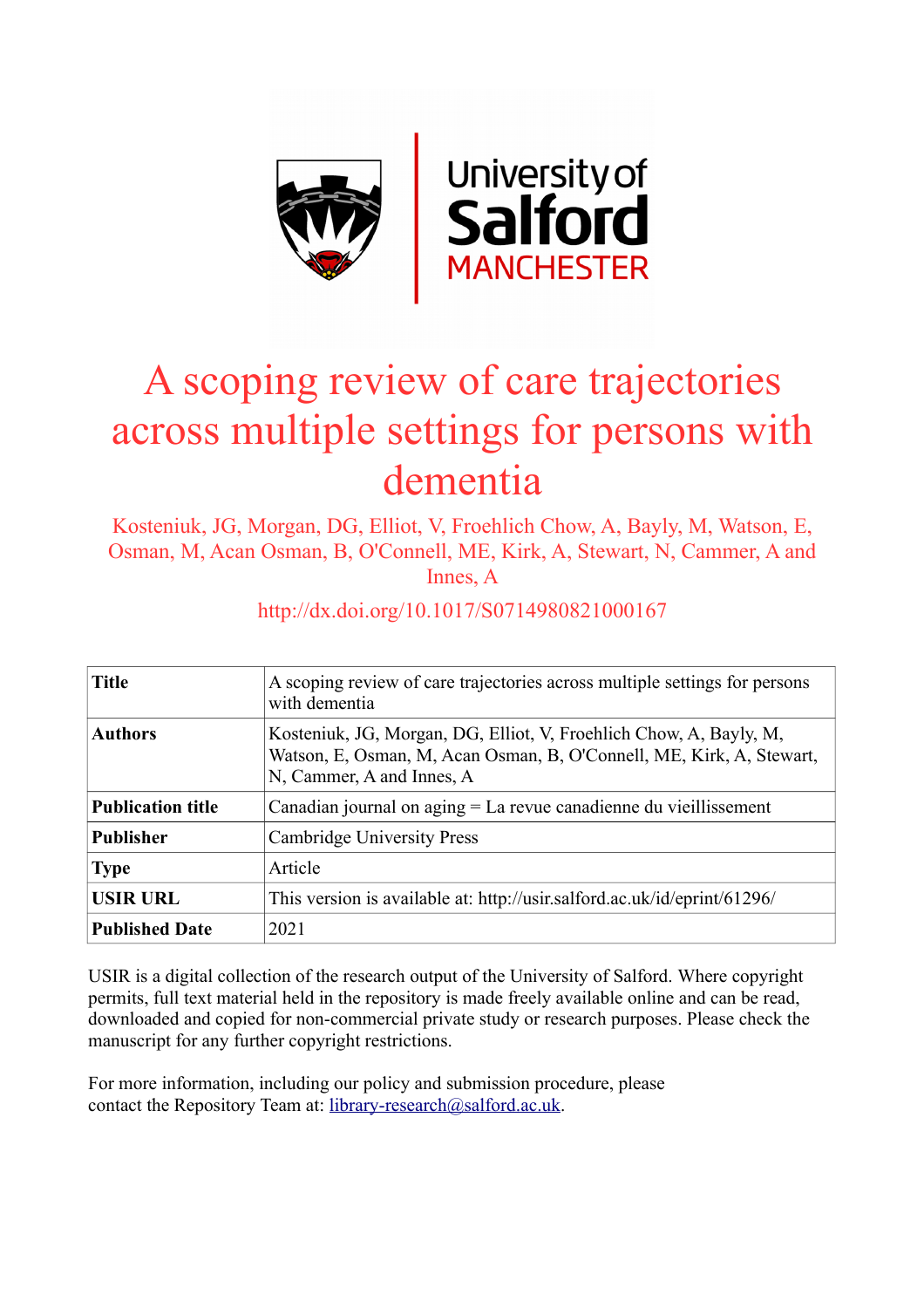# Canadian Journal on Aging / La Revue canadienne du vieillissement

# www.cambridge.org/cjg

# <span id="page-1-0"></span>Article

<span id="page-1-4"></span><span id="page-1-3"></span><span id="page-1-2"></span><span id="page-1-1"></span>Cite this article: Kosteniuk JG, Morgan DG, Elliot V, Chow AF, Bayly M, Watson E, Osman M, Osman BA, O'Connell ME, Kirk A, Stewart N, Cammer A, & Innes A. (2021). A Scoping Review of Care Trajectories across Multiple Settings for Persons with Dementia. Canadian Journal on Aging / La Revue canadienne du vieillissement

<span id="page-1-5"></span><https://doi.org/10.1017/S0714980821000167>

Received: 13 July 2018 Accepted: 01 November 2020

#### Mots-clés:

vieillissement; revue; démence; hôpital; soins de longue durée; transitions; trajectoire

#### Keywords:

aging; review; dementia; hospital; long-term care; transitions; trajectory

#### Corresponding author:

La correspondance et les demandes de tirés-à-part doivent être adressées à : / Correspondence and requests for offprints should be sent to: Julie G. Kosteniuk, Ph.D. Canadian Centre for Health and Safety in Agriculture University of Saskatchewan Saskatoon Saskatchewan Canada [\(julie.kosteniuk@usask.ca\)](mailto:julie.kosteniuk@usask.ca)

\*Study funding was provided by a Canadian Institutes of Health Research Foundation Grant to D.G.M. (grant number 148444) and the Saskatchewan Health Research Foundation through a partnership with the Canadian Institutes of Health Research, in support of the Canadian Consortium on Neurodegeneration in Aging (CCNA) (grant number 3431).

© The Author(s), 2021. Published by Cambridge University Press on behalf of Canadian Association on Gerontology. This is an Open Access article, distributed under the terms of the Creative Commons Attribution licence [\(http://](http://creativecommons.org/licenses/by/4.0/) [creativecommons.org/licenses/by/4.0/\)](http://creativecommons.org/licenses/by/4.0/), which permits unrestricted re-use, distribution, and reproduction in any medium, provided the original work is properly cited.



# A Scoping Review of Care Trajectories across Multiple Settings for Persons with Dementia

CrossMark

Julie G. Kosteniuk $^1$  $^1$ , Debra G. Morgan $^1$ , Valerie Elliot $^1$ , Amanda Froehlich Chow $^1$ , Melanie Bayly<sup>[1](#page-1-0)</sup>, Erin Watson<sup>[2](#page-1-0)</sup>, Meric Osman<sup>[3](#page-1-1)</sup>, Beliz Acan Osman<sup>3</sup>, Megan E. O'Connell<sup>[4](#page-1-2)</sup>, Andrew Kirk<sup>[5](#page-1-3)</sup>, Norma Stewart<sup>6</sup>, Allison Cammer<sup>[7](#page-1-4)</sup> and Anthea Innes<sup>[8](#page-1-5)</sup>

<sup>1</sup>Canadian Centre for Health and Safety in Agriculture, University of Saskatchewan, Saskatoon, Saskatchewan, <sup>2</sup>Leslie and Irene Dube Health Sciences Library, University of Saskatchewan, Saskatoon, Saskatchewan, <sup>3</sup>Saskatchewan Health Quality Council, Saskatoon, Saskatchewan, <sup>4</sup>Department of Psychology, University of Saskatchewan, Saskatoon, Saskatchewan, <sup>5</sup>Department of Medicine, University of Saskatchewan, Saskatoon, Saskatchewan, <sup>6</sup>College of Nursing, University of Saskatchewan, Saskatoon, Saskatchewan, <sup>7</sup>College of Pharmacy and Nutrition, University of Saskatchewan, Saskatoon, Saskatchewan, and <sup>8</sup>School of Health and Society, University of Salford, Salford Institute for Dementia, Salford, United Kingdom

#### Résumé

Les nombreux transferts entre les différents milieux de soins peuvent perturber les personnes âgées atteintes de démence et leurs proches aidants en provoquant des discontinuités dans les soins et des conséquences indésirables. Cette revue de la portée a été menée afin d'identifier et de classer les trajectoires de soins de personnes atteintes de démence dans différents milieux, et de comprendre la prévalence des transferts multiples et des facteurs qui y sont associés, aux niveaux individuel et organisationnel. La recherche a fait appel à trois bases de données, et ciblé les études revues par des pairs qui ont été publiées entre 2007 et 2017. Trente-trois articles ont été recensés selon ces critères. Nous avons observé 26 trajectoires de soins distinctes. Les trajectoires communes incluaient la réadmission à l'hôpital ou le transfert de l'hôpital vers les soins de longue durée. Les facteurs associés aux transitions concernaient principalement des caractéristiques démographiques et médicales. Les résultats mettent en évidence la nécessité d'investir dans l'amélioration de la performance des systèmes de soins communautaires en vue de diminuer le nombre de transferts. Des recherches plus approfondies sont recommandées afin de mieux comprendre les trajectoires de soins complexes et longitudinales, ainsi que celles de sous-populations atteintes de démence.

# Abstract

Multiple transitions across care settings can be disruptive for older adults with dementia and their care partners, and can lead to fragmented care with adverse outcomes. This scoping review was conducted to identify and classify care trajectories across multiple settings for people with dementia, and to understand the prevalence of multiple transitions and associated factors at the individual and organizational levels. Searches of three databases, limited to peer-reviewed studies published between 2007 and 2017, provided 33 articles for inclusion. We identified 26 distinct care trajectories. Common trajectories involved hospital readmission or discharge from hospital to long-term care. Factors associated with transitions were identified mainly at the level of demographic and medical characteristics. Findings suggest a need for investing in stronger community-based systems of care that may reduce transitions. Further research is recommended to address knowledge gaps about complex and longitudinal care trajectories and trajectories experienced by sub-populations of people living with dementia.

#### Introduction

Dementia has been a pressing public health issue worldwide for several years. The number of people 65 years of age and older living with dementia in Canada nearly doubled from 218,000 in 2002 to 432,000 in 2016 (Public Health Agency of Canada, [2019b](#page-25-0)). More than 80,000 older adults in Canada are diagnosed in a single year (Public Health Agency of Canada, [2019b](#page-25-0)). Age is the greatest risk factor for dementia (Livingston et al., [2017](#page-24-0)), and although prevalence in Canada is less than 1% in the 65–69 year age group, it is 25% in the 85 and older age group (Canadian Institute for Health Information, [2018a](#page-24-1)). If the situation remains unchanged, the number of Canadians living with dementia will continue to increase as life expectancy improves and the share of older adults continues to grow.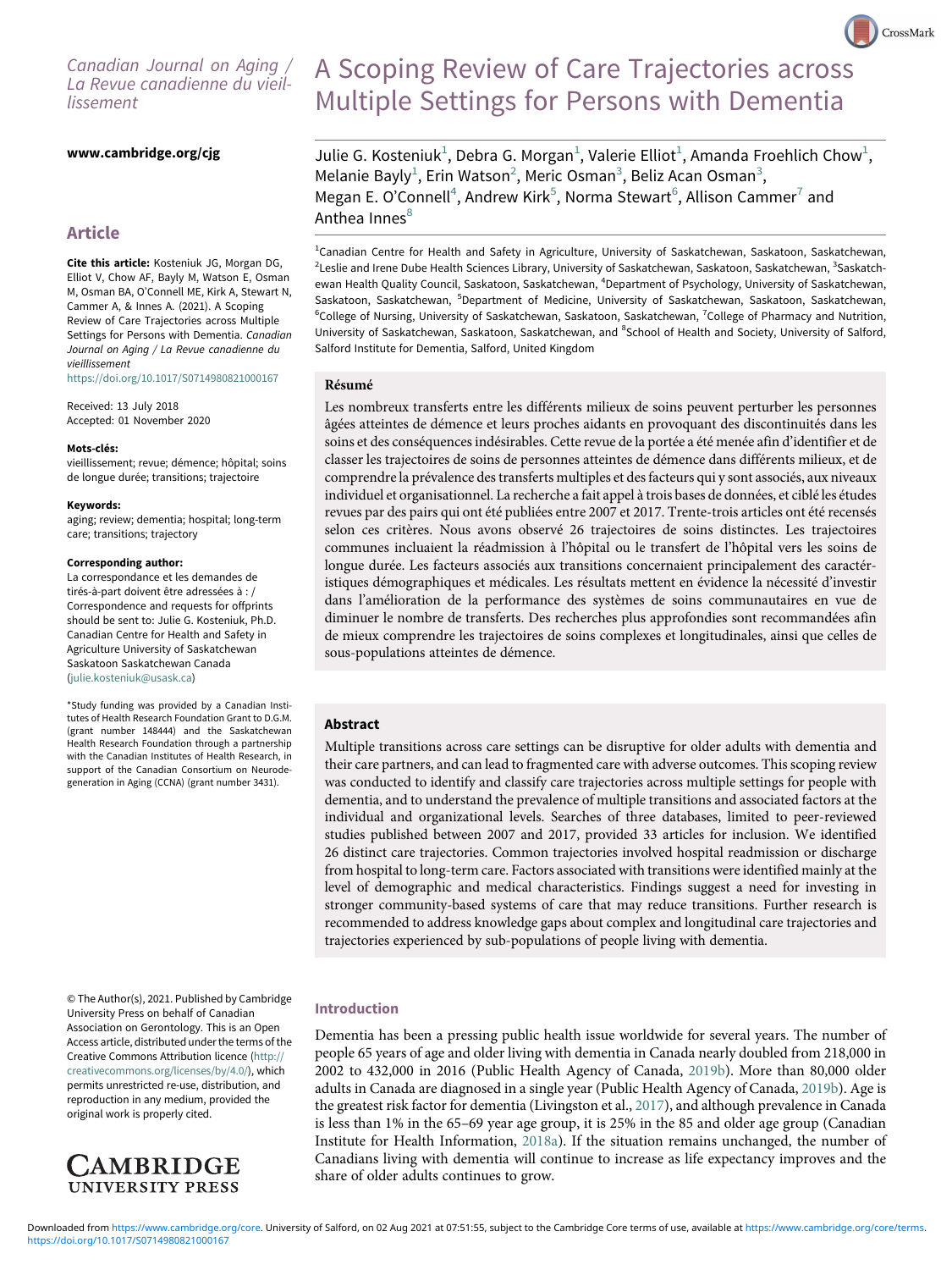The COVID-19 pandemic highlighted several challenges faced by older adults living with dementia in the community. Dementia increases the risk of exposure to the COVID-19 virus and to negative outcomes such as behavioural changes and delirium (Brown, Kumar, Rajji, Pollock, & Mulsant, [2020](#page-23-0)), thereby increasing the risk of hospitalization in this group (Alzheimer's Disease International, [2020\)](#page-23-1). Unnecessary hospitalizations of people with dementia were already a concern in pre-pandemic Canada, with a hospitalization rate of 33 per 100 versus 20 per 100 people without dementia (Canadian Institute for Health Information, [2018a\)](#page-24-1). Fear of exposure to the virus and social isolation in hospital prompted families to reconsider the risks and benefits of acute care (Alzheimer's Disease International, [2020](#page-23-1)). The pandemic also severely affected long-term care (LTC) homes in Canada, where 69% of residents live with dementia (Canadian Institute for Health Information, [2018a](#page-24-1)). In the first 3 months of the pandemic, more than 9,000 LTC staff were infected by the virus and 8 in 10 COVID-19 deaths across the country took place in LTC and retirement homes (Canadian Institute for Health Information, [2020\)](#page-24-2).

The risk of admission to hospital or LTC for older adults with dementia therefore has serious consequences for this population and the larger Canadian health care system. A care transition refers to a physical move across locations that involves at least one overnight stay (Aaltonen, Rissanen, Forma, Raitanen, & Jylha, [2012](#page-23-2)) or consecutive days of care in different health care settings including home (Wang et al., [2017](#page-25-1)). Multiple care transitions are characterized by repeated or multiple moves between two or more care sites, or dynamic movement across multiple sites of care (Callahan et al., [2012](#page-23-3), [2015](#page-23-4)). Care transitions across home, acute, and LTC settings by people living with dementia often result from increasingly complex care needs as function and health progressively decline (Alberta Health, Continuing Care, [2017;](#page-23-5) Fortinsky & Downs, [2014](#page-24-3)). In a United States study of older adults, the average number of care transitions between home, hospital, and LTC was two times higher among people with dementia than in those without dementia (Callahan et al., [2015\)](#page-23-4). Furthermore, Callahan et al. ([2015](#page-23-4)) found that 37% of older adults without dementia experienced no transitions during the observation period, compared with only 4% of individuals with dementia.

Previous reviews of care transitions experienced by persons with dementia have focused primarily on single and isolated moves between care settings (Afram, Verbeek, Bleijlevens, & Hamers, [2015](#page-23-6); Dawson, Bowes, Kelly, Velzke, & Ward, [2015](#page-24-4); Hirschman & Hodgson, [2018;](#page-24-5) Muller, Lautenschlager, Meyer, & Stephan, [2017](#page-24-6); Ray, Ingram, & Cohen-Mansfield, [2015](#page-25-2)). Although multiple transitions have been the subject of two recent reviews, only hospital readmission has been considered (Ma, Bao, Dull, & Wu, [2019](#page-24-7); Pickens, Naik, Catic, & Kunik, [2017\)](#page-25-3).

A care trajectory is defined in this review as a pathway that consists of care transitions across multiple settings. Care trajectories merit attention as they may signal gaps in appropriate community-based care and support, contributing to negative health outcomes for people with dementia and their care partners. Episodes of transition expose individuals to possible medication error (Deeks, Cooper, Draper, Kurrle, & Gibson, [2016\)](#page-24-8) and loss of critical information such as advance directives and care plans (Canadian Medical Protective Association, [2018\)](#page-24-9). Care transitions cause disruptions in daily schedules and care continuity that can be particularly stressful and detrimental for those living with dementia, contributing to lower physical and psychological well-being (Ryman et al., [2019](#page-25-4)). Negative outcomes for care partners such as stress, depression, and anxiety have also been attributed to care

transitions, as well as disrupted self-care caused by a significant shift in focus to the individual with dementia (Sadak, Zdon, Ishado, Zaslavsky, & Borson, [2017\)](#page-25-5). Emotional concerns and unmet needs for information and support among care partners have been shown to emerge throughout the care transition period; for example, before and after admission to LTC (Afram et al., [2015](#page-23-6); Ray et al., [2015](#page-25-2)).

Although there is agreement that persons with dementia experience numerous transitions, there is less agreement on the standard classification of these transitions (Fortinsky & Downs, [2014\)](#page-24-3). The purpose of this scoping review was to identify and classify care trajectories across multiple settings for people with dementia, and to gain an understanding of the prevalence of multiple transitions and related factors at the individual (demographic and medical) and organizational levels. The current review is intended to increase our knowledge of care trajectories in this population and to inform future research efforts by identifying key gaps in the literature and opportunities for research.

# Methods

The review was guided by the Arksey and O'Malley ([2005\)](#page-23-7) fivestage scoping review methodology and additional steps for each stage as proposed by Levac, Colquhoun, and O'Brien ([2010\)](#page-24-10). Further, a review team met biweekly throughout the review process to consider decisions regarding the search strategy, study selection, and data extraction and analysis, as recommended by Levac et al. [\(2010\)](#page-24-10).

# Identifying the Research Question

This review aimed to answer the following research questions: What specific care trajectories involving multiple transitions are experienced by people with dementia in terms of care settings, and number and patterns of transitions? What is the prevalence of multiple transitions in this population? What are the factors associated with multiple transitions at the individual (demographic and medical) and organizational levels? For the purpose of this review, multiple transitions were defined as (1) two or more moves between at least three different care settings (e.g., home-hospital-LTC), (2) three or more moves between at least two different care settings that include home (e.g., home-hospital-home-hospital), or (3) two or more moves between two care settings that exclude home (e.g., LTC-hospital-LTC). We anticipated that the findings of this review would identify gaps in current knowledge and point to areas for future research.

#### Identifying Relevant Studies

A university health sciences librarian (E.W.) developed a comprehensive search strategy in consultation with the first two authors (Supplemental File). Computerized searches of three databases (MEDLINE<sup>®</sup>, Embase, and Cumulative Index to Nursing and Allied Health Literature [CINAHL]) were conducted in May, 2017."Multiple transitions" and "compound transitions" are not commonly used terms, and for this reason our goal was to develop a broad search and manually remove "single transition" studies during study selection. The search was limited to peer-reviewed original research articles, in the English language, published between January 1, 2007 and May 3, 2017. Although the search was not limited to older adults, dementia is more common among older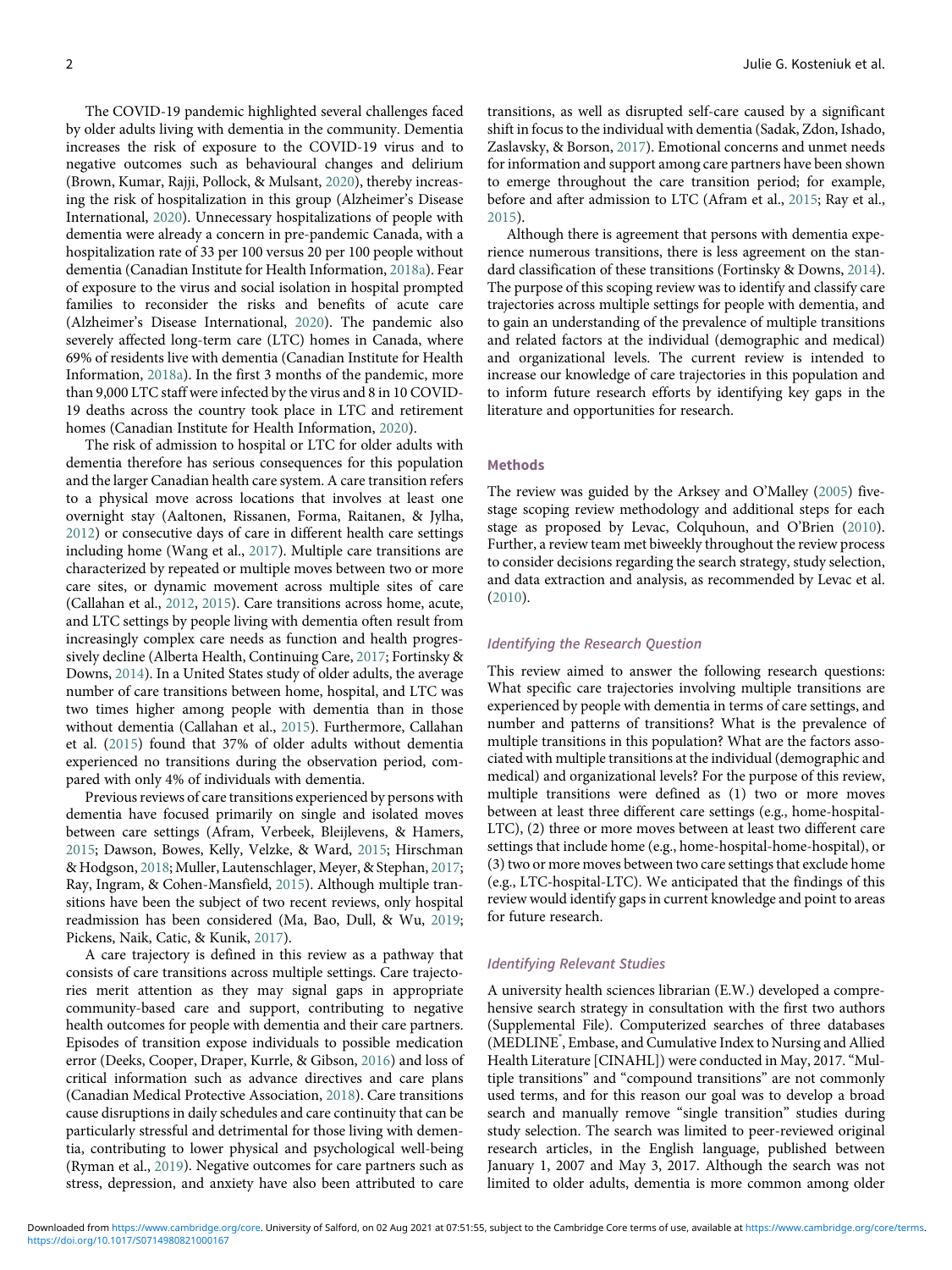populations, with people 65 years of age and older accounting for approximately 97% of cases (Canadian Institute for Health Information, [2018a](#page-24-1)). A 10-year period was chosen for the search, given the increased number of relevant studies in recent years, the pace at which recommendations are being addressed, and to balance the large number of records retrieved.

# Study Selection

As shown in the Preferred Reporting Items for Systematic Reviews and Meta-Analyses (PRISMA) flow diagram in [Figure 1](#page-3-0) (Moher, Liberati, Tetzlaff, Altman, & The PRISMA Group, [2009\)](#page-24-11), the search resulted in 16,704 records. This number was reduced to 10,870 after duplicates were removed. The records were exported to a reference program (Endnote) and a web-based systematic review program (DistillerSR), and further de-duplication reduced the number to 10,668 records.

In the first stage of study selection, four reviewers independently conducted title and abstract relevance screening based on initial inclusion/exclusion criteria. The first author (J.G.K.) screened all titles and abstracts, a second reviewer assessed half, and two additional reviewers each evaluated one quarter of the records. Inter-rater agreement was not calculated, as study selection was an iterative process involving ongoing deliberation among reviewers about the operationalization of "multiple transitions" as defined in the inclusion criteria [\(Table 1](#page-4-0)). After excluding 10,496 records, the second stage involved reviewing the full text of 172 articles using a screening form developed by the first author, based on the final inclusion and exclusion criteria. The reviewers first tested the form with 19 articles, and revisions were made based on reviewer feedback. Three reviewers then each independently evaluated the full text of one third of the articles and the first author assessed all articles. Conflicts were resolved by discussion at both stages. The second author (D.G.M.) made the final decision on 5 records when consensus was not possible in the first stage, and consensus was reached between the first author and reviewers on all articles in the second stage. As shown in [Figure 1,](#page-3-0) 33 studies were included in the current review after excluding 139 articles during the second screening stage.

# Charting the Data

The first author extracted the data using a Microsoft Excel spreadsheet that was continually refined throughout the abstraction process to adequately capture key data. The following information was extracted from each study, where available: authors and year of publication; study country and setting, objectives, design, timeframe and study period, intervention, outcome measures, sample characteristics [age at baseline, sex, ethnicity, residence (e.g., rural, live at home or in longterm care), method of dementia identification such as clinical diagnosis, timing of dementia identification such as before first transition, proportion of patients with dementia and type of dementia, and

<span id="page-3-0"></span>

Figure 1. Preferred Reporting Items for Systematic Reviews and Meta-Analyses (PRISMA) Flow Chart of Study Selection and Inclusion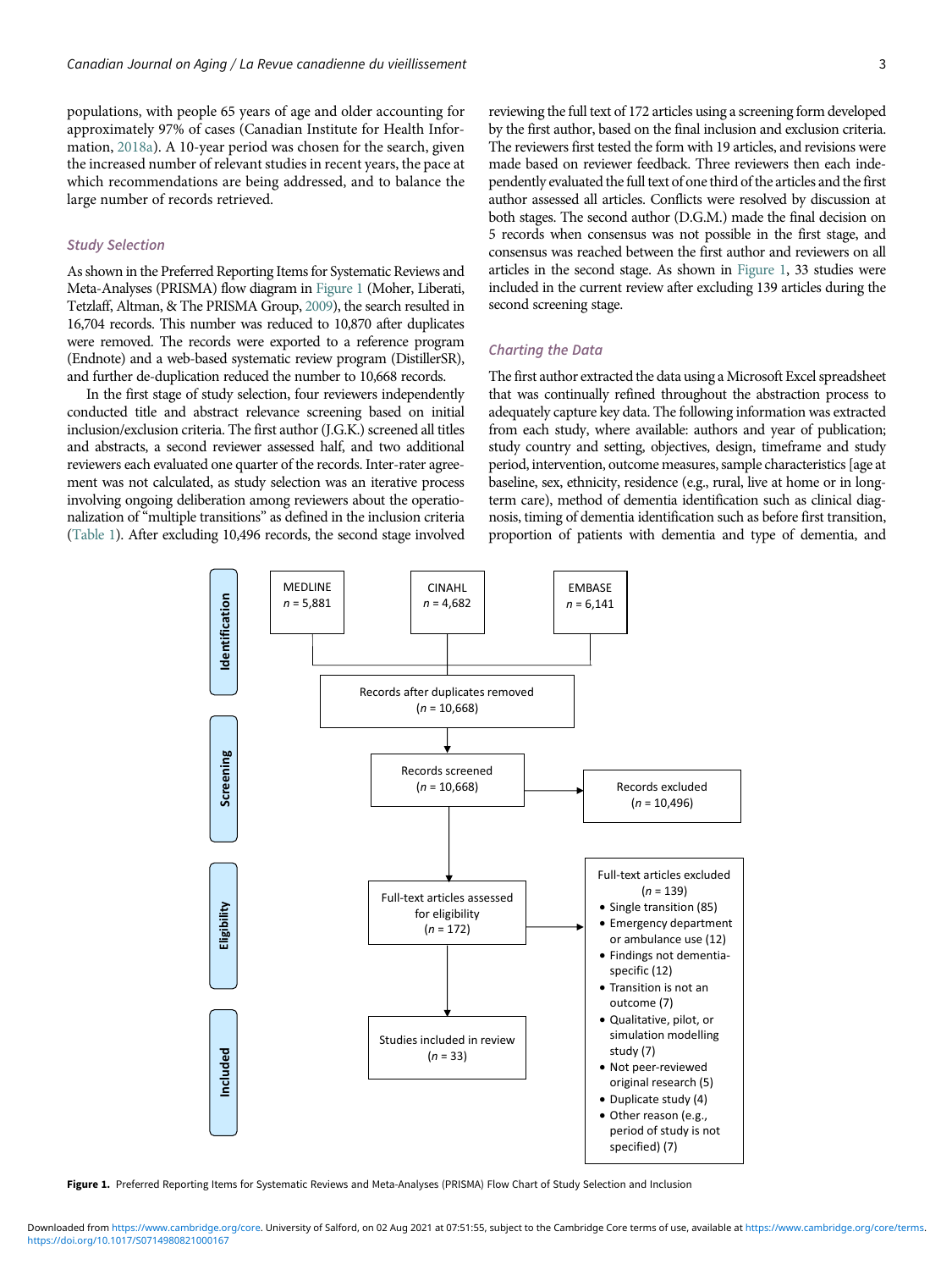#### <span id="page-4-0"></span>Table 1. Study inclusion and exclusion criteria

| Inclusion criteria                                                                                                                                                                                                                                                                                                                                                                                                                                           |
|--------------------------------------------------------------------------------------------------------------------------------------------------------------------------------------------------------------------------------------------------------------------------------------------------------------------------------------------------------------------------------------------------------------------------------------------------------------|
| Study participants may reside in any setting at the start of the study.                                                                                                                                                                                                                                                                                                                                                                                      |
| Study participants must be individuals with dementia (and caregivers) only, or individuals with dementia (and caregivers) and controls wherein those with<br>dementia are analyzed as a separate group.                                                                                                                                                                                                                                                      |
| Transitions between settings must be a study outcome, not a predictor.                                                                                                                                                                                                                                                                                                                                                                                       |
| Care settings must not include emergency departments, physician offices, or any care setting that does not imply an overnight stay.                                                                                                                                                                                                                                                                                                                          |
| Must examine multiple transitions, defined as any one of the following:<br>• At least 2 moves between any 3 or more different settings (e.g., home-hospital-long-term care (LTC); LTC-home-hospital; hospital-LTC-palliative care)<br>. Including home, at least 3 moves between 2 settings (e.g., home-hospital-home-hospital; home-LTC-home-LTC;)<br>• Excluding home, at least 2 moves between 2 settings (e.g., LTC-hospital-LTC; hospital-LTC-hospital) |
| <b>Exclusion criteria</b>                                                                                                                                                                                                                                                                                                                                                                                                                                    |
| Mived-methods and qualitative studies                                                                                                                                                                                                                                                                                                                                                                                                                        |

Mixed-methods and qualitative studies

Letters to the editor, opinion letters, commentaries, dissertations, reviews, study protocols, policy papers, reports, grey publications, and book chapters

Studies involving care settings that do not require an overnight stay (e.g., emergency department, physician office, home care)

proportion of patients with other medical conditions]; transitions as a primary focus (yes/no); and study conclusions, key implications and recommendations, and reported limitations. Data charting also included identifying and extracting care trajectories based on transition patterns that involved two moves, three moves, or four or more moves across settings, the prevalence of transitions, and factors associated with transitions at the individual (demographic and medical) and organizational levels. In addition, length of stay in hospital was documented where applicable. Some studies reported more than one trajectory, and data relevant to all routes were extracted where this was the case.

# Collating, Summarizing, and Reporting the Results

The data extracted to Microsoft Excel were collated in a series of Microsoft Word tables (not included here) as an intermediate step, and study characteristics were organized in a numerical summary [\(Table 2\)](#page-5-0). A framework of care trajectories was developed based on transition patterns extracted at the charting stage [\(Figure 2](#page-6-0)). This framework classifies trajectories based on starting location and other settings involved, number of transitions, and the pattern of movement across locations. For the purpose of this review, trajectories that began in an unspecified location or in hospital were considered to originate in location 'x'. We rationalized that hospitalization constitutes a temporary stay for individuals who have other permanent or long-stay living arrangements. In transitions that involved multiple unspecified locations, 'x' was counted as a single location.

The main findings in the narrative synthesis centre on the most commonly reported trajectories (as examined in three or more included studies), prevalence of transitions, and factors associated with transitions. [Table 3](#page-7-0) summarizes the relevant findings including all identified care trajectories, prevalence of transitions, associated factors, and key implications and recommendations.

#### Results

#### Study Characteristics

Characteristics of the 33 included studies are provided in [Table 2](#page-5-0). The majority of articles were published since 2015, and most studies were conducted in North America or Europe. Four studies

included an intervention (Boltz, Chippendale, Resnick, & Galvin, [2015](#page-23-8); Cassel et al., [2016;](#page-24-12) Gustafsson et al., [2017;](#page-24-13) Noel, Kaluzynski, & Templeton, [2017\)](#page-25-6). All of the studies included a mixed-sex sample, with females accounting for at least 60% of the dementia sample in three quarters of the studies.

Most studies assessed the effect of dementia on the use and outcomes of health services in general, of which transitions across care settings were only one component. Time frames considered in the studies ranged from less than 30 days to 5 years, with short time frames of less than 1 year examined most frequently. Few studies focused on time frames of 3 years or longer (Bucher, Dubuc, von Gunten, & Morin, [2016](#page-23-9); Callahan et al., [2012;](#page-23-3) Chang et al., [2015](#page-24-14); Rudolph et al., [2010;](#page-25-7) Seematter-Bagnoud, Martin, & Bula, [2012\)](#page-25-8).

Individuals with dementia were identified on the basis of administrative data in the majority of studies. In these studies, diagnosis was recorded from the data either directly after the first transition had occurred (Daiello, Gardner, Epstein-Lubow, Butterfield, & Gravenstein, [2014](#page-24-0); Draper, Karmel, Gibson, Peut, & Anderson, [2011](#page-24-15); Harvey, Mitchell, Brodaty, Draper, & Close, [2016;](#page-24-16) Kasteridis et al., [2016;](#page-24-2) Oud, [2017;](#page-25-9) Zekry et al., [2009\)](#page-25-5) or up to 1 year prior to the first transition (Davydow et al., [2014;](#page-24-7) Givens et al., [2013;](#page-24-17) Harvey et al., [2016;](#page-24-16) Mitchell et al., [2015](#page-24-8); Mitchell, Harvey, Brodaty, Draper, & Close, [2016,](#page-24-18) 2017). Nevertheless, prevalent and incident cases were not differentiated in these studies, and the time since diagnosis was not provided. Only four studies, all based on administrative data, explicitly identified participants with incident (Callahan et al., [2012](#page-23-3), [2015](#page-23-4); Hsiao et al., [2015;](#page-24-19) Sivananthan & McGrail, [2016\)](#page-25-10) or prevalent dementia (Callahan et al., [2012](#page-23-3)). Other studies relied mainly on clinical diagnoses or screening tests for identification purposes, often diagnosing or assessing participants either directly after the first transition (Boltz et al., [2015;](#page-23-8) Chang et al., [2015](#page-24-14); Fogg, Meredith, Bridges, Gould, & Griffiths, [2017](#page-24-20); Ono, Tamai, Takeuchi, & Tamai, [2011](#page-25-11); Seematter-Bagnoud et al., [2012\)](#page-25-8) or at study enrollment before the first transition occurred (Davydow et al., [2014](#page-24-7); Fong et al., [2012](#page-24-21); Noel et al., [2017;](#page-25-6) Rudolph et al., [2010;](#page-25-7) Voisin, Sourdet, Cantet, Andrieu, & Vellas, [2009\)](#page-25-12). In these studies, it is possible that some participants were previously diagnosed with dementia. In studies with long observation periods in which dementia had been diagnosed at enrollment, it is also possible that some participants had been living with dementia for some time before their first transition.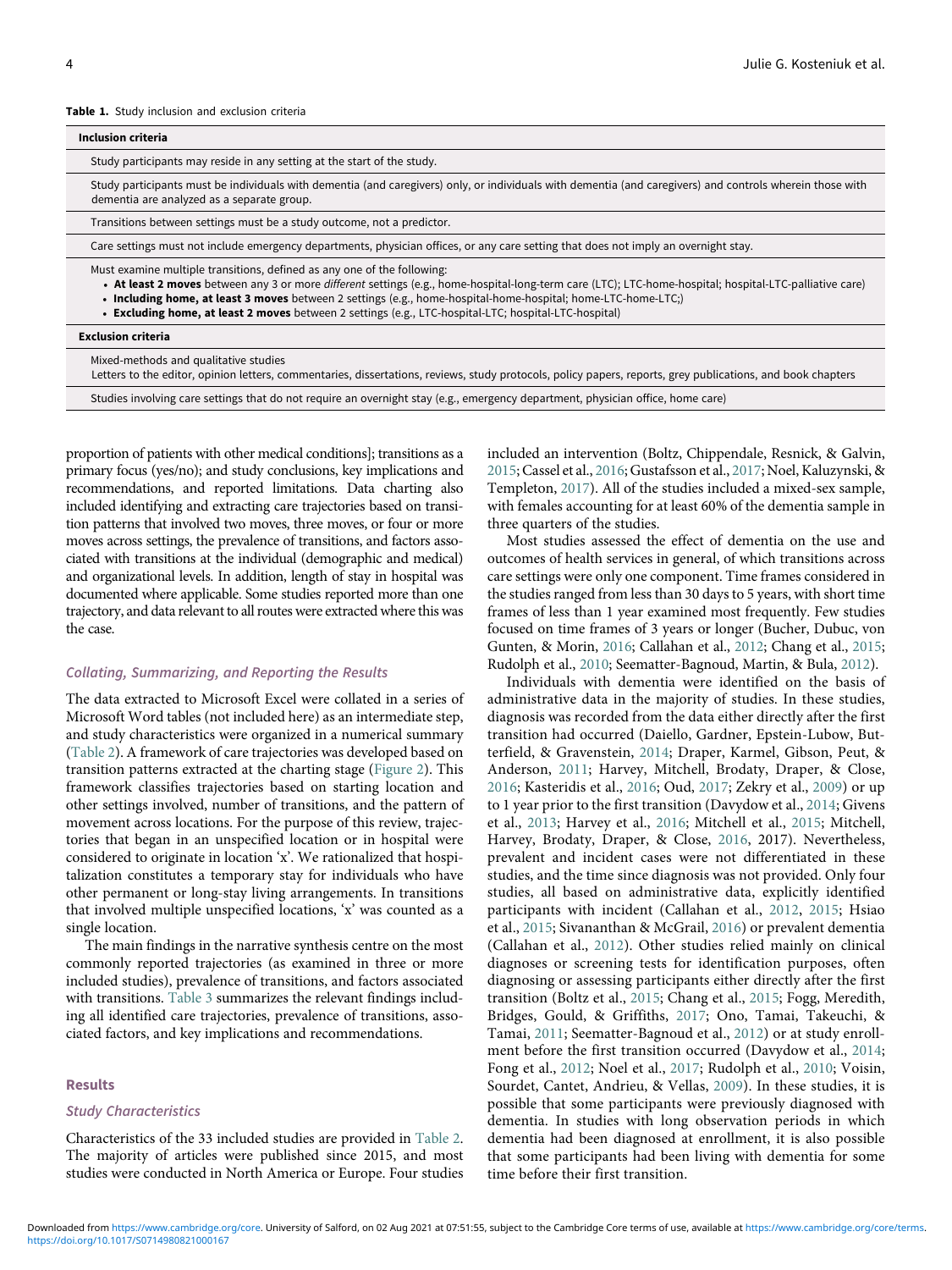**Table 2.** Study characteristics  $(n = 33)$ 

<span id="page-5-2"></span><span id="page-5-1"></span><span id="page-5-0"></span>

|                                                     | n                  |
|-----------------------------------------------------|--------------------|
| <b>Continent of study</b>                           |                    |
| North America                                       | 15                 |
| Europe                                              | 9                  |
| Australia                                           | 5                  |
| Asia                                                | 4                  |
| Date of publication                                 |                    |
| 2015-2017                                           | 19                 |
| 2012-2014                                           | 9                  |
| 2008-2011                                           | 5                  |
| Study design                                        |                    |
| Retrospective cohort                                | 18                 |
| Prospective cohort                                  | 6                  |
| Other <sup>a</sup>                                  | 9                  |
| Comparison/control group(s)                         |                    |
| No comparison/control group                         | 17                 |
| One group without dementia                          | 8                  |
| One group with dementia and another condition       | 1                  |
| Two or more groups, with or without dementia        | 7                  |
| <b>Intervention study</b>                           | 4                  |
| <b>Study focused primarily on transitions</b>       | 14                 |
| Study time frame <sup>b</sup>                       |                    |
| 30 days or less                                     | 12                 |
| 3 months to less than 1 year                        | 8                  |
| 1 year to less than 2 years                         | 12                 |
| 2 years to less than 3 years                        | 4                  |
| 3 to 5 years                                        | 5                  |
| Unspecified                                         | 1                  |
| Method of dementia identification $^\circ$          |                    |
| Administrative data                                 |                    |
| International Classification of Diseases (ICD) code | 16                 |
| Prescription drug claim                             | 2                  |
| Minimum Data Set (MDS) Data                         | 1                  |
| Clinical diagnosis                                  | 8                  |
| Screening test                                      | 3                  |
| Medical record notes                                | 2                  |
| Unspecified                                         | 3                  |
| <b>Sample</b>                                       |                    |
| < 500                                               | 8                  |
| 500-1,000                                           | 4                  |
| 1,000-10,000                                        | 6                  |
| 10,000-50,000                                       | 8                  |
| > 50,000                                            | 7                  |
| Minimum age (years) for study eligibility           |                    |
| 50-64                                               | 5                  |
|                                                     | <i>(Continued)</i> |

Table 2. Continued

|                                               | $\mathsf{n}$   |
|-----------------------------------------------|----------------|
| 65-74                                         | 16             |
| $\geq$ 75                                     | $\overline{2}$ |
| Unspecified                                   | 10             |
| Female participants (% of dementia subsample) |                |
| 40-49.9                                       | 3              |
| 50-59.9                                       | $\overline{4}$ |
| 60-69.9                                       | 17             |
| 70-79.9                                       | 8              |
| Unspecified                                   | 1              |
| Rural participants                            | 5              |

Note.<sup>a</sup>Other study designs included chart audit and caregiver survey; comparative repeated measures; cross-sectional; longitudinal cohort; observational cohort; randomized controlled trial; retrospective longitudinal observational; retrospective observational; and retrospective survey.

<sup>b</sup>Multiple time frames were included in 9 studies (Boltz et al., [2015](#page-23-8); Callahan et al., [2012;](#page-23-3) Daiello et al., [2014;](#page-24-0) Draper et al., [2011;](#page-24-15) Gustafsson et al., [2017;](#page-24-13) Harvey et al., [2016](#page-24-16); Kedia et al., [2017;](#page-24-9) Leung et al., [2013](#page-24-23); Mitchell et al., [2016\)](#page-24-18).

 $\text{``Two studies used multiple methods of identification (Daiello et al., 2014; Mondor et al., 2017).}$  $\text{``Two studies used multiple methods of identification (Daiello et al., 2014; Mondor et al., 2017).}$  $\text{``Two studies used multiple methods of identification (Daiello et al., 2014; Mondor et al., 2017).}$  $\text{``Two studies used multiple methods of identification (Daiello et al., 2014; Mondor et al., 2017).}$  $\text{``Two studies used multiple methods of identification (Daiello et al., 2014; Mondor et al., 2017).}$ 

#### Prevalence of Transitions and Trajectories

We identified 26 distinct care trajectories experienced by individuals with dementia, based on the starting location of the trajectory and care settings involved, transition pattern, and number of transitions experienced ([Figure 2](#page-6-0) and [Table 3\)](#page-7-0). In most trajectories, the first transition involved hospitalization ( $n = 24$ ); in two trajectories, the first transition was from LTC to home. Considering all 26 trajectories, the destination of the second transition was LTC in 10 trajectories, home or other location in 6, unspecified in 6, hospice care in 2 and hospital in 2 trajectories.

Described subsequently and organized by starting location are the seven most common trajectories, defined as those that were each examined in three or more of the included studies. These trajectories were examined in a total of 26 of the included studies. Included is the prevalence of each trajectory or the prevalence of specific transitions within the trajectories, as reported in the studies.

# From home

The most common care trajectory beginning from home and involving multiple settings, as evaluated in nine studies, ended in transition to LTC after a hospitalization (home-hospital-LTC) (Boltz et al., [2015](#page-23-8); Bucher et al., [2016;](#page-23-9) Fogg et al., [2017](#page-24-20); Harvey et al., [2016;](#page-24-16) Kedia, Chavan, Boop, & Yu, [2017;](#page-24-9) Mitchell et al., [2016;](#page-24-18) Mondor et al., [2017;](#page-24-22) Ono et al., [2011](#page-25-11); Zekry et al., [2009](#page-25-5)). Eight of the studies considered timeframes of 1–3.5 years, finding that 16.3 to 58.4 per cent of individuals with dementia admitted to hospital from home transitioned to LTC (Boltz et al., [2015;](#page-23-8) Bucher et al., [2016;](#page-23-9) Fogg et al., [2017](#page-24-20); Kedia et al., [2017](#page-24-9); Mitchell et al., [2016;](#page-24-18) Mondor et al., [2017;](#page-24-22) Ono et al., [2011;](#page-25-11) Zekry et al., [2009](#page-25-5)). One study found that 25.3 per cent of patients with dementia admitted to hospital with an injury in New South Wales were discharged to LTC; however, it did not specify the time frame (Harvey et al., [2016\)](#page-24-16). Five studies included controls, and all found that hospitalized individuals with dementia were more likely to be discharged to LTC than people without dementia (16.3–35.9% vs. 3.5–8.6%) over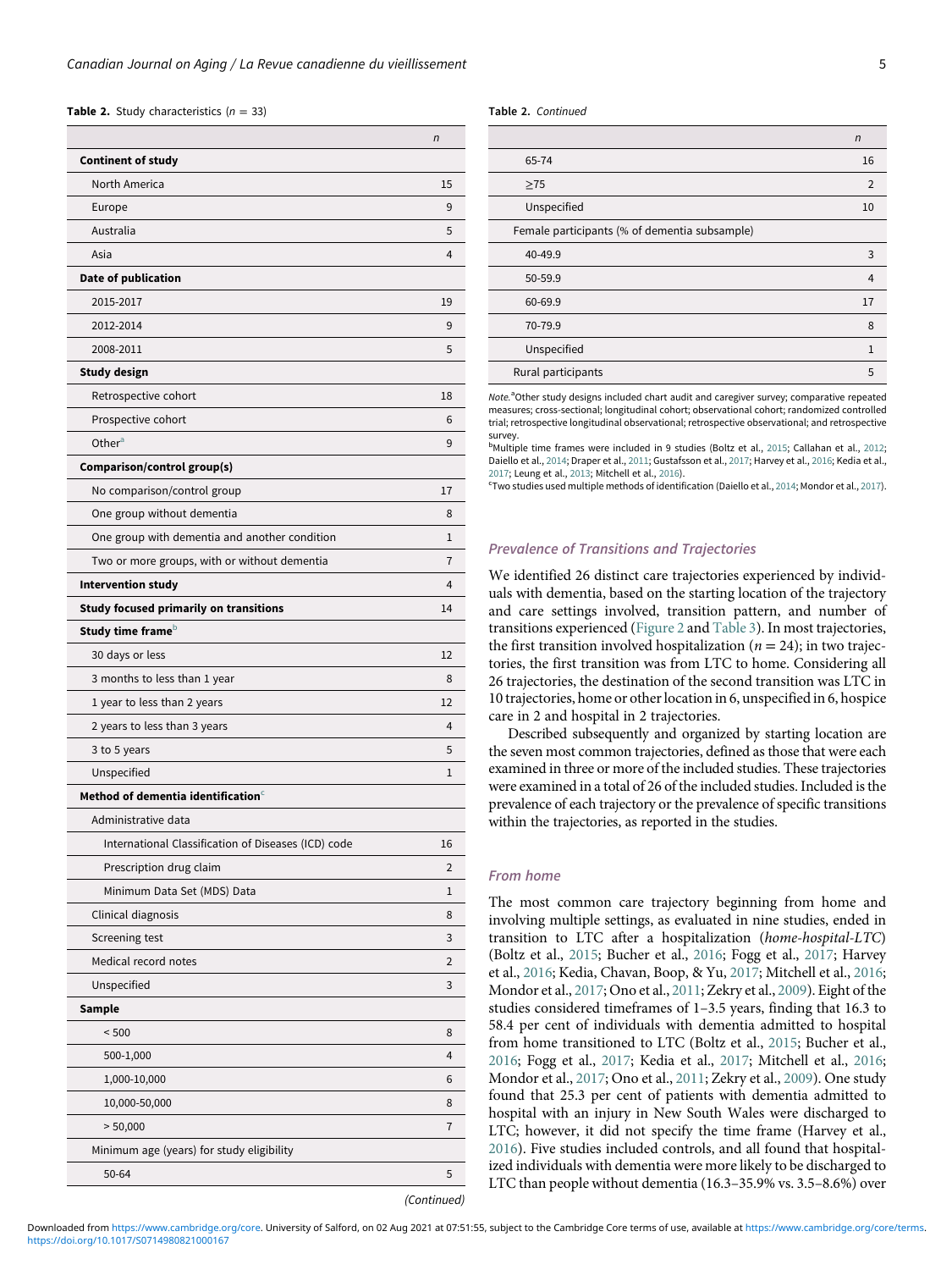<span id="page-6-0"></span>

 $^1$  Boltz et al., [2015;](#page-23-8) Bucher et al., [2016](#page-24-16); Fogg, et al., [2017](#page-24-22); Harvey et al., 2016; Kedia et al., [2017;](#page-24-9) Mitchell et al., [2016;](#page-24-18) Mondor et al., 2017; Ono et al., [2011](#page-25-11); Zekry et al., [2009](#page-25-5) <sup>2</sup> Ono et al., [2011](#page-25-11)

<sup>3</sup> Kedia et al., [2017](#page-24-9)

<sup>4</sup> Bucher et al., [2016](#page-23-9)

 $^5$  Boltz et al., [2015;](#page-23-8) Cassel et al., [2016](#page-25-10); Mondor et al., [2017;](#page-24-22) Ono et al., [2011;](#page-25-11) Sivananthan & McGrail, 2016

<sup>6</sup> Fong et al., [2012](#page-24-21); Rudolph et al., [2010](#page-25-7); Voisin, Sourdet, Cantet, Andrieu, & Vellas, [2009](#page-25-12)

<sup>7</sup> Voisin et al., [2009](#page-25-12)

<sup>8</sup> Callahan et al., [2012](#page-23-3)

<sup>9</sup> Callahan et al., [2012;](#page-23-3) Callahan et al., [2015](#page-23-4)

<sup>10</sup> Bucher et al., [2016](#page-23-9); Callahan et al., [2012;](#page-23-3) Callahan et al., [2015](#page-23-4)

<sup>11</sup> Aaltonen et al., [2014;](#page-23-10) Givens et al., [2013](#page-24-17)

<sup>12</sup> Bucher et al., [2016](#page-23-9)

13 Sivananthan & McGrail, [2016](#page-25-10)

<sup>14</sup> Leung, Kwan, & Chi, [2013;](#page-24-23) Sivananthan & McGrail, [2016](#page-25-10)

<sup>15</sup> Sivananthan & McGrail, [2016](#page-25-10)

16 Aaltonen et al., [2014](#page-23-10)

<sup>17</sup> Bucher et al., [2016](#page-24-2); Daiello, Gardner, Epstein-Lubow, Butterfield, & Gravenstein, [2014](#page-24-0); Draper, Karmel, Gibson, Peut, & Anderson, [2011](#page-24-15); Kasteridis et al., 2016; Seematter-Bagnoud, Martin, & Bula, [2012;](#page-25-8) Takacs, Ungvari, & Gazdag, [2015](#page-25-3)

<sup>18</sup> Oud et al., [2017](#page-25-9)

<sup>19</sup> Bucher et al., [2016](#page-23-9)

<sup>20</sup> Bucher et al., [2016](#page-23-9)

 $^{21}$  Daiello et al., [2014](#page-24-7); Davydow et al., 2014; Draper et al., [2011](#page-24-15); Gustafsson et al., [2017;](#page-24-24) Harvey et al., [2015;](#page-24-8) Hsiao et al., [2015](#page-24-8); Kedia et al., [2017](#page-24-9); Mitchell et al., 2015, [2016,](#page-24-18) 2017; Noel et al., [2017](#page-25-6)

<sup>22</sup> Callahan et al., [2012](#page-23-3), [2015](#page-23-4)

<sup>23</sup> Callahan et al., [2012](#page-23-3), [2015](#page-23-4)

<sup>24</sup> Callahan et al., [2015](#page-23-4)

 $25$  Hsiao et al., [2015;](#page-24-19) Kedia et al., [2017](#page-24-9); Teno et al., [2013](#page-25-13)

<sup>26</sup> Chang et al., [2015](#page-24-14)

 $x =$  unspecified location

Note: Bolded trajectories were examined in three or more studies. More than one trajectory was reported in 14 studies (Aaltonen et al., [2014;](#page-23-10) Boltz et al., [2015;](#page-23-8) Callahan et al., [2012,](#page-23-3) [2015;](#page-23-4) Daiello et al., [2014;](#page-24-0) Draper et al., [2011](#page-24-15); Harvey et al., [2015;](#page-24-8) Hsiao et al., [2015](#page-24-19); Kedia et al., [2017](#page-24-9); Mitchell et al., [2016;](#page-24-18) Mondor et al., [2017;](#page-24-22) Ono et al., [2011](#page-25-11); Sivananthan & McGrail, [2016;](#page-25-10) Voisin et al., [2009](#page-25-12)).

time frames of 1–2 years (Fogg et al., [2017](#page-24-20); Harvey et al., [2016](#page-24-16); Kedia et al., [2017;](#page-24-9) Mitchell et al., [2016;](#page-24-18) Zekry et al., [2009](#page-25-5)).

Reported in five articles, the second common trajectory that originated from home was characterized by hospitalization followed by re-hospitalization from home (home-hospital-homehospital) (Boltz et al., [2015](#page-23-8); Cassel et al., [2016;](#page-24-12) Mondor et al., [2017](#page-24-22); Ono et al., [2011;](#page-25-11) Sivananthan & McGrail, [2016\)](#page-25-10). Ono et al. ([2011\)](#page-25-11) reported in a retrospective cohort study conducted in one hospital

<https://doi.org/10.1017/S0714980821000167> Downloaded from [https://www.cambridge.org/core.](https://www.cambridge.org/core) University of Salford, on 02 Aug 2021 at 07:51:55, subject to the Cambridge Core terms of use, available at [https://www.cambridge.org/core/terms.](https://www.cambridge.org/core/terms)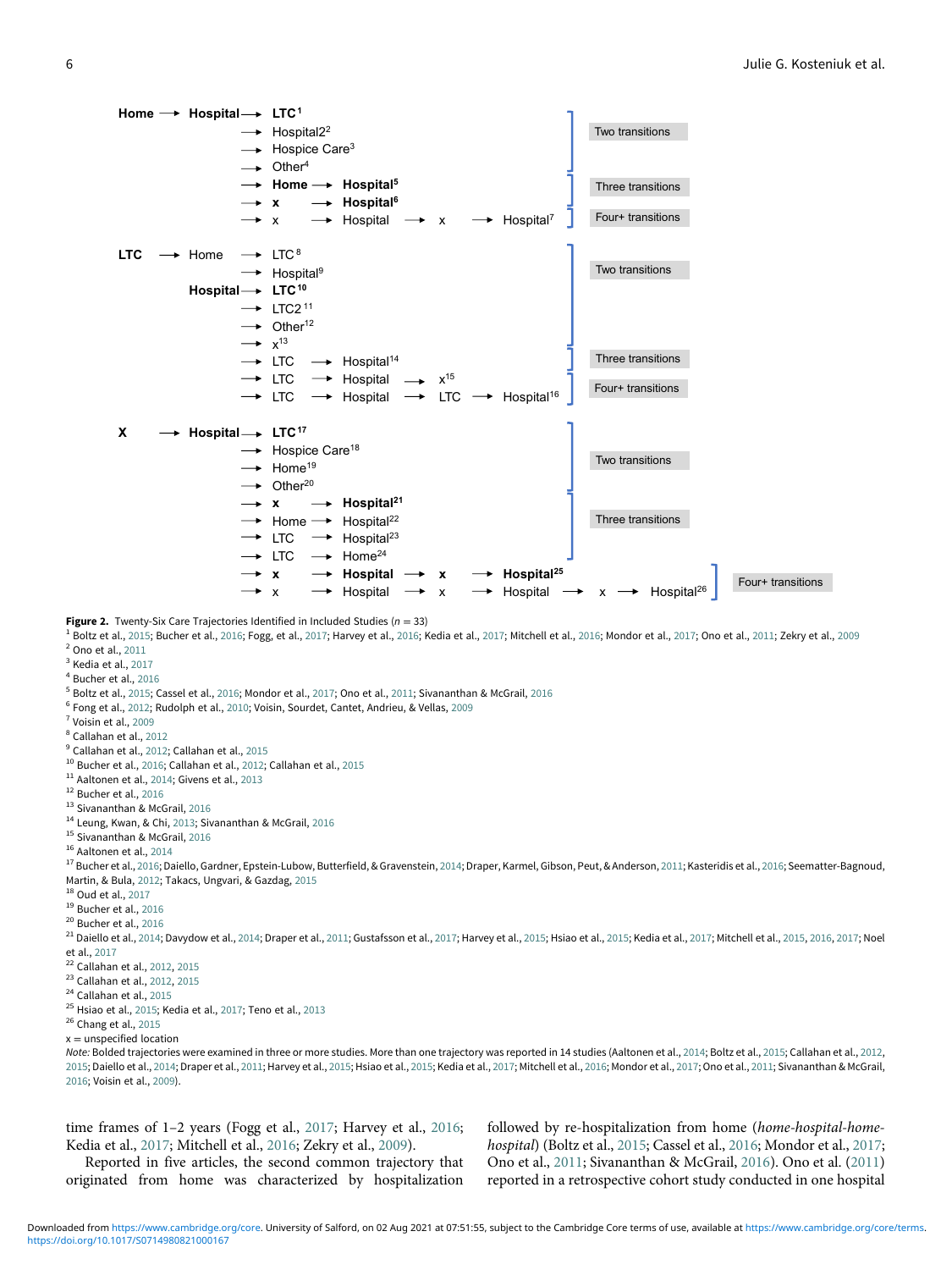#### **Table 3.** Summary of included studies ( $n = 33$ )

<span id="page-7-0"></span><https://doi.org/10.1017/S0714980821000167>

 $\overline{\phantom{0}}$ 

Downloaded from https://www.cambridge.org/core. University of Salford, on 02 Aug 2021 at 07:51:55, subject to the Cambridge Core terms of use, available at https://www.cambridge.org/core/terms.<br>https://doi.org/10.1017/5071 Downloaded from [https://www.cambridge.org/core.](https://www.cambridge.org/core) University of Salford, on 02 Aug 2021 at 07:51:55, subject to the Cambridge Core terms of use, available at [https://www.cambridge.org/core/terms.](https://www.cambridge.org/core/terms)

| Author, Date of Publication,<br>Country, Study Design,<br>Method of Identifying<br>Individuals With Dementia                                                                     | Sample, Minimum Age (Years), Mean<br>Age (Years), Female %, Dementia %,<br>Rural %                                                                                                                                                                                                                                                                   | Trajectory Time Frame/ Study Period,<br>Trajectory                                                                                                           | Relevant Findings, Key Implications, and Recommendations                                                                                                                                                                                                                                                                                                                                                                                                                                                                                                                                                                                                                                                                                                                                                                                                                                                                                                                                                                                                                                                                                                                                                                                                                                                                                                                                                                                                                                                                                                                                                                                                                                                                                                                                                                                                                                                                                                                                                                                                                                     |
|----------------------------------------------------------------------------------------------------------------------------------------------------------------------------------|------------------------------------------------------------------------------------------------------------------------------------------------------------------------------------------------------------------------------------------------------------------------------------------------------------------------------------------------------|--------------------------------------------------------------------------------------------------------------------------------------------------------------|----------------------------------------------------------------------------------------------------------------------------------------------------------------------------------------------------------------------------------------------------------------------------------------------------------------------------------------------------------------------------------------------------------------------------------------------------------------------------------------------------------------------------------------------------------------------------------------------------------------------------------------------------------------------------------------------------------------------------------------------------------------------------------------------------------------------------------------------------------------------------------------------------------------------------------------------------------------------------------------------------------------------------------------------------------------------------------------------------------------------------------------------------------------------------------------------------------------------------------------------------------------------------------------------------------------------------------------------------------------------------------------------------------------------------------------------------------------------------------------------------------------------------------------------------------------------------------------------------------------------------------------------------------------------------------------------------------------------------------------------------------------------------------------------------------------------------------------------------------------------------------------------------------------------------------------------------------------------------------------------------------------------------------------------------------------------------------------------|
| Aaltonen et al., 2014<br>Finland<br>Retrospective cohort<br>Dementia identification: ICD<br>diagnosis code as cause<br>of death                                                  | $n = 18,912$ residents in LTC nationwide<br>$($ $\geq$ 70 years of age)<br>13,159 nursing home<br>mean age $= 87.4$<br>female = $75.6%$<br>4,720 sheltered housing<br>mean age $= 86.8$<br>female = $75.1%$<br>1,033 LTC for people with dementia<br>mean age $= 86.6$<br>female = $75.9%$<br>dementia = $100\%$ (causes not<br>specified) rural N/A | Last 90 days of life/ 6 years<br><b>Two transitions</b><br>• LTC1-hospital-LTC2<br>Four or more transitions<br>• LTC-hospital-LTC-hospital-LTC-hospi-<br>tal | <b>Two transitions</b><br>• 0.3% of LTC residents were discharged from hospital to a different LTC facility (i.e.,<br>experienced a "type 2" care transition reflecting a lack of continuity in LTC facility)<br>(90-day time frame)<br>Four or more transitions<br>• 5.5% of LTC residents were hospitalized more than two times (i.e., experienced<br>"type 3" care transition) (90-day time frame)<br><b>Associated factors</b><br><b>Two transitions</b><br>• After adjusting for age, sex, year of death, and co-morbidity, the odds of "type 2"<br>care transitions from a LTC facility were lower among the oldest than among the<br>youngest age group (AOR 0.35; 95% CI 0.15, 0.82), higher among residents of<br>sheltered housing at baseline than among those in a traditional nursing home (AOR<br>13.69; 95% CI 6.36, 29.44) and higher among residents of specialized LTC for people<br>with dementia at baseline than among those in a traditional nursing home (AOR<br>15.31; 95% CI 5.68, 41.30)<br>Four or more transitions<br>• After adjusting for age, sex, year of death, and co-morbidity, the odds of "type 3"<br>care transitions were lower among the oldest than among the youngest age group<br>(AOR 0.73; 95% CI 0.58, 0.90), lower among females than among males (AOR 0.74;<br>95% CI 0.64, 0.85), higher among residents of sheltered housing at baseline than<br>among residents of traditional nursing home (AOR 4.08; 95% CI 3.56, 4.69), and<br>higher among residents of specialized LTC for people with dementia at baseline<br>than among residents of traditional nursing home (AOR 3.04; 95% CI 2.33, 3.97)<br>Key implications and recommendations<br>• Traditional nursing homes are likely better equipped than sheltered housing<br>facilities to treat medical conditions that may arise at end of life and to avoid<br>multiple hospitalizations<br>• Specialized LTC facilities for individuals with dementia should be further regulated<br>to ensure that they provide proper end-of-life care and prevent multiple hospital-<br>izations |
| Boltz et al., 2015<br><b>United States</b><br>Comparative repeated<br>measures<br>Dementia identification:<br>Screening test at hospital<br>admission (index<br>hospitalization) | $n = 86$ patients in two hospitals ( $\geq 65$<br>years of age)<br>44 intervention<br>mean age = $83.8 \pm 6.5$<br>$female = 52\% 42 control$<br>mean age = $81.0 \pm 8.5$<br>female = $67%$<br>dementia = $100\%$ (causes not<br>specified) rural N/A                                                                                               | 30 days, 18 months/18 months<br><b>Two transitions</b><br>• home-hospital-LTC<br><b>Three transitions</b><br>• home-hospital-home-hospital                   | <b>Two transitions</b><br>• There was no difference in the proportion of patients transferred from hospital to a<br>nursing home between the intervention and control groups (27% vs. 26%; $p = 0.56$ )<br>(18-month time frame)<br><b>Three transitions</b><br>• The intervention group had a lower 30-day hospital readmission rate than the<br>control group (7% vs. 24%; $p = 0.02$ )<br>Intervention<br>• The Family-Centred Function Focused Care intervention (Fam-FCC) was adapted to<br>be "dementia capable" and is implemented by a registered nurse over 10-15 hours/<br>week. Components included environmental and policy assessment (baseline, 3 and<br>9 months), staff education (baseline, 2, 3, and 5 months), ongoing training and<br>motivation of nursing staff (during 12 months), and family/patient education<br>(during 12 months.). The control group received staff education.<br>Key implications and recommendations<br>• Reduced readmissions point with possible economic savings; however, further<br>research such as a randomized controlled trial with a larger sample and longer<br>intervention period is required                                                                                                                                                                                                                                                                                                                                                                                                                                                                                                                                                                                                                                                                                                                                                                                                                                                                                                                                     |

 $\overline{\phantom{0}}$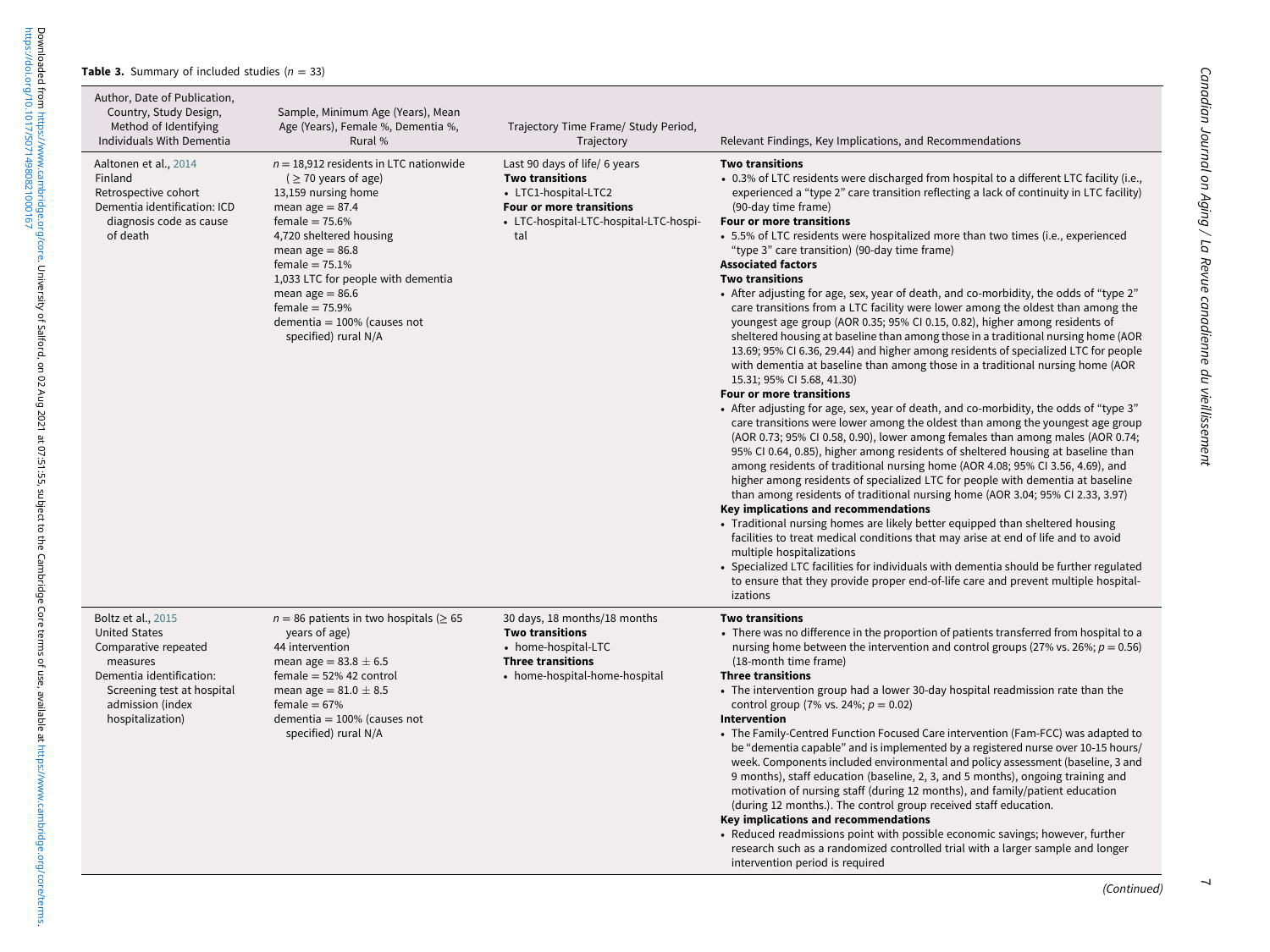| Author, Date of Publication,<br>Country, Study Design,<br>Method of Identifying<br>Individuals With Dementia                                                                                                                             | Sample, Minimum Age (Years), Mean<br>Age (Years), Female %, Dementia %,<br>Rural %                                                                                                                                                                                                                          | Trajectory Time Frame/ Study Period,<br>Trajectory                                                                                                                                                                                                                                          | Relevant Findings, Key Implications, and Recommendations                                                                                                                                                                                                                                                                                                                                                                                                                                                                                                                                                                                                                                                                                                                                                                                                                                                                                                                                                                                                                                                                                                                                                                                                                                                                                                                                                                                                                                                                                                                                                                                                                                                                                                                                                                                  |
|------------------------------------------------------------------------------------------------------------------------------------------------------------------------------------------------------------------------------------------|-------------------------------------------------------------------------------------------------------------------------------------------------------------------------------------------------------------------------------------------------------------------------------------------------------------|---------------------------------------------------------------------------------------------------------------------------------------------------------------------------------------------------------------------------------------------------------------------------------------------|-------------------------------------------------------------------------------------------------------------------------------------------------------------------------------------------------------------------------------------------------------------------------------------------------------------------------------------------------------------------------------------------------------------------------------------------------------------------------------------------------------------------------------------------------------------------------------------------------------------------------------------------------------------------------------------------------------------------------------------------------------------------------------------------------------------------------------------------------------------------------------------------------------------------------------------------------------------------------------------------------------------------------------------------------------------------------------------------------------------------------------------------------------------------------------------------------------------------------------------------------------------------------------------------------------------------------------------------------------------------------------------------------------------------------------------------------------------------------------------------------------------------------------------------------------------------------------------------------------------------------------------------------------------------------------------------------------------------------------------------------------------------------------------------------------------------------------------------|
| Bucher et al., 2016<br>Switzerland<br>Retrospective cohort<br>Dementia identification:<br>Unspecified                                                                                                                                    | $n = 397$ patients in three<br>psychogeriatrics wards of one<br>hospital (minimum age N/A)<br>dementia = $100\%$ (causes not<br>specified) mean age $= 81$ female $=$<br>54.9% rural = $N/A$                                                                                                                | 3.5 years/3.5 years<br><b>Two transitions</b><br>• home-hospital-LTC<br>• home-hospital-other ("other"<br>included other psychiatric or acute<br>care wards or death)<br>• LTC-hospital-LTC<br>• LTC-hospital-other<br>• x-hospital-LTC<br>• x-hospital-home<br>• x-hospital-other          | <b>Two transitions</b><br>• 91% of patients living in a nursing home before hospitalization were discharged to a<br>nursing home, none were discharged home, and 9% were discharged to an "other"<br>location (3.5-year time frame)<br>• 58.4% of patients living at home before hospitalization were discharged to a nursing<br>home, 29.3% were discharged home, and 12.6% were discharged to an "other"<br>location (3.5-yr time frame)<br>• 50% of patients living in an "other" location before hospitalization were discharged<br>to a nursing home, 22.7% were discharged home, and 27.3% were discharged to an<br>"other" location (3.5-year time frame)<br><b>Associated factors</b><br>• Patients discharged from hospital to a nursing home were older than those<br>discharged home (mean age 82.03 years vs. 78.5; $p = 0.002$ )<br>• Widowed patients were more likely than married or other patients to be discharged<br>from hospital to a nursing home (76.9% versus 54%, 67%; $p = 0.001$ )<br>• After controlling for age and sex, the odds of being discharged from hospital to<br>home vs. to a nursing home were lower for males (OR 0.86; 95% CI 0.93, 0.99)<br>Key implications and recommendations<br>• Limited availability of home care and other home support services may contribute<br>to discharge from hospital to nursing home<br>• Longer hospital stays among patients discharged to a nursing home compared with<br>other locations may be partly attributed to limited availability of space in nursing<br>homes<br>• Males may be less likely than females to be discharged from hospital to home if they<br>do not have a spouse living at home<br>• Future research should take into account the effect of family caregivers and hospital<br>care on living arrangements after hospital discharge |
| Callahan et al., 2012<br><b>United States</b><br>Prospective cohort<br>Dementia identification: ICD<br>diagnosis code at or prior<br>to start of the study<br>period (prevalent cases)<br>or during the study period<br>(incident cases) | $n = 4,197$ primary care patients in one<br>city (minimum age N/A)<br>524 prevalent dementia<br>mean age = $75.0 \pm 6.7$<br>female $= 64.7\%$<br>999 incident dementia<br>mean age = $73.4 \pm 6.3$<br>female = $71.5%$<br>2,674 no dementia<br>mean age = $70.7 \pm 5.3$<br>female = $68.6%$<br>rural N/A | 30 days, 5.2 years (mean)/7 years<br><b>Two transitions</b><br>• LTC-hospital-LTC<br>• LTC-home-hospital<br>• LTC-home-LTC<br><b>Three transitions</b><br>• x-hospital-LTC-hospital<br>• x-hospital-home (with services)-hos-<br>pital<br>• x-hospital-home (without services)-<br>hospital | <b>Two transitions</b><br>• 20% of all individuals with prevalent or incident dementia were transferred from<br>LTC to hospital and back to LTC, 14% were transferred from LTC to home and then<br>to hospital, and 10% were transferred from LTC to home and back to LTC (5.2 year<br>mean)<br><b>Three transitions</b><br>• The 30-day re-hospitalization rate among individuals with prevalent or incident<br>dementia discharged to LTC was 25.3%, compared with 21.8% among those dis-<br>charged home with services, and 20.2% among those discharged home without<br>services<br>Key implications and recommendations<br>• Individuals with dementia should receive monitoring as they move across care<br>settings, such as from LTC facilities back into their homes<br>• To reduce re-hospitalizations, LTC facilities should be considered "transitory" sites<br>in light of the frequency with which individuals with dementia transition between<br>acute and LTC sites<br>• Clarifying the goals of care is equally important as examining care transitions,<br>regardless of whether care is provided at home, in hospital, or in LTC, given that<br>much of the substance of the care for individuals with dementia is similar across the<br>three sites                                                                                                                                                                                                                                                                                                                                                                                                                                                                                                                                                                  |

<https://doi.org/10.1017/S0714980821000167>

Downloaded from https://www.cambridge.org/core. University of Salford, on 02 Aug 2021 at 07:51:55, subject to the Cambridge Core terms of use, available at https://www.cambridge.org/core/terms.<br>https://doi.org/10.1017/S071 Downloaded from [https://www.cambridge.org/core.](https://www.cambridge.org/core) University of Salford, on 02 Aug 2021 at 07:51:55, subject to the Cambridge Core terms of use, available at [https://www.cambridge.org/core/terms.](https://www.cambridge.org/core/terms)

느

(Continued)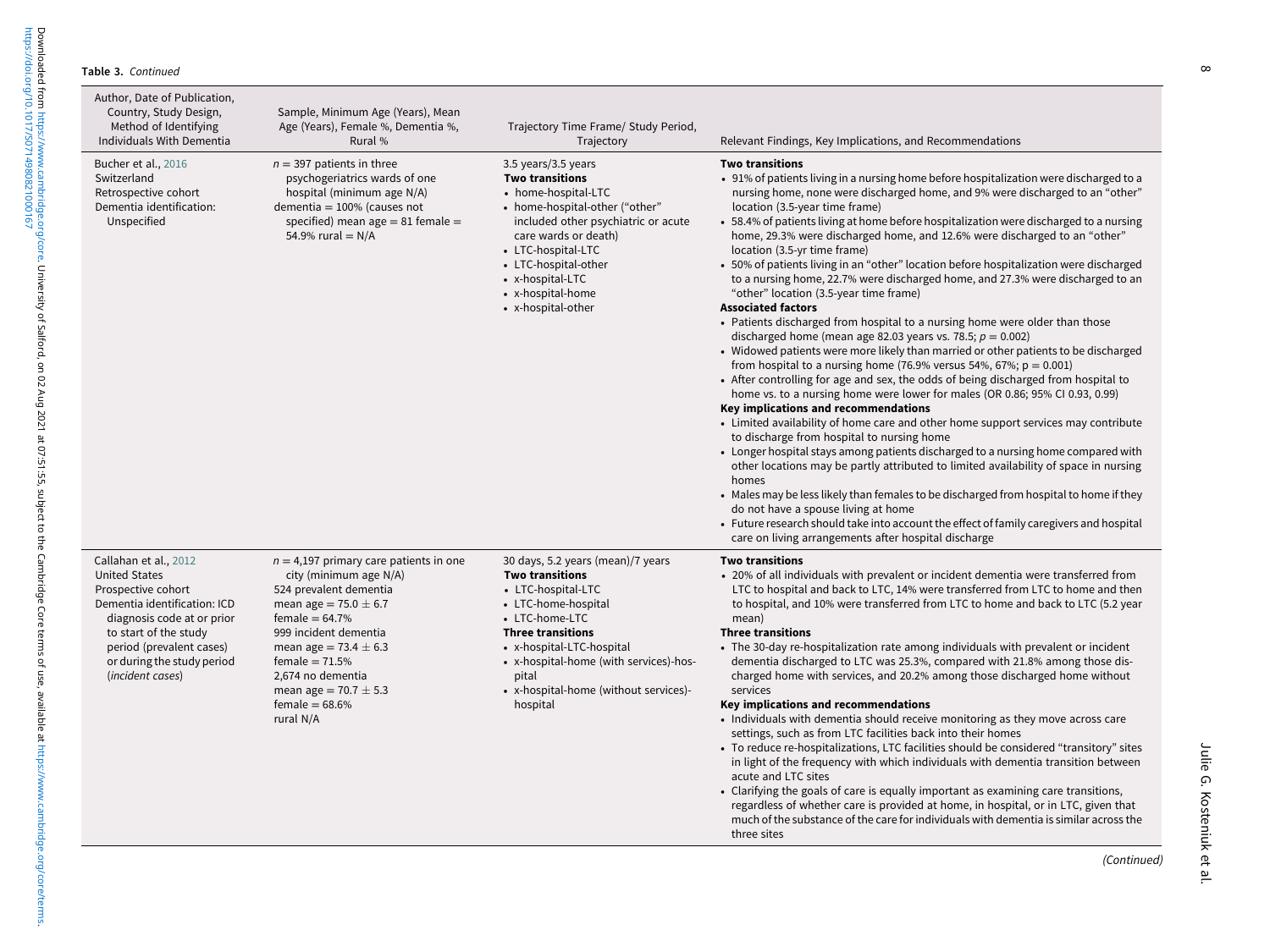| Author, Date of Publication,<br>Country, Study Design,<br>Method of Identifying<br>Individuals With Dementia                                                     | Sample, Minimum Age (Years), Mean<br>Age (Years), Female %, Dementia %,<br>Rural %                                                                                                                                                                                                                                                                                                                                                                                                       | Trajectory Time Frame/ Study Period,<br>Trajectory                                                                                                                                                                                                                                                                                                                   | Relevant Findings, Key Implications, and Recommendations                                                                                                                                                                                                                                                                                                                                                                                                                                                                                                                                                                                                                                                                                                                                                                                                                                                                                                                                                                                                                                                                                                                                                                                                                                                                                                                                                                                                                                                                                                                                                                                                                                                                                                                                                                                                                                                                                                                                                                                                                                                                                                                                                                                                                                                                                                           |
|------------------------------------------------------------------------------------------------------------------------------------------------------------------|------------------------------------------------------------------------------------------------------------------------------------------------------------------------------------------------------------------------------------------------------------------------------------------------------------------------------------------------------------------------------------------------------------------------------------------------------------------------------------------|----------------------------------------------------------------------------------------------------------------------------------------------------------------------------------------------------------------------------------------------------------------------------------------------------------------------------------------------------------------------|--------------------------------------------------------------------------------------------------------------------------------------------------------------------------------------------------------------------------------------------------------------------------------------------------------------------------------------------------------------------------------------------------------------------------------------------------------------------------------------------------------------------------------------------------------------------------------------------------------------------------------------------------------------------------------------------------------------------------------------------------------------------------------------------------------------------------------------------------------------------------------------------------------------------------------------------------------------------------------------------------------------------------------------------------------------------------------------------------------------------------------------------------------------------------------------------------------------------------------------------------------------------------------------------------------------------------------------------------------------------------------------------------------------------------------------------------------------------------------------------------------------------------------------------------------------------------------------------------------------------------------------------------------------------------------------------------------------------------------------------------------------------------------------------------------------------------------------------------------------------------------------------------------------------------------------------------------------------------------------------------------------------------------------------------------------------------------------------------------------------------------------------------------------------------------------------------------------------------------------------------------------------------------------------------------------------------------------------------------------------|
| Callahan et al., 2015<br><b>United States</b><br>Longitudinal cohort<br>Dementia identification: ICD<br>(first) diagnosis code<br>during transition<br>timeframe | $n = 16,186$ persons nationwide with<br>linked survey and Medicare claims<br>records (age $\geq$ 65 years)<br>2,278 mild dementia<br>mean age = $75.7 \pm 8.9$<br>female = $58.4%$<br>1,169 moderate to severe dementia<br>mean age = $79.5 \pm 8.5$<br>female = $69.6%$<br>12,739 no dementia<br>mean age = $68.2 \pm 9.4$<br>female = $55.4%$<br>rural N/A                                                                                                                             | 12 months/10 years<br><b>Two transitions</b><br>• LTC-hospital-LTC<br>• LTC-home-hospital (without services)<br>• LTC-home-hospital (with services)<br><b>Three transitions</b><br>• x-hospital-home-hospital (without<br>services)<br>• x-hospital-LTC-hospital<br>• x-hospital-LTC-home (without ser-<br>vices)<br>• x-hospital-home-hospital (with ser-<br>vices) | <b>Two transitions</b><br>Compared with individuals without dementia:<br>• Individuals with moderate/severe dementia (rate ratio 2.85; 95% CI 2.43, 3.33) or<br>mild dementia (rate ratio 2.29; 95% CI 1.99, 2.64) were more likely to transition from<br>LTC to hospital and back to LTC (12-month time frame)<br>• Individuals with moderate/severe dementia (rate ratio 1.33; 95% CI 1.13, 1.55) were<br>more likely to transition from LTC to home without services, and then to hospital<br>(12-month time frame)<br>• Individuals with moderate/severe dementia (rate ratio 0.65; 95% CI 0.43, 1.00) or<br>mild dementia (rate ratio 1.14; CI 0.84, 1.55) were as likely to transition from LTC to<br>home with services, and then to hospital (12-month time frame)<br><b>Three transitions</b><br>Compared to individuals without dementia:<br>• Individuals with mild dementia (rate ratio 1.08; 95% CI 1.01, 1.15) were more likely to<br>transition from hospital to home without services, and back to hospital (12-month<br>time frame)<br>• Individuals with moderate/severe dementia (rate ratio 6.19; 95% CI 5.13, 7.48) or<br>mild dementia (rate ratio 4.54; 95% CI 3.88, 5.32) were more likely to transition from<br>hospital to LTC and back to hospital (12-month time frame)<br>• Individuals with moderate/severe dementia (rate ratio 2.68; 95% CI 2.34, 3.06) or<br>mild dementia (rate ratio 2.10; 95% CI 1.88, 2.36) were more likely to transition from<br>hospital to LTC and then to home without services (12-month time frame)<br>• Individuals with mild dementia (rate ratio 1.37; 95% CI 1.12, 1.67) were more likely to<br>transition from hospital to home with services, and back to hospital (12-month time<br>frame)<br>Key implications and recommendations<br>• Individuals with dementia including those with moderate to severe dementia,<br>experienced compound transitions among LTC, hospitals, and other settings such<br>as home, to a greater degree than those without dementia<br>• Hospitals are the "front door" to LTC for many individuals with dementia, and a<br>growing 'network of care' exists that involves formal and informal providers and<br>settings across home, hospitals, and long-term care facilities<br>• Improve support for individuals with dementia in formal and informal settings |
| Cassel et al., 2016<br><b>United States</b><br>Observational retrospective<br>cohort<br>Dementia identification:<br>Unspecified                                  | $n = 1,443$ community-based palliative<br>care patients in one health system<br>of one state (minimum age N/A)<br>368 intervention palliative care<br>patients<br>92 (25%) dementia<br>37 (10.1%) cancer<br>65 (17.7%) COPD<br>174 (47.3%) heart failure<br>mean age = $87 \pm 5.9$<br>female = $62%$<br>1,075 control patients<br>276 (25.7%) dementia<br>111 (10.3%) cancer<br>189 (17.6%) COPD<br>499 (46.4%) heart failure<br>mean age = $87 \pm 6.1$<br>female = $67%$<br>rural N/A | 30 days/1.5 years<br><b>Three transitions</b><br>• home-hospital-home-hospital                                                                                                                                                                                                                                                                                       | <b>Three transitions</b><br>• Among individuals with dementia, the intervention group had a lower mean 30-day<br>hospital readmission rate than the control group (11% vs. 35%; $p = 0.01$ )<br>Intervention<br>• The Transitions program was delivered by a specialty palliative care team of<br>physicians, nurses, spiritual care providers, and social workers. Components<br>included in-home medical consultation, ongoing projection of survival, caregiver<br>support, and advance health care planning delivered in acute (in-home visits) and<br>maintenance phases (less frequent home visits plus phone calls). Patients received<br>the intervention for less than 18 months for study purposes. The control group did<br>not receive any components of the intervention.<br>Key implications and recommendations<br>• Earlier use of in-home palliative care may result in lower hospital use, lower health<br>care costs, and positive patient outcomes (e.g., quality of life)                                                                                                                                                                                                                                                                                                                                                                                                                                                                                                                                                                                                                                                                                                                                                                                                                                                                                                                                                                                                                                                                                                                                                                                                                                                                                                                                                                     |

 $\circ$ 

 $\overline{\phantom{0}}$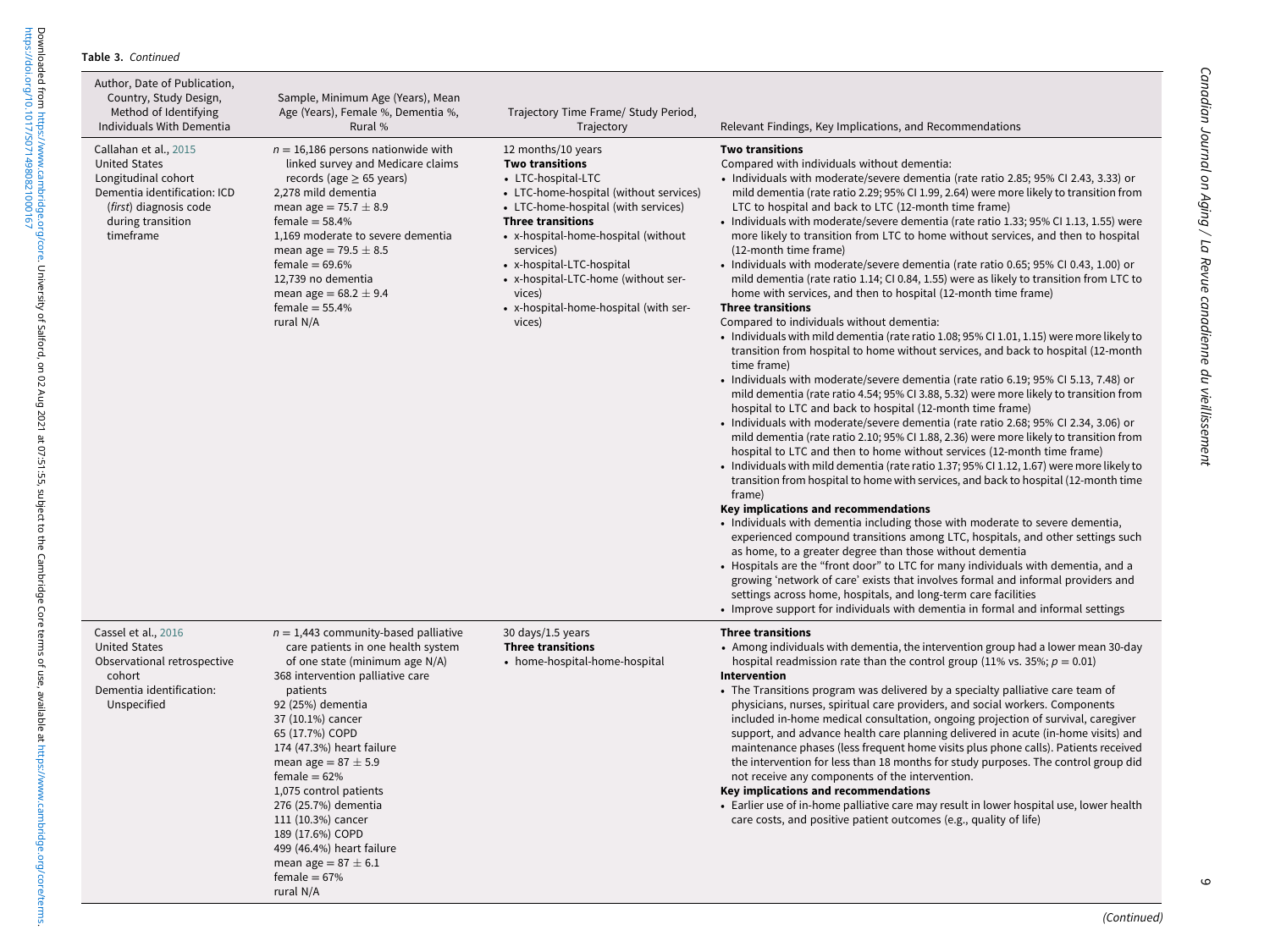<https://doi.org/10.1017/S0714980821000167>

Downloaded from https://www.cambridge.org/core. University of Salford, on 02 Aug 2021 at 07:51:55, subject to the Cambridge Core terms of use, available at https://www.cambridge.org/core/terms.<br>https://doi.org/10.1017/5071 Downloaded from [https://www.cambridge.org/core.](https://www.cambridge.org/core) University of Salford, on 02 Aug 2021 at 07:51:55, subject to the Cambridge Core terms of use, available at [https://www.cambridge.org/core/terms.](https://www.cambridge.org/core/terms)

| Author, Date of Publication,<br>Country, Study Design,<br>Method of Identifying<br>Individuals With Dementia                                                                                                                                           | Sample, Minimum Age (Years), Mean<br>Age (Years), Female %, Dementia %,<br>Rural %                                                                                                                                                                                                                                                                                 | Trajectory Time Frame/ Study Period,<br>Trajectory                                                                                | Relevant Findings, Key Implications, and Recommendations                                                                                                                                                                                                                                                                                                                                                                                                                                                                                                                                                                                                                                                                                                                                                                                                                                                                                                                                                                                                                        |
|--------------------------------------------------------------------------------------------------------------------------------------------------------------------------------------------------------------------------------------------------------|--------------------------------------------------------------------------------------------------------------------------------------------------------------------------------------------------------------------------------------------------------------------------------------------------------------------------------------------------------------------|-----------------------------------------------------------------------------------------------------------------------------------|---------------------------------------------------------------------------------------------------------------------------------------------------------------------------------------------------------------------------------------------------------------------------------------------------------------------------------------------------------------------------------------------------------------------------------------------------------------------------------------------------------------------------------------------------------------------------------------------------------------------------------------------------------------------------------------------------------------------------------------------------------------------------------------------------------------------------------------------------------------------------------------------------------------------------------------------------------------------------------------------------------------------------------------------------------------------------------|
| Chang et al., 2015<br>Taiwan<br>Observational cohort<br>Dementia identification:<br>Clinical diagnosis at<br>hospital admission (index<br>hospitalization)                                                                                             | $n = 203$ patients admitted to one<br>hospital ( $\geq$ 65 years of age)<br>48 (24%) AD<br>mean age = 77.6 $\pm$ 6.0<br>female = $54.2%$<br>96 (32.5%) VaD<br>mean age = $78.0 \pm 6.1$<br>female = $44.8%$<br>59 (29.1%) PRD<br>mean age = $77.1 \pm 5.9$<br>female $=$ 39%<br>rural N/A                                                                          | 4 years /7 years<br>Four or more transitions<br>• x-hospital-x-hospital-x-hospital-x-<br>hospital                                 | <b>Four or more transitions</b><br>• 20.7% of all patients were admitted to hospital four or more times (4-year time<br>frame)<br><b>Associated factors</b><br>• There was no difference among AD, VaD, and PRD patients in the risk of admission<br>to hospital four or more times ( $p > 0.05$ )<br>• Coronary artery disease ( $p = 0.023$ ), pneumonia as etiology for last admission ( $p <$<br>0.0001), urinary tract infection ( $p$ < 0.0001), and fall-related fracture ( $p$ < 0.0001) were<br>associated with admission to hospital four or more times<br>Key implications and recommendations<br>• Hospital admissions for fall-related fractures among individuals with dementia<br>must be addressed (e.g., physical training) and effective treatment plans imple-<br>mented for patients with fall-related admissions to prevent readmission                                                                                                                                                                                                                    |
| Daiello et al., 2014<br><b>United States</b><br>Retrospective cohort<br>Dementia identification: ICD<br>diagnosis code during<br>index hospitalization; or<br>prescription drug claim in<br>6 months prior to or<br>following index<br>hospitalization | $n = 25,839$ hospitalizations among<br>16,244 Medicare beneficiaries<br>admitted to any hospital in one<br>state (minimum age N/A)<br>3,908 hospitalizations with a dementia<br>diagnosis<br>mean age = $81 \pm 11.7$<br>female = $62.4%$<br>21,931 hospitalizations without a<br>dementia diagnosis<br>mean age = $72.4 \pm 14.5$<br>female $= 55\%$<br>rural N/A | 30 days, 12 months/12 months<br><b>Two transitions</b><br>• x-hospital-LTC<br><b>Three transitions</b><br>• x-hospital-x-hospital | <b>Two transitions</b><br>• Discharge from hospital to a skilled nursing facility was more frequent among<br>patients with dementia than among patients without dementia (51.5% vs. 21.6% of<br>hospitalizations; $p < 0.001$ ) (12-month time frame)<br><b>Three transitions</b><br>• 30-day hospital readmission was more likely among hospitalizations with a<br>dementia diagnosis than without a dementia diagnosis (17.8% vs. 14.5% of hospi-<br>talizations; $p < 0.001$ )<br>• A diagnosis of dementia was associated with 30-day readmission to hospital (AOR<br>1.18; 95% CI 1.08, 1.29; $p < 0.001$ ), after controlling for demographics, comorbidities,<br>and other factors<br>Key implications and recommendations<br>• The effect of dementia on readmission after hospital discharge should be further<br>examined, particularly in diverse populations<br>• Future research should investigate the effect of care transition programs on<br>decreasing hospital readmission risk among individuals with mild dementia; e.g.,<br>self-management interventions |
| Davydow et al., 2014<br><b>United States</b><br>Prospective cohort<br>Dementia identification:<br>Screening test at study<br>enrollment or ICD<br>diagnosis code in year<br>prior to study enrollment                                                  | $n = 7,031$ community-based persons<br>nationwide with linked survey and<br>Medicare claims records (> 50 years<br>of age)<br>842 depression alone<br>mean age = $72.3 \pm 9.2$<br>female $= 71%$<br>945 cognitive impairment, no<br>dementia (CIND) alone<br>mean age = $77.3 \pm 8.1$<br>female $=$ 55%<br>534 dementia alone<br>mean age = $81.3 \pm 8.3$       | 30 days/10 years<br><b>Three transitions</b><br>• x-hospital-x-hospital                                                           | <b>Three transitions</b><br>• The proportion of the sample re-hospitalized within 30 days after initial hospital-<br>ization for pneumonia, congestive health failure, or myocardial infarction was not<br>provided<br><b>Associated factors</b><br>• The odds of 30-day re-hospitalization were higher among individuals with co-<br>morbid depression and dementia at baseline (compared with no neuropsychiatric<br>disorder), after controlling for demographics, clinical (e.g., Charlson score over<br>zero), and health-risk behavioral characteristics (e.g., alcohol use) at baseline (AOR<br>1.58; 95% CI 1.06, 2.35)<br>Key implications and recommendations<br>• Research is needed into adapting primary care-based interventions to acute                                                                                                                                                                                                                                                                                                                         |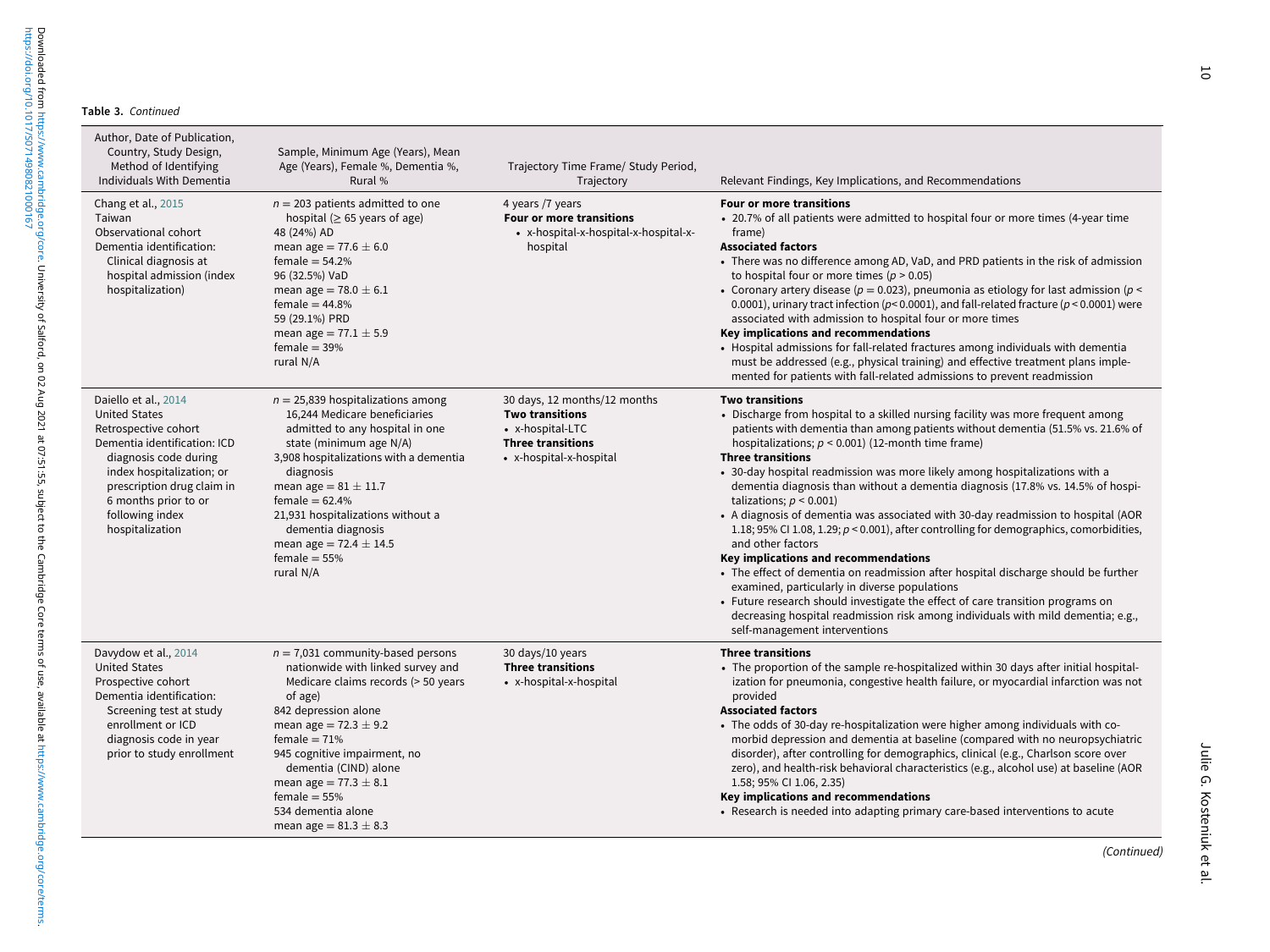|  | Table 3. Continued |
|--|--------------------|
|  |                    |

 $\overline{\phantom{a}}$ 

 $\overline{\phantom{0}}$ 

 $\overline{\phantom{0}}$ 

 $\overline{\phantom{0}}$ 

<https://doi.org/10.1017/S0714980821000167>

Downloaded from https://www.cambridge.org/core. University of Salford, on 02 Aug 2021 at 07:51:55, subject to the Cambridge Core terms of use, available at https://www.cambridge.org/core/terms.<br>https://doi.org/10.1017/5071 Downloaded from [https://www.cambridge.org/core.](https://www.cambridge.org/core) University of Salford, on 02 Aug 2021 at 07:51:55, subject to the Cambridge Core terms of use, available at [https://www.cambridge.org/core/terms.](https://www.cambridge.org/core/terms)

| Sample, Minimum Age (Years), Mean<br>Age (Years), Female %, Dementia %,<br>Rural %                                                                                                                                                                                                                                                                                                                                        | Trajectory Time Frame/ Study Period,<br>Trajectory                                                                             | Relevant Findings, Key Implications, and Recommendations                                                                                                                                                                                                                                                                                                                                                                                                                                                                                                                                                                                                                                                                                                                                                                                     |
|---------------------------------------------------------------------------------------------------------------------------------------------------------------------------------------------------------------------------------------------------------------------------------------------------------------------------------------------------------------------------------------------------------------------------|--------------------------------------------------------------------------------------------------------------------------------|----------------------------------------------------------------------------------------------------------------------------------------------------------------------------------------------------------------------------------------------------------------------------------------------------------------------------------------------------------------------------------------------------------------------------------------------------------------------------------------------------------------------------------------------------------------------------------------------------------------------------------------------------------------------------------------------------------------------------------------------------------------------------------------------------------------------------------------------|
| female = $62%$<br>390 depression and CIND<br>mean age = $75.7 \pm 9.1$<br>female = $67%$<br>305 depression and dementia<br>mean age = $80.2 \pm 8.5$<br>female = $66%$<br>4,015 no depression, CIND, or<br>dementia<br>mean age = $73.8 \pm 7.3$<br>female $=$ 54%<br>rural N/A                                                                                                                                           |                                                                                                                                | settings to reduce depressive and behavioural symptoms in individuals with<br>dementia, and to improve care transitions between hospital and primary care                                                                                                                                                                                                                                                                                                                                                                                                                                                                                                                                                                                                                                                                                    |
| $n = 253,000$ patients admitted to one<br>of 222 public hospitals in one state<br>$($ > 50 years of age)<br>20,793 dementia<br>3,375 (16.2%) AD<br>1,483 (7.1%) VaD<br>2,096 (10.2%) other degenerative<br>dementia<br>268 (1.3%) alcohol dementia<br>1,487 (7.2%) other dementia<br>12,084 (58.1%) unspecified dementia<br>Unspecified n no dementia<br>$\geq$ 85 years of age = 42.2%<br>female = $60.1\%$<br>rural N/A | 3 months, 2 years/2 years<br><b>Two transitions</b><br>• x-hospital-LTC<br><b>Three transitions</b><br>• x-hospital-x-hospital | <b>Two transitions</b><br>• Compared with patients without dementia, those with dementia were less likely to<br>be discharged from hospital to their usual residence than to a nursing home or<br>other residence (transfer to usual residence OR 0.18; 95% CI 0.17, 0.18) (2-year time<br>frame)<br><b>Three transitions</b><br>• Hospital readmissions within 3 months were more likely among individuals with<br>dementia than among those without dementia (40% vs. 32%; $p < 0.001$ ) (3-month<br>time frame)<br>Key implications and recommendations<br>• Younger individuals with dementia were possibly more likely to be readmitted than<br>their counterparts without dementia given the behavioural and psychological<br>symptoms associated with dementia in younger age groups, such as alcohol-<br>related dementia            |
| $n = 19,269$ admissions to one hospital<br>$(≥ 75$ years of age)<br>2,232 (11.6%) cognitive impairment<br>(CI) and no known dementia<br>mean age = $86.0 \pm 5.9$<br>female = $62%$<br>3,818 (19.8%) diagnosed dementia<br>mean age = $86.2 \pm 5.6$<br>female $= 62.1\%$<br>13,219 (68.6%) no CI or dementia<br>mean age = $83.4 \pm 5.6$<br>female = $45%$<br>rural N/A                                                 | 22 months/22 months<br><b>Two transitions</b><br>• home-hospital-LTC                                                           | <b>Two transitions</b><br>• Patients with diagnosed dementia were more likely to be discharged from hospital<br>to a nursing or residential home for the first time than patients with no cognitive<br>impairment or dementia (16.3% vs. 3.5%; $p < 0.001$ ) (22-month time frame)<br>Key implications and recommendations<br>• Longer hospital stays among patients with diagnosed dementia may have been the<br>result of medical complications during hospitalization and delay in transfer to LTC<br>• Appropriate care in hospital for patients with dementia should include procedures<br>for early discharge, mealtime support, bedside "forget-me-not" symbol, and wards<br>with specially trained staff<br>• Identify needs when discharging patients with dementia from hospital to ensure<br>that necessary services are in place |
|                                                                                                                                                                                                                                                                                                                                                                                                                           |                                                                                                                                |                                                                                                                                                                                                                                                                                                                                                                                                                                                                                                                                                                                                                                                                                                                                                                                                                                              |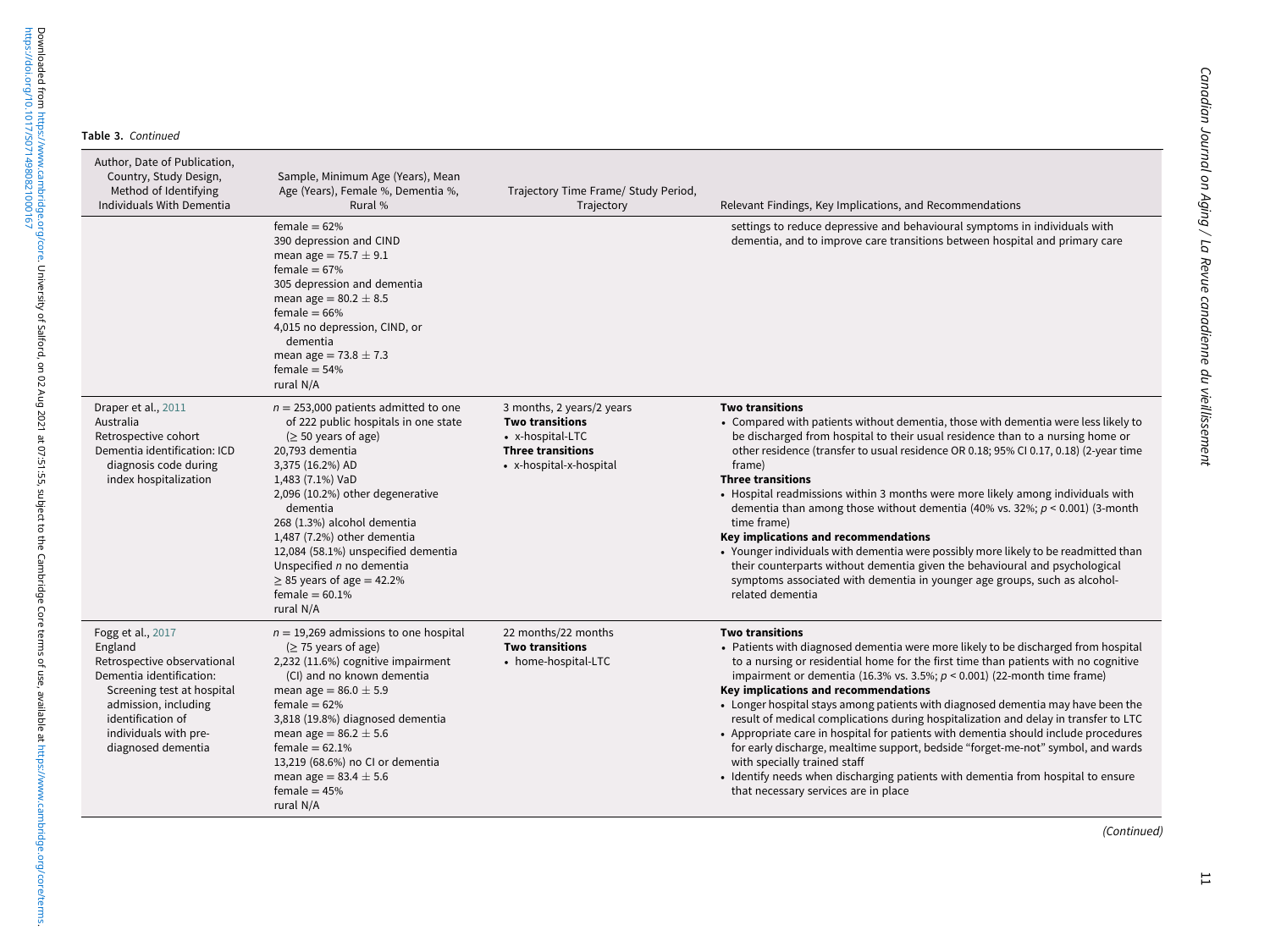| Author, Date of Publication,<br>Country, Study Design,<br>Method of Identifying<br>Individuals With Dementia                                                         | Sample, Minimum Age (Years), Mean<br>Age (Years), Female %, Dementia %,<br>Rural %                                                                                                                                                                                                                                                                                                                                  | Trajectory Time Frame/ Study Period,<br>Trajectory                               | Relevant Findings, Key Implications, and Recommendations                                                                                                                                                                                                                                                                                                                                                                                                                                                                                                                                                                                                                                                                                                                                                                                                                                                                                                                                                                                                                                                                                                                                                                                          |
|----------------------------------------------------------------------------------------------------------------------------------------------------------------------|---------------------------------------------------------------------------------------------------------------------------------------------------------------------------------------------------------------------------------------------------------------------------------------------------------------------------------------------------------------------------------------------------------------------|----------------------------------------------------------------------------------|---------------------------------------------------------------------------------------------------------------------------------------------------------------------------------------------------------------------------------------------------------------------------------------------------------------------------------------------------------------------------------------------------------------------------------------------------------------------------------------------------------------------------------------------------------------------------------------------------------------------------------------------------------------------------------------------------------------------------------------------------------------------------------------------------------------------------------------------------------------------------------------------------------------------------------------------------------------------------------------------------------------------------------------------------------------------------------------------------------------------------------------------------------------------------------------------------------------------------------------------------|
| Fong et al., 2012<br><b>United States</b><br>Prospective cohort<br>Dementia identification:<br>Clinical diagnosis at study<br>enrollment                             | $n = 771$ community-based participants<br>assessed at a specialized research<br>centre ( $\geq$ 65 years of age)<br>404 (52.3%) not hospitalized<br>mean age = $75.9 \pm 6.2$<br>female $=$ 59%<br>194 (25.2%) hospitalized with delirium<br>mean age = $77.2 \pm 6.3$<br>female = $47%$<br>173 (22.4) hospitalized without<br>delirium<br>mean age = $78.7 \pm 6.2$<br>female = $64%$<br>$AD = 100\%$<br>rural N/A | 1 year/15 years<br><b>Three transitions</b><br>• home-hospital-x-hospital        | <b>Three transitions</b><br>• 61% of patients with AD admitted to hospital were re-hospitalized (1-year time<br>frame)<br>• 67% of patients hospitalized with delirium compared with 55% patients hospitalized<br>without delirium were re-hospitalized (significance test not provided) (1-year time<br>frame)<br>Key implications and recommendations<br>• Examine the possibility of preventing delirium and hospitalization among individ-<br>uals with AD                                                                                                                                                                                                                                                                                                                                                                                                                                                                                                                                                                                                                                                                                                                                                                                    |
| Givens et al., 2013<br><b>United States</b><br>Retrospective cohort<br>Dementia identification:<br>Minimum data set (MDS)<br>record of diagnosis at LTC<br>admission | $n = 4,177$ residents from 3,292 nursing<br>homes nationwide ( $\geq$ 65 years of<br>age)<br>2,557 skilled nursing facility<br>mean age = $84.3 \pm 7.0$<br>female $= 70.8%$<br>rural* = $24.7%$<br>1,620 non-skilled nursing facility<br>mean age = $84.3 \pm 7.2$<br>female = $72.2%$<br>rural* = $30.0\%$<br>dementia = $100\%$ (causes not<br>specified)<br>*not defined                                        | 6 months/6 years<br><b>Two transitions</b><br>• LTC1-hospital-LTC2               | <b>Two transitions</b><br>• 61% of nursing home residents (LTC1) with advanced dementia admitted to<br>hospital were subsequently admitted to a skilled nursing facility (LTC2) [6-month<br>timeframel<br><b>Associated factors</b><br>• Admission to a skilled nursing facility after hospitalization was independently<br>associated with the insertion of a percutaneous endoscopic gastrostomy (PEG) tube<br>during hospitalization (AOR 2.3; 95% CI 1.9, 2.9), better functional status (AOR 1.2;<br>95% CI 1.1, 1.4), diabetes mellitus (AOR .85; 95% CI 0.73, 0.99), and characteristics of<br>the first nursing home including more than 100 beds (AOR 1.3; 95% CI 1.1, 1.5), part<br>of a chain (AOR 1.3; 95% CI 1.1, 1.5), urban vs. rural setting (AOR 1.2; 95% CI 1.0, 1.4),<br>and for-profit status (AOR 1.3; 95% CI 1.1, 1.5), after adjusting for resident and facility<br>characteristics<br>Key implications and recommendations<br>• Continuity of care is negatively associated with the use of PEG tubes in hospitalized<br>patients with advanced dementia<br>• Post-hospital admission to a skilled nursing facility among nursing home residents<br>with advanced dementia may interfere with the use of end-of-life care |
| Gustafsson et al., 2017<br>Sweden<br>Randomized controlled trial<br>Dementia identification:<br>Medical record notes<br>prior to index<br>hospitalization            | $n = 429$ patients admitted to two<br>hospitals ( $\geq$ 65 years of age)<br>212 intervention<br>64 (30%) AD<br>42 (20%) VaD<br>106 (50%) unspecified or other<br>dementia<br>mean age = $83.1 \pm 6.1$<br>female = $63%$<br>217 control<br>68 (31%) AD<br>30 (14%) VaD<br>119 (55%) Unspecified or other<br>dementia<br>mean age = $83.1 \pm 6.1$                                                                  | 30 days, 180 days/3 years<br><b>Three transitions</b><br>• x-hospital-x-hospital | Three transitions (30-day time frame)<br>• Including patients with heart failure, the rate of drug-related hospital readmission<br>was lower among the intervention than the control group (5% vs. 11%; $p = 0.03$ )<br>Three transitions (180-day time frame)<br>• Including patients with heart failure, there was no difference in the rate of drug-<br>related hospital readmission among the intervention and control groups (18.9% vs.<br>23%; $p = 0.28$<br>Excluding patients with heart failure, the rate of drug-related hospital readmission<br>was lower among the intervention than the control group (11% vs. 20%; $p = 0.02$ )<br>Intervention<br>• The intervention was conducted by three clinical pharmacists on existing hospital<br>ward teams. The pharmacists participated in rounds and conducted medication<br>reconciliation and review, meeting throughout the study to align the advice they<br>provided to the health care teams regarding drug selection, dosage, and monitoring<br>during rounds.                                                                                                                                                                                                                   |

(Continued)

Julie G. Kosteniuk et al.

Julie G. Kosteniuk et al.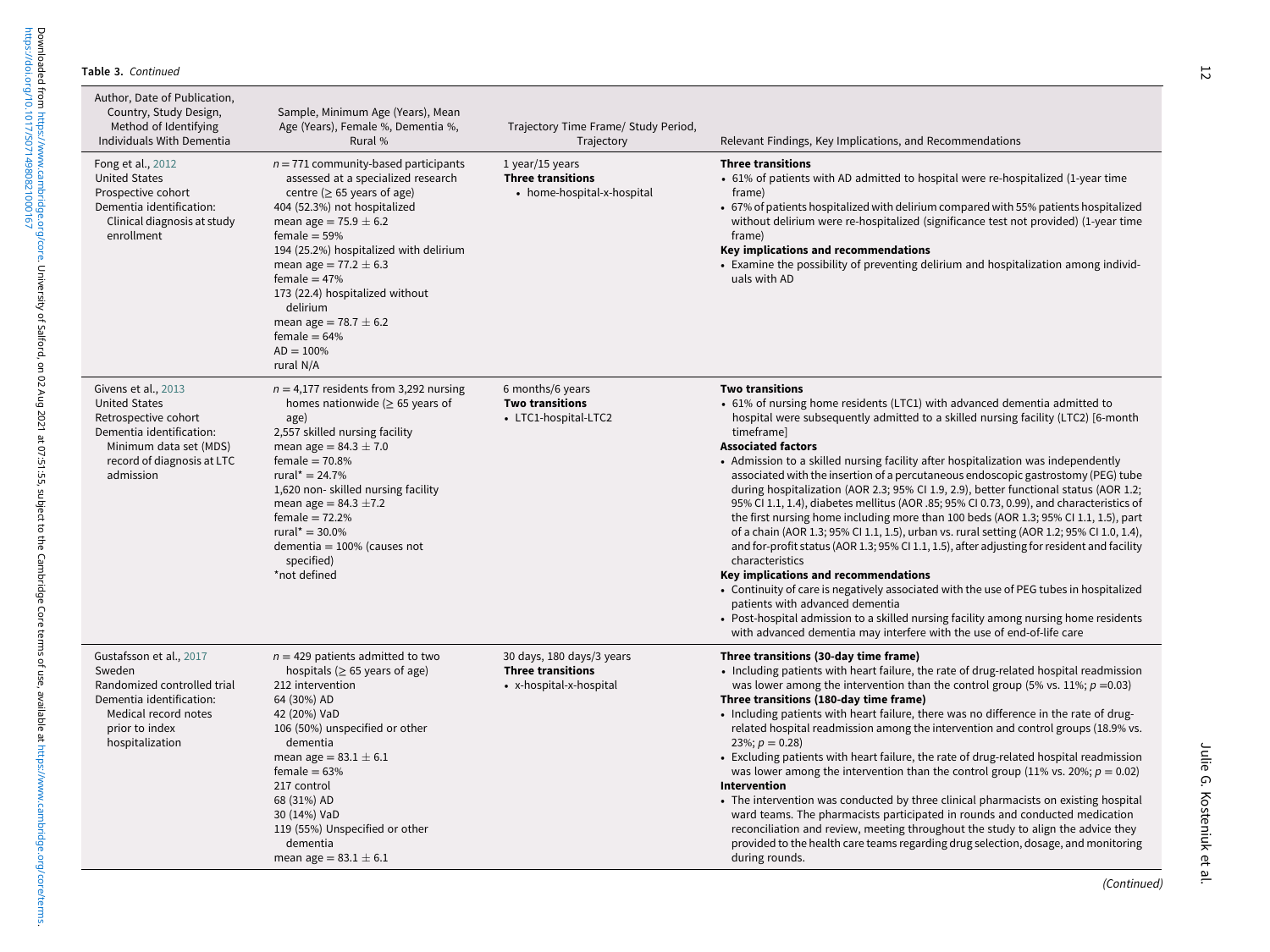| Author, Date of Publication,<br>Country, Study Design,<br>Method of Identifying<br>Individuals With Dementia                                                                                | Sample, Minimum Age (Years), Mean<br>Age (Years), Female %, Dementia %,<br>Rural %                                                                                                                                                                                                                                                                                                          | Trajectory Time Frame/ Study Period,<br>Trajectory                                                                                      | Relevant Findings, Key Implications, and Recommendations                                                                                                                                                                                                                                                                                                                                                                                                                                                                                                                                                                                                                                                                                                                                                                                                                                                                                                                                          |
|---------------------------------------------------------------------------------------------------------------------------------------------------------------------------------------------|---------------------------------------------------------------------------------------------------------------------------------------------------------------------------------------------------------------------------------------------------------------------------------------------------------------------------------------------------------------------------------------------|-----------------------------------------------------------------------------------------------------------------------------------------|---------------------------------------------------------------------------------------------------------------------------------------------------------------------------------------------------------------------------------------------------------------------------------------------------------------------------------------------------------------------------------------------------------------------------------------------------------------------------------------------------------------------------------------------------------------------------------------------------------------------------------------------------------------------------------------------------------------------------------------------------------------------------------------------------------------------------------------------------------------------------------------------------------------------------------------------------------------------------------------------------|
|                                                                                                                                                                                             | $female = 64%$<br>rural N/A                                                                                                                                                                                                                                                                                                                                                                 |                                                                                                                                         | Key implications and recommendations<br>• Among patients with dementia and heart failure, frequent readmissions may<br>indicate need for proper follow-up for medication readjustment related to adher-<br>ence issues, rather than indicating poor care quality<br>• Medication adherence may be improved by including face-to-face meetings<br>between the pharmacist and patient, and including relatives in drug therapy<br>discussions                                                                                                                                                                                                                                                                                                                                                                                                                                                                                                                                                       |
| Harvey et al., 2016<br>Australia<br>Retrospective cohort<br>Dementia identification: ICD<br>diagnosis code during<br>index hospitalization, or<br>in year prior to index<br>hospitalization | $n = 331,432$ hospital admissions<br>related to injury in one state ( $\geq 65$<br>years of age)<br>58,503 admissions with dementia<br>$\geq$ 80 years of age = 81.8%<br>female = $70.9%$<br>272,349 admissions without dementia<br>$\geq$ 80 years of age = 52.5%<br>female = $64.4%$<br>rural N/A                                                                                         | 28 days, unspecified /10 years<br><b>Two transitions</b><br>• home-hospital-LTC<br><b>Three transitions</b><br>• x-hospital-x-hospital  | <b>Two transitions</b><br>• Individuals with dementia were more likely to be discharged from hospital to a<br>residential aged care facility than those without dementia (25.3% vs. 5.5%; $p <$<br>0.0001) (time frame unspecified)<br><b>Three transitions</b><br>• The 28-day hospital readmission rate was lower overall among individuals with<br>dementia than among thos without (16% vs. 17.5%; $p < 0.0001$ ); however, there were<br>exceptions according to injury type, specifically non-fracture arm injuries and toxic<br>effects of non-medical substances (28-day time frame)<br>Key implications and recommendations<br>• The length of stay in hospital may be longer in individuals with dementia because<br>they require a longer period of rehabilitation<br>• Hospital readmission rates may be lower among individuals with dementia than<br>among those without because the former are more likely to live with others or have<br>better supports in place at discharge    |
| Hsiao et al., 2015<br>Taiwan<br>Retrospective matched<br>cohort<br>Dementia identification: ICD<br>(first) diagnosis code at<br>the start of the transition<br>time frame                   | $n = 51,384$ individuals in the<br>Longitudinal Health Insurance<br>Database (> 65 years of age)<br>25,692 dementia<br>$\geq$ 75 years of age = 68.8%<br>female = $48.3%$<br>25.692 matched controls without<br>dementia<br>$\geq$ 75 years of age = 67.4%<br>female = $48.3%$<br>rural N/A                                                                                                 | 1 year/9 years<br><b>Three transitions</b><br>• x-hospital-x-hospital<br>Four or more transitions<br>• x-hospital-x-hospital-x-hospital | <b>Three transitions</b><br>• Individuals with dementia were more likely to be admitted to hospital two times,<br>compared with matched controls (4.4% vs. 1.4%; $p < 0.0001$ ) (1-year time frame)<br><b>Four or more transitions</b><br>• Individuals with dementia were more likely to be admitted to hospital three times,<br>compared with matched controls (2.2% vs. 0.6%; $p < 0.0001$ ) (1-year time frame)<br>Key implications and recommendations<br>• Dementia awareness among hospital staff must be improved and hospitalized<br>individuals with dementia should receive long-term management after discharge                                                                                                                                                                                                                                                                                                                                                                       |
| Kasteridis et al., 2016<br>England<br>Retrospective longitudinal<br>observational<br>Dementia identification: ICD<br>diagnosis code during<br>hospitalization                               | $n = 170,387$ hospital admissions across<br>England (minimum age N/A)<br>31,120 hospital admissions with<br>primary diagnosis of dementia<br>23-25% AD<br>26-30% VaD<br>mean age = $82.1 - 83.6$<br>female = $61-65%$<br>rural* = $16 - 17%$<br>139,267 hospital admissions with<br>dementia admitted for treatment of<br>an ambulatory care sensitive<br>condition<br>18% AD<br>17-18% VaD | $<$ 1 year/5 years<br><b>Two transitions</b><br>• x-hospital-LTC (included all types of<br>group home care)                             | <b>Two transitions</b><br>• Individuals with dementia admitted to hospital with a primary diagnosis of<br>dementia were more likely to be discharged to a care home than those with<br>dementia admitted to hospital for treatment of an ambulatory care sensitive<br>condition (19% vs. 14%, significance test not provided) (5-year time frame)<br><b>Associated factors</b><br>• Hospitalized patients with dementia had a greater risk of discharge to a care home<br>with older age, female sex, incontinence, falls, hip fracture, cerebrovascular dis-<br>ease, cancer, and total number of other co-morbidities<br>• Hospitalized patients with dementia had a lower risk of discharge to a care home if<br>they lived in areas with a higher rate of unpaid care provision (50 or more hours/<br>week) and a higher proportion of guaranteed pension recipients<br>Key implications and recommendations<br>• The risk of care home placement may be reduced by addressing important risk |

13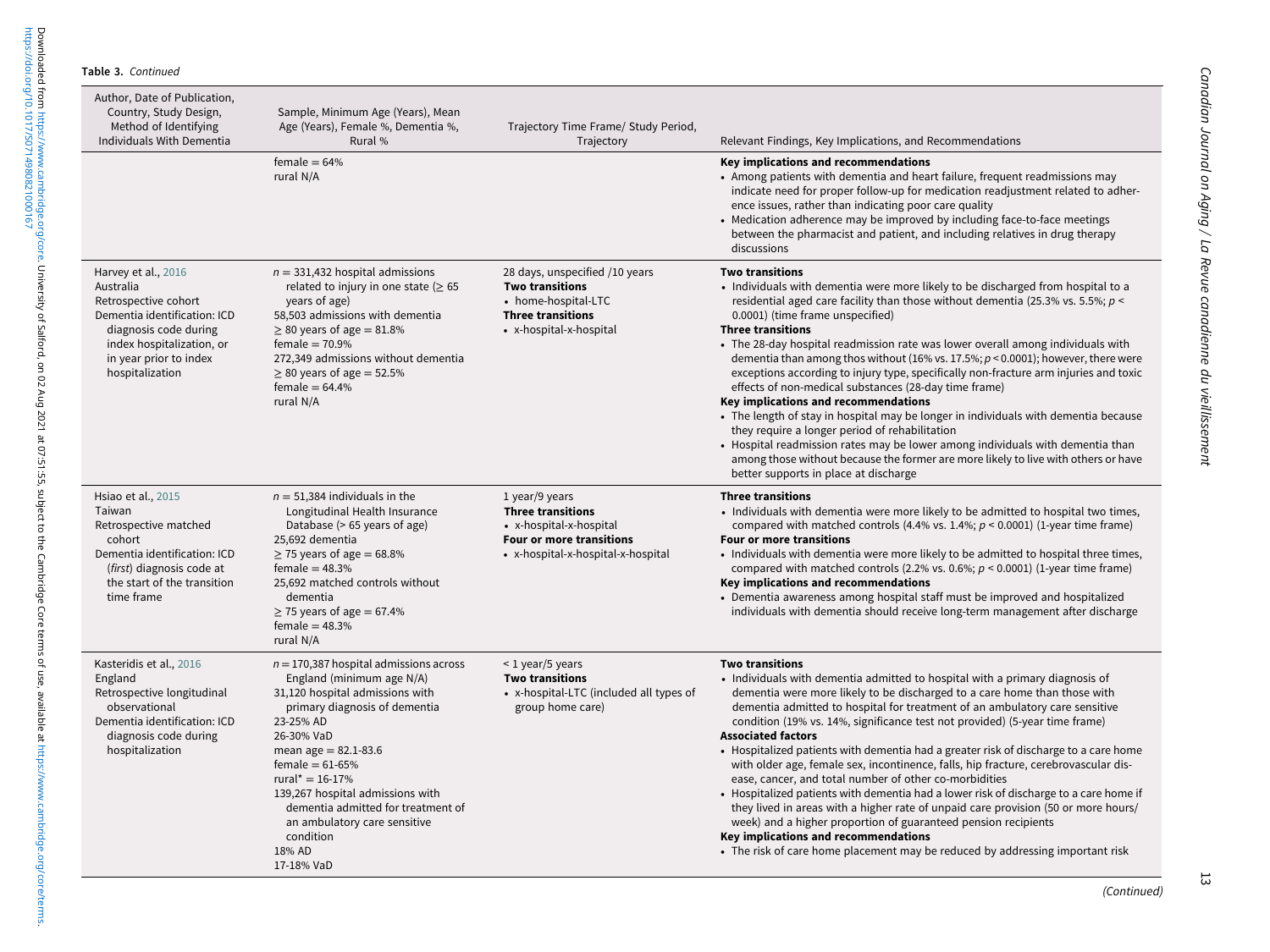| Author, Date of Publication,<br>Country, Study Design,<br>Method of Identifying<br>Individuals With Dementia                                | Sample, Minimum Age (Years), Mean<br>Age (Years), Female %, Dementia %,<br>Rural %                                                                                                                                                                                                                                                                                                                                                                   | Trajectory Time Frame/ Study Period,<br>Trajectory                                                                                                                                                                                      | Relevant Findings, Key Implications, and Recommendations                                                                                                                                                                                                                                                                                                                                                                                                                                                                                                                                                                                                                                                                                                                                                                                                                                                                                                                                                                                                                                                                                                                                                                                                                                                                                                                                                                                                                                                                                                                                                                                                                                                                                                                                                                                                                                                                                                                                          |
|---------------------------------------------------------------------------------------------------------------------------------------------|------------------------------------------------------------------------------------------------------------------------------------------------------------------------------------------------------------------------------------------------------------------------------------------------------------------------------------------------------------------------------------------------------------------------------------------------------|-----------------------------------------------------------------------------------------------------------------------------------------------------------------------------------------------------------------------------------------|---------------------------------------------------------------------------------------------------------------------------------------------------------------------------------------------------------------------------------------------------------------------------------------------------------------------------------------------------------------------------------------------------------------------------------------------------------------------------------------------------------------------------------------------------------------------------------------------------------------------------------------------------------------------------------------------------------------------------------------------------------------------------------------------------------------------------------------------------------------------------------------------------------------------------------------------------------------------------------------------------------------------------------------------------------------------------------------------------------------------------------------------------------------------------------------------------------------------------------------------------------------------------------------------------------------------------------------------------------------------------------------------------------------------------------------------------------------------------------------------------------------------------------------------------------------------------------------------------------------------------------------------------------------------------------------------------------------------------------------------------------------------------------------------------------------------------------------------------------------------------------------------------------------------------------------------------------------------------------------------------|
|                                                                                                                                             | mean age = $82.7 - 84.5$<br>female = $64 - 68%$<br>rural <sup>*</sup> = $14 - 16%$<br>*population of less than 10,000                                                                                                                                                                                                                                                                                                                                |                                                                                                                                                                                                                                         | factors, such as referring individuals with dementia to falls or continence clinics<br>where warranted                                                                                                                                                                                                                                                                                                                                                                                                                                                                                                                                                                                                                                                                                                                                                                                                                                                                                                                                                                                                                                                                                                                                                                                                                                                                                                                                                                                                                                                                                                                                                                                                                                                                                                                                                                                                                                                                                            |
| Kedia et al., 2017<br><b>United States</b><br>Retrospective cohort<br>Dementia identification: ICD<br>diagnosis code during<br>study period | $n = 96,124$ Medicare beneficiaries<br>across three states ( $\geq$ 65 years of<br>age)<br>1,294 co-existing dementia and cancer<br>$\geq$ 85 years of age = 37.6%<br>female = $53.4%$<br>8,533 dementia only<br>$\geq$ 85 years of age = 44.4%<br>female = $73.1%$<br>11,696 cancer only<br>$\geq$ 85 years of age = 12.5%<br>female = $46.6%$<br>74,601 neither dementia nor cancer<br>$\ge$ years of age = 11.9%<br>female = $61.5%$<br>rural N/A | 30 days, 1 year/1 year<br><b>Two transitions</b><br>• home-hospital-LTC<br>• home-hospital-hospice care<br><b>Three transitions</b><br>• x-hospital-x-hospital<br><b>Four or more transitions</b><br>• x-hospital-x-hospital-x-hospital | <b>Two transitions</b><br>• Hospitalized individuals with co-existing dementia and cancer were more likely to<br>be discharged to a nursing home than patients with neither dementia nor cancer<br>(34.4% vs. 8.6%; $p < 0.05$ ). Discharge to LTC occurred in 35.9% of hospitalized<br>patients with dementia alone and 7.5% of hospitalized patients with cancer only (1-<br>year time frame)<br>• Hospitalized individuals with co-existing dementia and cancer were more likely to<br>be discharged from hospital to hospice care than patients with neither dementia<br>nor cancer (5.9% vs. 1.4%; $p < 0.05$ ). Discharge from hospital to hospice care<br>occurred in 4.1% of patients with dementia only and in 5.1% of patients with cancer<br>only (1-year time frame)<br><b>Three transitions</b><br>• The 30-day hospital readmission rate was highest among individuals with co-<br>existing dementia and cancer, dementia only, and cancer only, vs. neither dementia<br>nor cancer (23.5%, 18.9%, 16.1% vs. 9.8%; $p < 0.05$ )<br>Four or more transitions<br>• Among the whole sample, individuals with dementia and cancer were more likely to<br>have three or more hospitalizations than those with neither dementia nor cancer<br>$(19.9\% \text{ vs. } 1.6\%; p < 0.05)$ . Among those with dementia only and those with cancer<br>only, 11.9% and 5.2% were hospitalized three or more times, respectively (1-year<br>time frame)<br>Key implications and recommendations<br>• A high rate of hospital readmission among individuals with co-existing dementia<br>and cancer indicates competing care demands, possible neglect of critical medical<br>issues, and possible low degree of coordinated care partially the result of co-morbid<br>conditions<br>• Specialists and family physicians should take a more active role in care coordina-<br>tion, and a "tailored health care protocol" should be developed for patients with co-<br>existing dementia and cancer |
| Leung et al., 2013<br>China<br>Retrospective cohort<br>Dementia identification:<br>Unspecified method,<br>diagnosis at LTC<br>admission     | $n = 169$ residents admitted to 10 LTC<br>facilities (minimum age N/A)<br>$AD = 100\%$<br>mean age = $82.4 \pm 8.1$<br>female = $72.2%$<br>rural N/A                                                                                                                                                                                                                                                                                                 | 90 days, 1 year/6 years<br><b>Three transitions</b><br>• LTC-hospital-LTC-hospital                                                                                                                                                      | <b>Three transitions</b><br>• 14.3% of LTC residents with AD hospitalized at least one time between LTC admission<br>and 1-year post admission, were readmitted to hospital within 90 days (90-day time<br>frame)<br><b>Associated factors</b><br>• LTC residents with more severe cognitive impairment had fewer decreases in hos-<br>pitalization frequency between LTC admission and 1-year post-admission, than those<br>with less severe cognitive impairment (1-year time frame)<br>• Increased medication use among LTC residents was associated with a greater<br>number of hospitalizations at 1-year post-LTC admission compared with admission<br>(1-year time frame)<br>Key implications and recommendations<br>• Cognition and polypharmacy among LTC residents with Alzheimer's disease should<br>be monitored over time; interventions to reduce cognitive decline should be con-<br>sidered                                                                                                                                                                                                                                                                                                                                                                                                                                                                                                                                                                                                                                                                                                                                                                                                                                                                                                                                                                                                                                                                                       |

<https://doi.org/10.1017/S0714980821000167>

(Continued)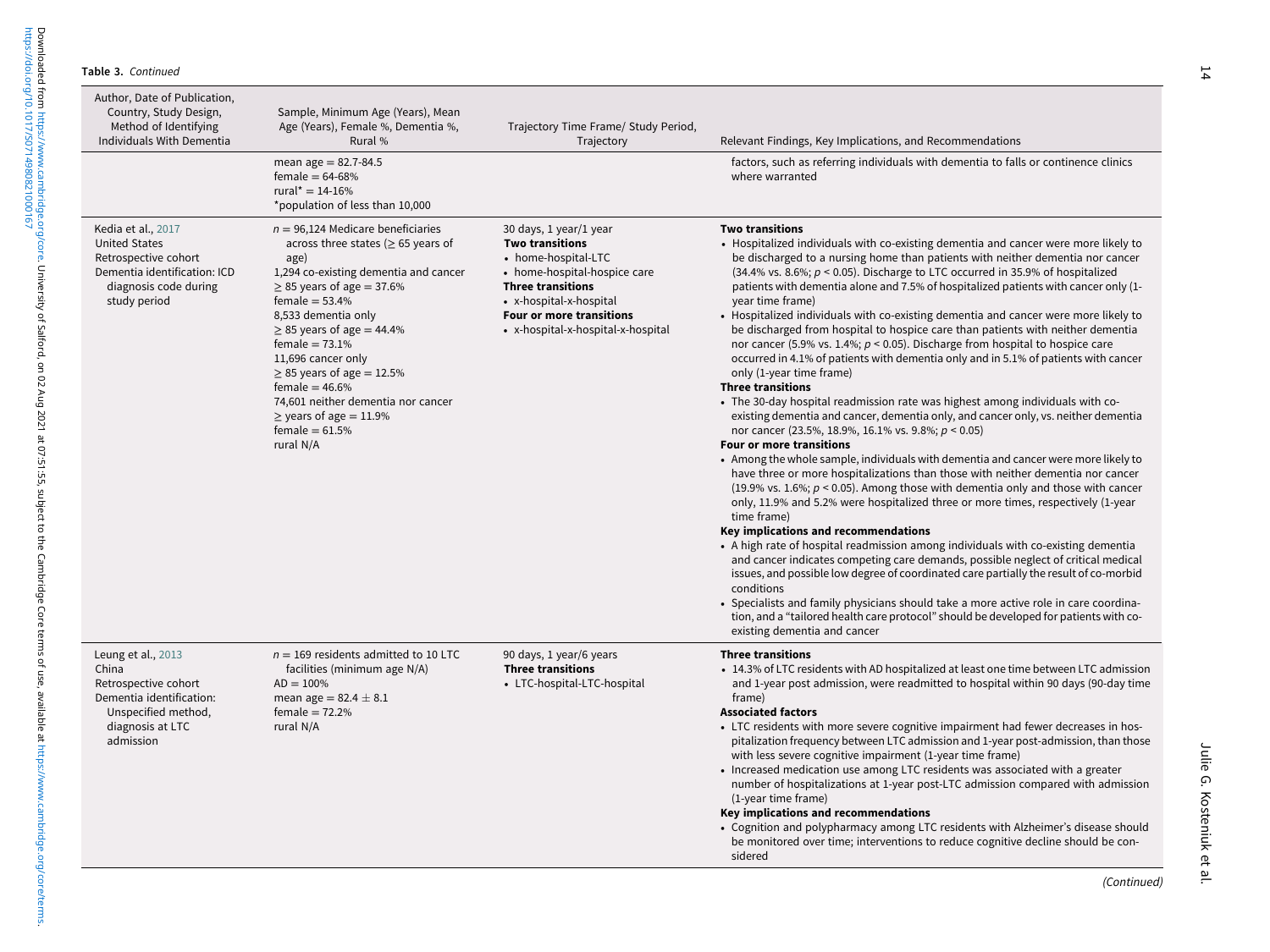<https://doi.org/10.1017/S0714980821000167>

Downloaded from https://www.cambridge.org/core. University of Salford, on 02 Aug 2021 at 07:51:55, subject to the Cambridge Core terms of use, available at https://www.cambridge.org/core/terms.<br>https://doi.org/10.1017/S071 Downloaded from [https://www.cambridge.org/core.](https://www.cambridge.org/core) University of Salford, on 02 Aug 2021 at 07:51:55, subject to the Cambridge Core terms of use, available at [https://www.cambridge.org/core/terms.](https://www.cambridge.org/core/terms)

| Author, Date of Publication,<br>Country, Study Design,<br>Method of Identifying<br>Individuals With Dementia                                                                  | Sample, Minimum Age (Years), Mean<br>Age (Years), Female %, Dementia %,<br>Rural %                                                                                                                                                                                                                                                                            | Trajectory Time Frame/ Study Period,<br>Trajectory                                                                                                                                                                                                                                          | Relevant Findings, Key Implications, and Recommendations                                                                                                                                                                                                                                                                                                                                                                                                                                                                                                                                                                                                                                                                                                                                                                                                                                                                                                                                     |
|-------------------------------------------------------------------------------------------------------------------------------------------------------------------------------|---------------------------------------------------------------------------------------------------------------------------------------------------------------------------------------------------------------------------------------------------------------------------------------------------------------------------------------------------------------|---------------------------------------------------------------------------------------------------------------------------------------------------------------------------------------------------------------------------------------------------------------------------------------------|----------------------------------------------------------------------------------------------------------------------------------------------------------------------------------------------------------------------------------------------------------------------------------------------------------------------------------------------------------------------------------------------------------------------------------------------------------------------------------------------------------------------------------------------------------------------------------------------------------------------------------------------------------------------------------------------------------------------------------------------------------------------------------------------------------------------------------------------------------------------------------------------------------------------------------------------------------------------------------------------|
| Mitchell et al., 2017<br>Australia<br>Retrospective cohort<br>Dementia identification: ICD<br>diagnosis code during<br>year of, or in year prior to,<br>index hospitalization | $n = 12,111$ hospitalizations resulting<br>from intentional self-harm in one<br>state ( $\geq$ 50 years of age)<br>427 hospitalizations of individuals with<br>dementia<br>$\geq$ 80 years of age = 33.5%<br>female = $46.6%$<br>11,684 hospitalizations of individuals<br>without dementia<br>$\geq$ 80 years of age = 7.2%<br>female = $56.8%$<br>rural N/A | 28 days/9 years<br><b>Three transitions</b><br>x-hospital-x-hospital                                                                                                                                                                                                                        | <b>Three transitions</b><br>• 28-day hospital readmission, adjusted for age, was higher among individuals with<br>dementia compared to individuals without dementia (35.2% vs 23.3%; $p < 0.0001$ )<br>Key implications and recommendations<br>• Individuals with dementia who intentionally harm themselves may experience more<br>severe cognitive and physical harm than individuals without dementia, resulting in<br>longer hospital stays<br>• Prevention strategies should be developed to reduce self-harm among individuals<br>with dementia, such as identifying those with co-morbid mental health conditions                                                                                                                                                                                                                                                                                                                                                                     |
| Mitchell et al., 2016<br>Australia<br>Retrospective cohort<br>Dementia identification: ICD<br>diagnosis code during<br>year of, or in year prior to,<br>index hospitalization | $n = 32,305$ patients with a hip fracture-<br>related hospital admission in one<br>state ( $\geq$ 65 years of age)<br>8,785 dementia<br>$\geq$ 80 years of age = 85.1%<br>female = $73.7%$<br>23,520 no dementia<br>$\geq$ 80 years of age = 69%<br>female $= 71.5%$<br>rural N/A                                                                             | 28 days, 1 year/5 years<br><b>Two transitions</b><br>• home-hospital-LTC (low level care)<br>• home-hospital-LTC (high level care)<br>• home-hospital-other (community<br>group home, boarding house, transi-<br>tional living unit)<br><b>Three transitions</b><br>• x-hospital-x-hospital | <b>Two transitions</b><br>• Patients with dementia living at home before hospitalization for a hip fracture were<br>more likely than those without dementia ( $p < 0.0001$ ) to be discharged to residential<br>aged care (25.2% vs. 8.6%), and group homes, boarding houses, or transitional living<br>$(19.6\% \text{ vs. } 12.4\%)$ (1-year time frame)<br><b>Three transitions</b><br>• 28-day hospital readmission, adjusted for age, was lower among individuals with<br>dementia hospitalized with a hip fracture than among individuals without dementia<br>$(17.3\% \text{ vs. } 24.4\%; p < 0.0001)$<br>Key implications and recommendations<br>• A longer length of stay in hospital among individuals with dementia may be caused by<br>a greater negative effect of hip fractures on cognition and physical functioning among<br>this group<br>• Individuals with dementia who experience a hip fracture should receive rehabilitation<br>to improve their physical functioning |
| Mitchell et al., 2015<br>Australia<br>Retrospective cohort<br>Dementia identification: ICD<br>diagnosis code during<br>year of, or in year prior to,<br>index hospitalization | $n = 16,691$ patients with a poison-<br>related hospital admission in one<br>state ( $\geq$ 50 years of age)<br>895 dementia<br>$\geq$ 80 years of age = 50.8%<br>female = $60.1\%$<br>15,796 no dementia<br>$\geq$ 80 years of age = 12.7%<br>female = $57.2%$<br>rural N/A                                                                                  | 28 days/10 years<br><b>Three transitions</b><br>• x-hospital-x-hospital                                                                                                                                                                                                                     | <b>Three transitions</b><br>• 28-day readmission was lower among individuals with dementia than among those<br>without dementia, hospitalized for unintentional poisoning (13.8% vs. 18.8%; $p \leq$<br>0.001)<br>• 28-day readmission was not different among individuals with dementia than among<br>those without dementia, hospitalized for intentional poisoning (21.0% vs. 23.0%; $p >$<br>0.001)<br>Key implications and recommendations<br>• As the majority of intentional and unintentional poisoning substances were medic-<br>inal, strategies to prevent poisoning should include usage of blister packs and<br>caregiver involvement in medication regimes, and monitoring for self-harm behavior                                                                                                                                                                                                                                                                              |
| Mondor et al., 2017<br>Canada<br>Retrospective cohort<br>Dementia identification: ICD<br>diagnosis code or<br>prescription drug claim<br>prior to study enrollment            | $n = 30,112$ long-stay home care clients<br>in one province at initial home care<br>assessment ( $\ge$ years of age 50)<br>dementia = $100\%$ (causes not<br>specified)<br>mean age = $83.0 \pm 7.7$<br>female = $63%$<br>rural* = $12\%$<br>*not defined                                                                                                     | 1 year/1.5 years<br><b>Two transitions</b><br>• home-hospital-LTC<br><b>Three transitions</b><br>• home-hospital-home-hospital                                                                                                                                                              | <b>Two transitions</b><br>• 29.9% of long-stay home care clients with dementia entered LTC after an acute<br>hospitalization (1-year time frame)<br><b>Three transitions</b><br>• 13.5% of long-stay home care clients with dementia were admitted to hospital two or<br>more times (1-year time frame)<br>Key implications and recommendations<br>• Further research is required to identify interventions to reduce the use of expensive<br>health system use among long-stay home care clients with dementia                                                                                                                                                                                                                                                                                                                                                                                                                                                                              |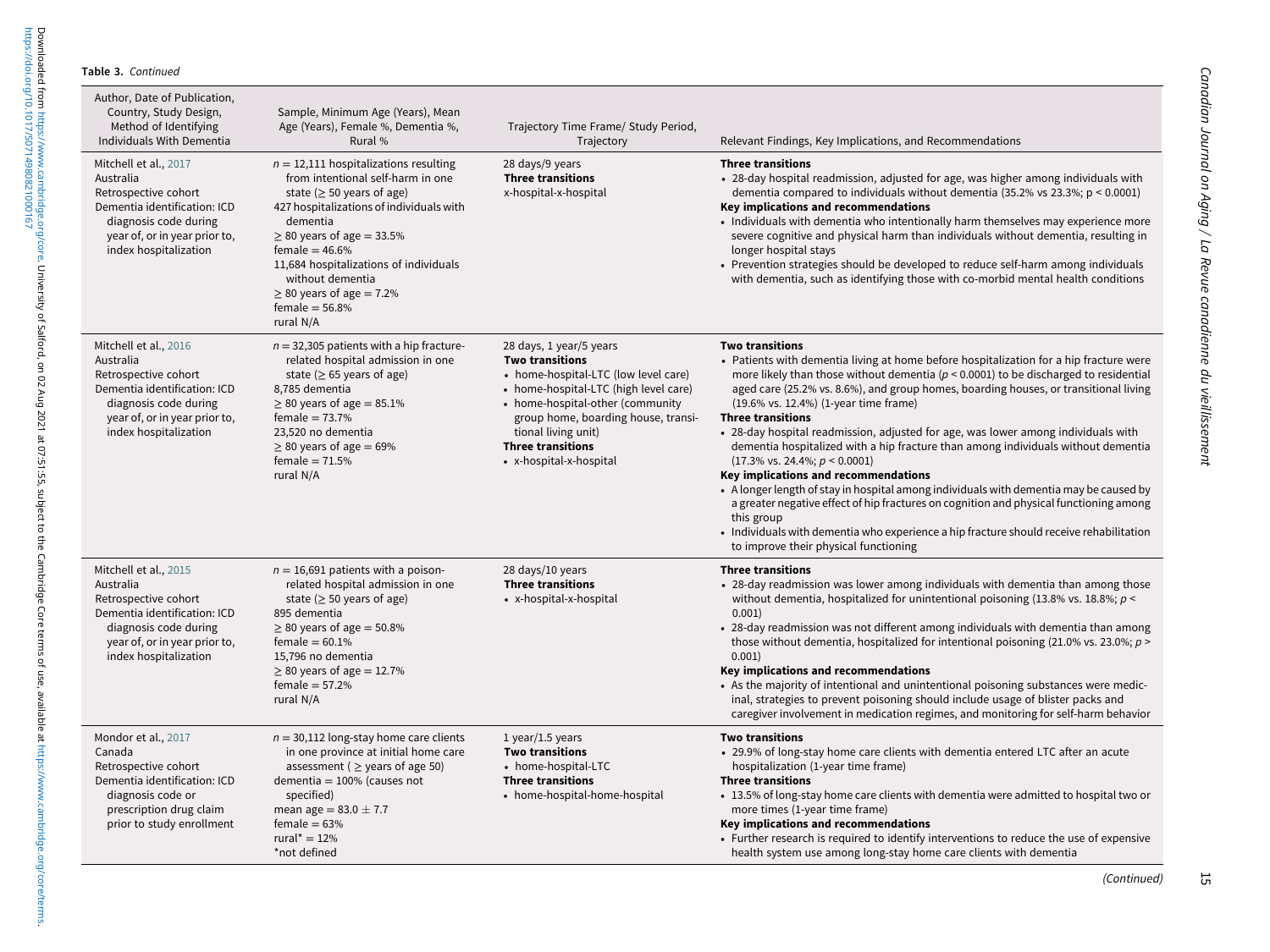| Author, Date of Publication,<br>Country, Study Design,<br>Method of Identifying<br>Individuals With Dementia                                                           | Sample, Minimum Age (Years), Mean<br>Age (Years), Female %, Dementia %,<br>Rural %                                                                                                                                                                                                                                                                                    | Trajectory Time Frame/ Study Period,<br>Trajectory                                                                                                            | Relevant Findings, Key Implications, and Recommendations                                                                                                                                                                                                                                                                                                                                                                                                                                                                                                                                                                                                                                                                                                                                                                                                                                                                                                                                                                                                                                                                                                                                                                                                                                                                                                                                                                                                                                                                                                                                                                                                                                                      |
|------------------------------------------------------------------------------------------------------------------------------------------------------------------------|-----------------------------------------------------------------------------------------------------------------------------------------------------------------------------------------------------------------------------------------------------------------------------------------------------------------------------------------------------------------------|---------------------------------------------------------------------------------------------------------------------------------------------------------------|---------------------------------------------------------------------------------------------------------------------------------------------------------------------------------------------------------------------------------------------------------------------------------------------------------------------------------------------------------------------------------------------------------------------------------------------------------------------------------------------------------------------------------------------------------------------------------------------------------------------------------------------------------------------------------------------------------------------------------------------------------------------------------------------------------------------------------------------------------------------------------------------------------------------------------------------------------------------------------------------------------------------------------------------------------------------------------------------------------------------------------------------------------------------------------------------------------------------------------------------------------------------------------------------------------------------------------------------------------------------------------------------------------------------------------------------------------------------------------------------------------------------------------------------------------------------------------------------------------------------------------------------------------------------------------------------------------------|
| Noel et al., 2017<br><b>United States</b><br>Chart audit and caregiver<br>survey<br>Dementia identification:<br>Clinical diagnosis<br>conducted at study<br>enrollment | $n = 967$ intervention patients enrolled<br>in a community-based dementia<br>disease management program in<br>one state (minimum age N/A)<br>37% AD<br>13% VaD<br>4% frontotemporal<br>3% Lewy body<br>43% mixed, other<br>mean age = $80.3 \pm 7.7$<br>female $= 63%$<br>rural*: State is predominantly rural<br>*not defined                                        | 30 days/1 year<br><b>Three transitions</b><br>x-hospital-x-hospital                                                                                           | <b>Three transitions</b><br>• The 30-day re-hospitalization rate among the intervention group with dementia was<br>5%; a control group was not included<br>Intervention<br>• The MemoryCare program was delivered over a 1-year period by teams of physicians<br>and care managers (nurse or social worker). Patient/caregiver dyads were referred by<br>their primary care provider to receive education, counseling, and support. Individual<br>care plans were shared with patients' primary care providers and other health care<br>providers.<br>Key implications and recommendations<br>• Education, training, and direct involvement of caregivers in care management may<br>improve health care system navigation and reduce hospitalization                                                                                                                                                                                                                                                                                                                                                                                                                                                                                                                                                                                                                                                                                                                                                                                                                                                                                                                                                          |
| Ono et al., 2011<br>Japan<br>Retrospective cohort<br>Dementia identification:<br>Clinical diagnosis during<br>index hospitalization                                    | $n = 326$ patients admitted to a hospital<br>ward for dementia patients, for<br>psychological and behavioural<br>symptoms (BPSD) (minimum age<br>$N/A$ )<br>215 female (66%)<br>69.3% AD<br>22.8% VaD<br>7.9% other dementia<br>mean age = $81.7 \pm 7.2$<br>111 male (34%)<br>49.5% AD<br>42.3% VaD<br>8.1% Other dementia<br>mean age = $80.7 \pm 7.3$<br>rural N/A | 24 months/8 years<br><b>Two transitions</b><br>• home-hospital-LTC<br>• home-hospital1-hospital2<br><b>Three transitions</b><br>• home-hospital-home-hospital | <b>Two transitions</b><br>• 39.3% of individuals admitted to a hospital ward for dementia patients were sub-<br>sequently admitted to an institution and 21.5% were admitted to a different hospital<br>(hospital2) (2-year time frame)<br><b>Three transitions</b><br>• The hospital readmission rate was 23.3% among patients admitted to a hospital ward<br>for patients with dementia (2-year time frame)<br><b>Associated factors</b><br><b>Two transitions</b><br>• Females were more likely than males to be discharged from hospital to an institution<br>(45.1% vs. 29.9%, significance test not provided)<br><b>Three transitions</b><br>• The rate of hospital readmission was similar between males and females (25.2% vs.<br>22.3%; $p = 0.582$<br>• Late readmissions within 4-24 months of discharge were more likely among females<br>than males (11.6% vs. 5.4% of all readmissions; $p = 0.015$ )<br>• Among males, early readmission within the first 3 months after hospital discharge<br>was associated with number of cohabitants at home (OR 0.66; 95% CI 0.46, 0.95) and<br>discharge to another hospital (OR 19.12; 95% CI 3.46, 105.76)<br>• Among females, early readmission within the first 3 months after hospital discharge<br>was associated with length of stay (OR 1.003; 95% CI 1.00, 1.01) and discharge to<br>another hospital (OR 24.9; 95% CI 5.70, 108.75)<br>Key implications and recommendations<br>• The causes of hospital readmission among patients admitted to a dementia ward<br>differ between males and females<br>• The rate of hospital readmission may be reduced by preventing complications during<br>hospitalization and providing caregiving support |
|                                                                                                                                                                        |                                                                                                                                                                                                                                                                                                                                                                       |                                                                                                                                                               | (Continued)                                                                                                                                                                                                                                                                                                                                                                                                                                                                                                                                                                                                                                                                                                                                                                                                                                                                                                                                                                                                                                                                                                                                                                                                                                                                                                                                                                                                                                                                                                                                                                                                                                                                                                   |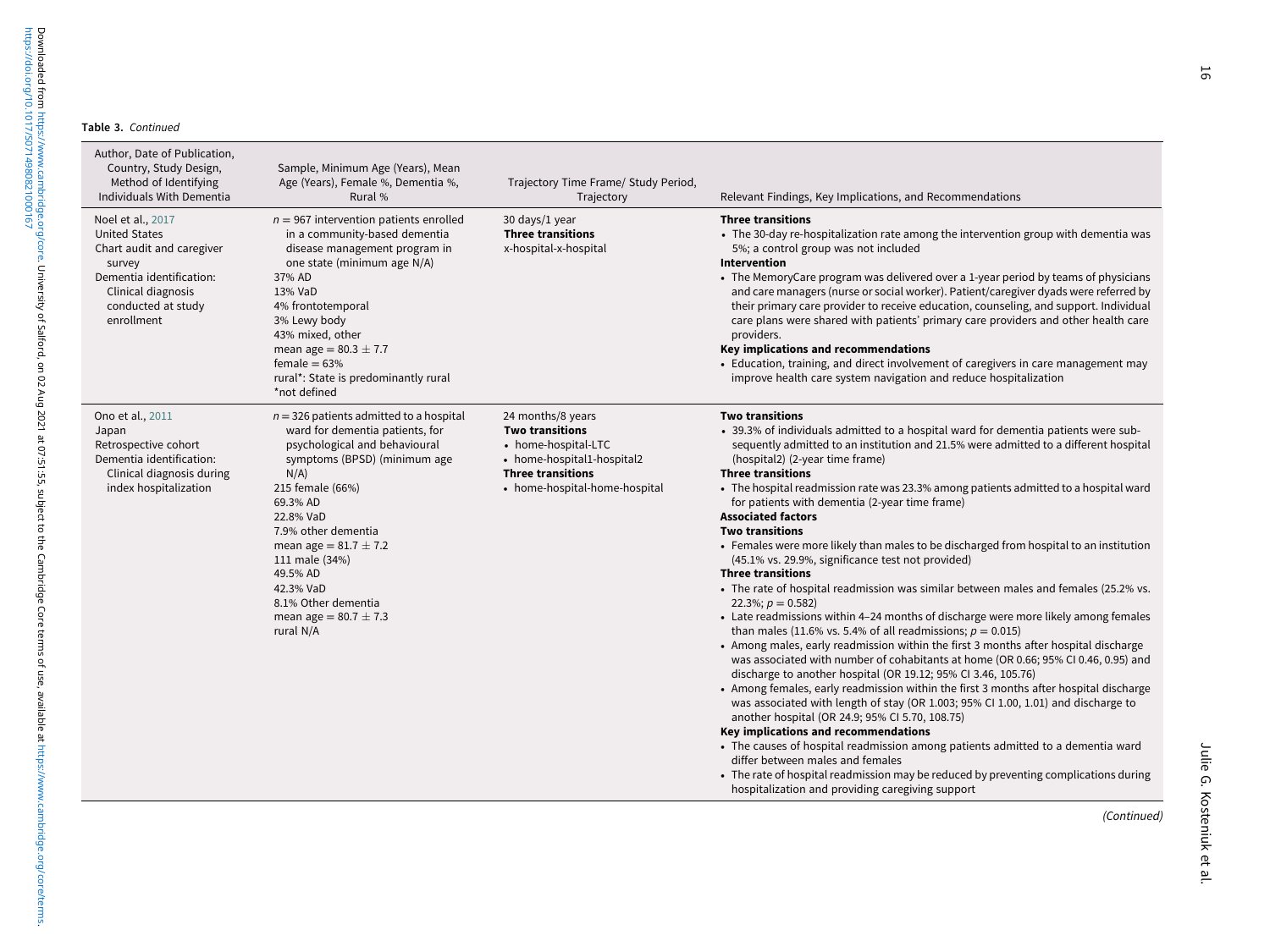| Author, Date of Publication,<br>Country, Study Design,<br>Method of Identifying<br>Individuals With Dementia                                          | Sample, Minimum Age (Years), Mean<br>Age (Years), Female %, Dementia %,<br>Rural %                                                                                                                                                                                                                       | Trajectory Time Frame/ Study Period,<br>Trajectory                                | Relevant Findings, Key Implications, and Recommendations                                                                                                                                                                                                                                                                                                                                                                                                                                                                                                                                                                                                                                                                                                                                                                                                                                                                                                                                                                                                                                                                                                                                                                                                                 |
|-------------------------------------------------------------------------------------------------------------------------------------------------------|----------------------------------------------------------------------------------------------------------------------------------------------------------------------------------------------------------------------------------------------------------------------------------------------------------|-----------------------------------------------------------------------------------|--------------------------------------------------------------------------------------------------------------------------------------------------------------------------------------------------------------------------------------------------------------------------------------------------------------------------------------------------------------------------------------------------------------------------------------------------------------------------------------------------------------------------------------------------------------------------------------------------------------------------------------------------------------------------------------------------------------------------------------------------------------------------------------------------------------------------------------------------------------------------------------------------------------------------------------------------------------------------------------------------------------------------------------------------------------------------------------------------------------------------------------------------------------------------------------------------------------------------------------------------------------------------|
| Oud, 2017<br><b>United States</b><br>Retrospective cohort<br>Dementia identification: ICD<br>diagnosis code during<br>hospitalization                 | $n = 889,008$ hospital admissions in one<br>state ( $\geq$ 65 years of age)<br>dementia = $100\%$ (causes not<br>specified)<br>$\geq$ 80 years of age = 62.4%<br>female = $64.4%$<br>rural N/A                                                                                                           | 1 year/9 years<br><b>Two transitions</b><br>• x-hospital-hospice care             | <b>Two transitions</b><br>• 1.5% of hospital patients with dementia were discharged to hospice care in 2001 and<br>6.3% were discharged to hospice care in 2010 (1-yr time frame)<br>Associated factors (2001 and 2010 combined)<br>• The risk of discharge from hospital to hospice care was higher among patients 80<br>years of age and older (AOR 1.8; 95% CI 1.7, 1.8), lower among individuals of "non-<br>white" ethnicity (e.g., African-American AOR 0.67; 95% CI 0.65, 0.70), lower among<br>those with health insurance (e.g., Medicaid AOR 0.41; 95% CI 0.37, 0.46), higher among<br>patients with certain non-dementia co-morbidities (e.g., malignancy AOR 3.72, 95% CI<br>3.61, 3.84), higher among those with a greater number of failing organs (e.g., 4 or more<br>AOR 6.18, 95% CI 5.61, 6.82), and higher among those on mechanical ventilation (AOR<br>1.12, 95% CI 1.06, 1.18)<br>Key implications and recommendations<br>• The negative association between health insurance and discharge from hospital to<br>hospice care was unexpected and should be examined in future research<br>• Future intervention research should take into account the factors associated with<br>discharge from hospital to hospice care found in the present study |
| Rudolph et al., 2010<br><b>United States</b><br>Prospective cohort<br>Dementia identification:<br>Clinical diagnosis at study<br>enrollment           | $n = 827$ community-based participants<br>assessed at a specialized research<br>centre ( $\geq$ 65 years of age)<br>$AD = 100\%$<br>mean age = $75.8 \pm 6.2$<br>female 58%<br>rural N/A                                                                                                                 | 4 years (mean)/15 years<br><b>Three transitions</b><br>• home-hospital-x-hospital | <b>Three transitions</b><br>• 47% of community-based individuals with AD hospitalized two or more times (mean<br>time frame 4.0 $\pm$ 3.4 years)<br>Key implications and recommendations<br>• Future research should include studies to examine the prevalence and causes of<br>hospitalization among individuals with AD, and intervention studies to prevent<br>hospitalization                                                                                                                                                                                                                                                                                                                                                                                                                                                                                                                                                                                                                                                                                                                                                                                                                                                                                        |
| Seematter-Bagnoud et al.,<br>2012<br>Switzerland<br>Cross-sectional study<br>Dementia identification:<br>Clinical diagnosis during<br>hospitalization | $n = 1,764$ patients admitted to one<br>hospital ( $\geq$ 70 years of age)<br>1,038 cognitively intact<br>mean age = $81.0 \pm 6.6$<br>female $= 70%$<br><b>301 CIND</b><br>mean age = $83.7 \pm 6.9$<br>female = $73.1%$<br>425 dementia<br>mean age = $84.4 \pm 6.3$<br>female = $66.1\%$<br>rural N/A | 3 years/3 years<br><b>Two transitions</b><br>• x-hospital-LTC                     | <b>Two transitions</b><br>• Patients with dementia were more likely than CIND and cognitively intact patients to<br>be admitted to a nursing home after discharge from post-acute rehabilitation (28.8%)<br>versus 7.6%, 4.2%; $p < 0.001$ ) (3-year time frame)<br>• After adjusting for demographic and clinical characteristics (e.g., depressive symp-<br>toms, formal home care before admission), patients with dementia had higher odds<br>of institutionalization than cognitively intact patients (AOR 6.1; 95% CI 4.0, 9.3) and<br>CIND patients (AOR 5.6; 95% CI 3.2, 9.7) (3-year time frame)<br>Key implications and recommendations<br>• Future research should address the possibility that longer hospital stays among<br>patients with dementia, compared with those without dementia, are attributable to<br>slower rehabilitation progress or complications from dementia<br>• Interventions should be developed to advance earlier dementia diagnosis, such as<br>cognitive screening in hospital, and to improve care for patients with dementia in<br>hospital                                                                                                                                                                                     |

(Continued)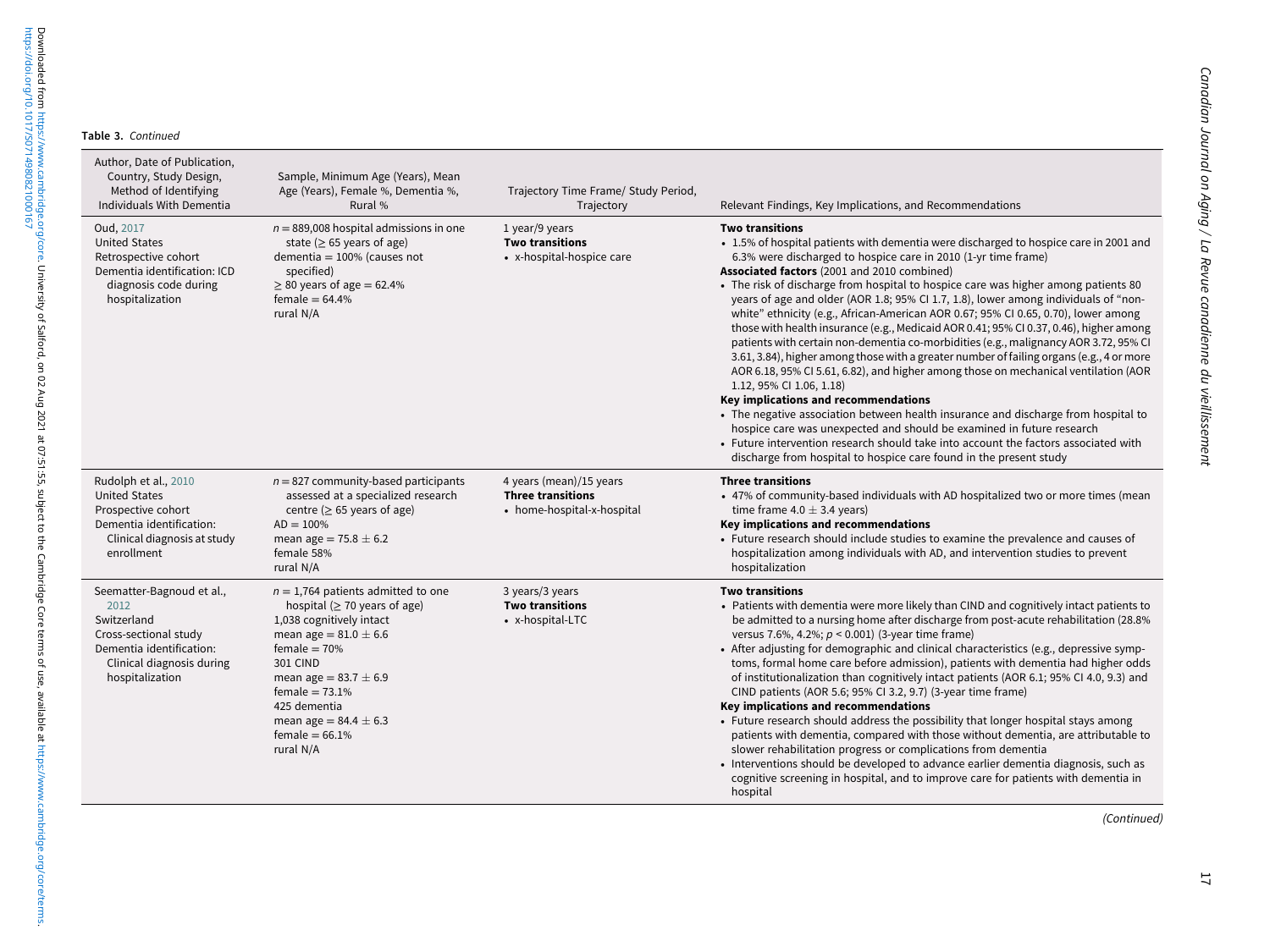| Author, Date of Publication,<br>Country, Study Design,<br>Method of Identifying<br>Individuals With Dementia                                                   | Sample, Minimum Age (Years), Mean<br>Age (Years), Female %, Dementia %,<br>Rural %                                                                                                                                                                                                                                                                                                                                                                                                                                                                                                           | Trajectory Time Frame/ Study Period,<br>Trajectory                                                                                                                                                                              | Relevant Findings, Key Implications, and Recommendations                                                                                                                                                                                                                                                                                                                                                                                                                                                                                                                                                                                                                                                                                                                                                                                                                                                                                                                                                                                                        |
|----------------------------------------------------------------------------------------------------------------------------------------------------------------|----------------------------------------------------------------------------------------------------------------------------------------------------------------------------------------------------------------------------------------------------------------------------------------------------------------------------------------------------------------------------------------------------------------------------------------------------------------------------------------------------------------------------------------------------------------------------------------------|---------------------------------------------------------------------------------------------------------------------------------------------------------------------------------------------------------------------------------|-----------------------------------------------------------------------------------------------------------------------------------------------------------------------------------------------------------------------------------------------------------------------------------------------------------------------------------------------------------------------------------------------------------------------------------------------------------------------------------------------------------------------------------------------------------------------------------------------------------------------------------------------------------------------------------------------------------------------------------------------------------------------------------------------------------------------------------------------------------------------------------------------------------------------------------------------------------------------------------------------------------------------------------------------------------------|
| Sivananthan & McGrail, 2016<br>Canada<br>Retrospective cohort<br>Dementia identification: ICD<br>(first) diagnosis code<br>during the transition time<br>frame | $n = 6,876$ individuals newly diagnosed<br>with dementia in 1 year, in one<br>Canadian province ( $\geq$ 65 years of<br>age)<br>4,133 in the community (60%)<br>1,693 moved to LTC (25%)<br>1,050 already in LTC (15%)<br>dementia = $100\%$ (causes not<br>specified)<br>mean age = $82.3 \pm 6.9$<br>female = $62%$<br>rural* = $22.7%$<br>*not defined                                                                                                                                                                                                                                    | $1$ year/10 years<br><b>Two transitions</b><br>• LTC-hospital-x<br><b>Three transitions</b><br>• home-hospital-home-hospital<br>• LTC-hospital-LTC-hospital<br><b>Four or more transitions</b><br>• LTC-hospital-LTC-hospital-x | <b>Two transitions</b><br>• In the first year of diagnosis, 5% of individuals with dementia already in LTC were<br>hospitalized once and subsequently moved to an unspecified location (1-year time<br>frame)<br><b>Three transitions</b><br>• In the first year of diagnosis, 20% of individuals with dementia in the community (i.e.,<br>home) were hospitalized two or more times (1-year time frame)<br>• In the first year of diagnosis, 9.3% of individuals with dementia already in LTC were<br>hospitalized two or more times (1-year time frame)<br>Four or more transitions<br>• In the first year of diagnosis, 2% of individuals with dementia already in LTC were<br>hospitalized two times and moved to an unspecified location (1-year time frame)<br>Key implications and recommendations<br>• Care that is integrated across sectors is necessary to reduce transitions among<br>individuals with dementia.<br>• Further research is warranted to identify interventions to reduce transitions during<br>the year of diagnosis and end of life |
| Takacs et al., 2015<br>Hungary<br>Retrospective survey<br>Dementia identification:<br>Medical record notes<br>prior to hospitalization                         | $n = 79$ patients admitted to two<br>hospitals (minimum age N/A)<br>11.4% AD<br>40.5% VaD<br>43% mixed (VaD and<br>neurodegenerative)<br>5.1% other<br>mean age $= 77.6$<br>female = $68.4%$<br>rural N/A                                                                                                                                                                                                                                                                                                                                                                                    | 3 months/3 months<br><b>Two transitions</b><br>• x-hospital-LTC                                                                                                                                                                 | <b>Two transitions</b><br>• 20.3% of patients admitted to hospital were transferred to a nursing home (3-month<br>time frame)<br><b>Associated factors</b><br><b>Two transitions</b><br>• Severe social situation, serious medical issues, and need for permanent medical care<br>Key implications and recommendations<br>• Better social care and more nursing home spaces are required to accommodate<br>individuals with dementia who cannot be discharged home because of their social<br>situation or need for medical care.                                                                                                                                                                                                                                                                                                                                                                                                                                                                                                                               |
| Teno et al., 2013<br><b>United States</b><br>Retrospective cohort<br>Dementia identification: ICD<br>diagnosis code in last 6<br>months of life                | $n=$ 556,484 fee-for-service Medicare<br>beneficiaries who died in 2000 and<br>2009 nationwide (> 65 years of age)<br>270,202 died in 2000<br>59,065 dementia<br>mean age = $85.2 \pm 7.2$<br>female = $63.9\%$<br>49,735 cancer<br>mean age = $77.9 \pm 7.0$<br>female = $49.6%$<br>79,284 COPD<br>mean age = $80.2 \pm 7.5$<br>female = $49.6%$<br>286,282 died in 2009<br>67,861 dementia<br>mean age = $86.2 \pm 7.1$<br>female = $68.8\%$<br>55,362 cancer<br>mean age = $78.7 \pm 7.6$<br>female = $52.3%$<br>91,517 COPD<br>mean age = $81.4 \pm 8.0$<br>$female = 56.2$<br>rural N/A | Last 90 days of life/9 years<br>Four or more transitions<br>• x-hospital-x-hospital-x-hospital                                                                                                                                  | Four or more transitions<br>• In 2000 and 2009, 12% and 10.7% of individuals with dementia, respectively, were<br>hospitalized three or more times in the last 90 days of life, compared with 13.2% and<br>14.4% of cancer patients and 17.1% and 19.9% of COPD patients (significance test not<br>provided) (90-day time frame)<br>Key implications and recommendations<br>• Future research should further investigate trends in health service use in the last days<br>of life in terms of patient preferences and quality of life                                                                                                                                                                                                                                                                                                                                                                                                                                                                                                                           |

Julie G. Kosteniuk et al.

Julie G. Kosteniuk et al.

18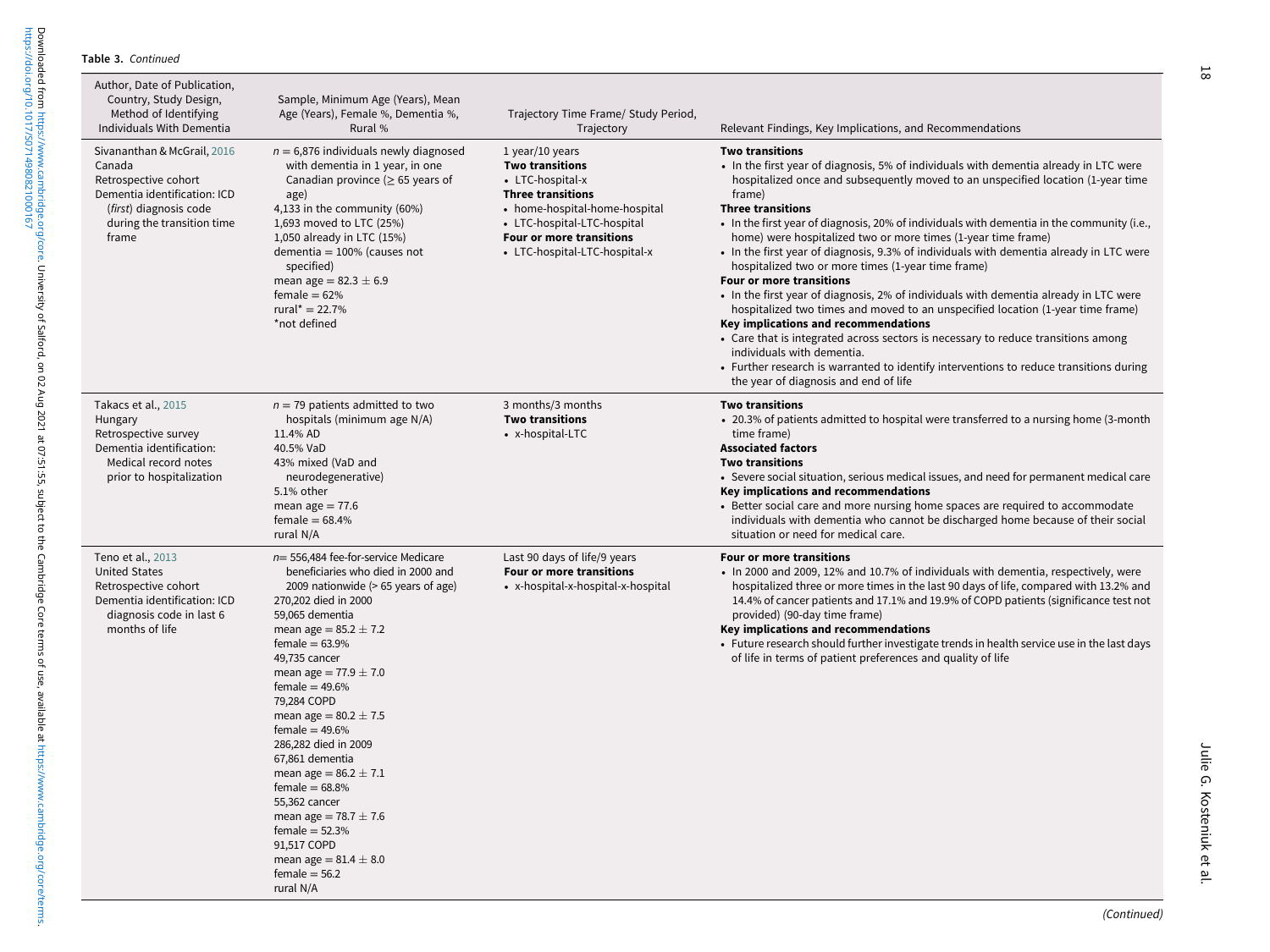| Author, Date of Publication,<br>Country, Study Design,<br>Method of Identifying<br>Individuals With Dementia                        | Sample, Minimum Age (Years), Mean<br>Age (Years), Female %, Dementia %,<br>Rural %                                                                                                                                                                                            | Trajectory Time Frame/ Study Period,<br>Trajectory                                                                                                    | Relevant Findings, Key Implications, and Recommendations                                                                                                                                                                                                                                                                                                                                                                                                                                                                                                                                                                                                                                                                                                                                                                                                                                       |
|-------------------------------------------------------------------------------------------------------------------------------------|-------------------------------------------------------------------------------------------------------------------------------------------------------------------------------------------------------------------------------------------------------------------------------|-------------------------------------------------------------------------------------------------------------------------------------------------------|------------------------------------------------------------------------------------------------------------------------------------------------------------------------------------------------------------------------------------------------------------------------------------------------------------------------------------------------------------------------------------------------------------------------------------------------------------------------------------------------------------------------------------------------------------------------------------------------------------------------------------------------------------------------------------------------------------------------------------------------------------------------------------------------------------------------------------------------------------------------------------------------|
| Voisin et al., 2009<br>France<br>Prospective cohort<br>Dementia identification:<br>Clinical diagnosis at study<br>enrollment        | $n = 686$ community-based participants<br>nationwide (minimum age N/A)<br>$AD = 100\%$<br>mean age = $77.8 \pm 6.8$<br>female = $71.2%$<br>rural N/A                                                                                                                          | 2 years/2 years<br><b>Three transitions</b><br>• home-hospital-x-hospital<br><b>Four or more transitions</b><br>• home-hospital-x-hospital-x-hospital | <b>Three transitions</b><br>• 19.8% of community-based individuals with AD were hospitalized two times (2-year<br>time frame)<br>• Average time elapsed between the first and second hospitalization was 176.4 days<br>(SD 150.2) (2-year time frame)<br>• The cause of readmission was the same cause as that for the initial hospitalization in<br>17.7% of cases (2-year time frame)<br><b>Four or more transitions</b><br>• 11.8% of individuals with AD were admitted to hospital three or more times (8.8%)<br>three times, 2% four times, and 1% five times) (2-year time frame)<br>Key implications and recommendations<br>• Early intervention and regular geriatric assessment should target individuals with AD<br>to prevent and effectively manage the primary causes of hospitalization (e.g., frac-<br>tures, cardiovascular disorders, and behavioural disorders)              |
| Zekry et al., 2009<br>Switzerland<br>Prospective cohort<br>Dementia identification:<br>Clinical diagnosis during<br>hospitalization | $n = 435$ patients admitted to one<br>hospital (> 75 years of age)<br>180 dementia<br>mean age = $86.3 \pm 6.3$<br>female = $72.2%$ 48 MCI<br>mean age = $85.0 \pm 6.6$<br>female = $64.6\%$<br>107 no dementia<br>mean age = $84.5 \pm 7.0$<br>female = $73.4%$<br>rural N/A | 2 years/2 years<br><b>Two transitions</b><br>• home-hospital-LTC                                                                                      | <b>Two transitions</b><br>• Individuals with dementia admitted to hospital were more likely to be discharged to a<br>nursing home than individuals with MCI or without dementia (20.1% vs. 8.3%, 8.2%; $p$ )<br>$= 0.001$ ) (2-year time frame)<br><b>Associated factors</b><br>• After adjusting for age, sex, and clinical characteristics (e.g., functional and nutri-<br>tional status), discharge from hospital to nursing home was independently associ-<br>ated with severe dementia (AOR 4.17; 95% CI 1.07, 16.26; $p = 0.05$ ) and functional<br>status (AOR 0.50; 95% CI 0.26, 0.99; $p = 0.046$ )<br>Key implications and recommendations<br>• Management of behaviour-related to dementia, as well as follow-up and provision of<br>support services after hospital discharge, should be targeted to address the risk of<br>institutionalization associated with dementia severity |

Note. index hospitalization = admission to the first hospital in the care trajectory; AD = Alzheimer's disease; AOR = adjusted odds ratio; CI, confidence interval; COPD = chronic obstructive pulmonary disease; ICD, Interna = long-term care; MCI <sup>=</sup> mild cognitive impairment; PRD <sup>=</sup> Parkinsonism-related dementia; SD <sup>=</sup> standard deviation; VaD <sup>=</sup> vascular dementia.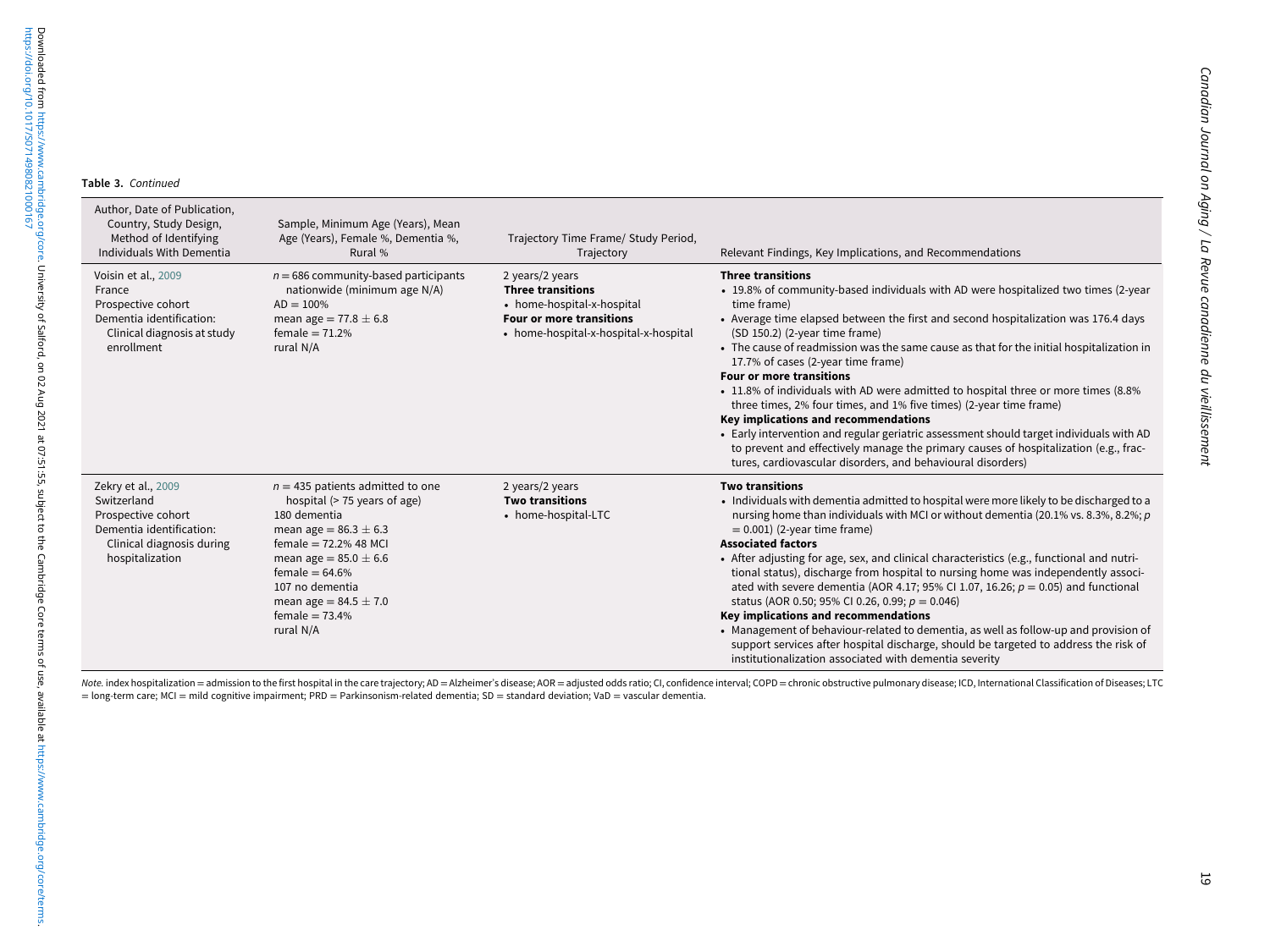in Japan, that 23.3 per cent of patients first admitted to a ward for behavioural and psychological symptoms related to dementia, were readmitted to the same ward within 2 years. In a large retrospective cohort study of home care clients with dementia in one Canadian province, Mondor et al. ([2017\)](#page-24-22) reported that 13.5 per cent of all clients experienced two or more hospital admissions within 1 year. A separate retrospective cohort study in another Canadian province further demonstrated that 20 per cent of community-based individuals experienced two or more hospital admissions in 1 year; specifically, in the first year of the dementia diagnosis (Sivananthan & McGrail, [2016](#page-25-10)). Two separate intervention studies reported a reduction in hospital readmission rates among patients with dementia in an intervention group compared with a control group (Boltz et al., [2015;](#page-23-8) Cassel et al., [2016\)](#page-24-12). In the first study, conducted in two United States hospitals, Boltz et al. [\(2015\)](#page-23-8) found a lower 30-day hospital readmission rate among patients with dementia in the intervention compared with the control group (7% vs. 24%). Whereas the control group received staff education only, the intervention group was exposed to multiple elements: staff received family-centred education, ongoing training, and motivation; environmental and policy modifications were made, such as the addition of bedside white boards to increase communication between staff and patient/family; and patient/family education encouraged engagement in developing and communicating individualized goals and expectations. Similarly, the second study found that patients with dementia in a U.S. state who participated in a specialty palliative care program intervention had a lower rate of 30-day hospital readmission than non-participants (11% vs. 35%) (Cassel et al., [2016\)](#page-24-12).

The third common trajectory that started from home, which was investigated in three studies, involved a first hospitalization followed by readmission from an unspecified location (home-hospital-x-hospital) (Fong et al., [2012;](#page-24-21) Rudolph et al., [2010;](#page-25-7) Voisin et al., [2009\)](#page-25-12). Fong et al. ([2012\)](#page-24-21) considered participants of a specialized US research centre with Alzheimer's disease (AD) residing at home in the community and admitted to hospital, finding that 61 per cent were readmitted to hospital within 1 year. Two articles reported the number of times that community-based individuals with AD were admitted to hospital, with Rudolph et al. [\(2010](#page-25-7)) finding that 47 per cent of patients attending a community-based United States research centre were admitted to hospital two or more times over an average of 4 years, and Voisin et al. [\(2009](#page-25-12)) finding that 19.8 per cent of participants of a prospective cohort study nationwide in France were hospitalized two times over 2 years.

# From LTC

As investigated in five articles, the trajectory originating from LTC that was most often studied involved transfer to hospital and back to LTC (Aaltonen et al., [2014;](#page-23-10) Bucher et al., [2016](#page-23-9); Callahan et al., [2012](#page-23-3), [2015;](#page-23-4) Givens et al., [2013](#page-24-17)). Regarding this LTC-hospital-LTC route, Bucher et al. [\(2016](#page-23-9)) reported that 91 per cent of people with dementia living in Swiss nursing homes before hospitalization were discharged to LTC over 3.5 years. Callahan et al. ([2012\)](#page-23-3) observed that 20 per cent of primary care patients with dementia in a U.S. state were admitted from LTC to hospital and later discharged back to LTC over an average 5-year time frame. In a later study using national data from the United States Health and Retirement study, Callahan et al. ([2015\)](#page-23-4) reported that individuals with dementia compared with those without were more likely to experience this route over a 12-month time frame, regardless of the stage of dementia.

#### From an unspecified location

Detailed in 11 articles, the most common trajectory beginning from an unspecified setting involved hospital admission and readmission (x-hospital-x-hospital) (Daiello et al., [2014;](#page-24-0) Davydow et al., [2014](#page-24-7); Draper et al., [2011](#page-24-15); Gustafsson et al., [2017;](#page-24-13) Harvey et al., [2016](#page-24-16); Hsiao et al., [2015;](#page-24-19) Kedia et al., [2017](#page-24-9); Mitchell et al., [2015,](#page-24-8) [2016](#page-24-18), 2017; Noel et al., [2017](#page-25-6)). Two of the 11 articles did not report hospital readmission rates at the patient level (Daiello et al., [2014](#page-24-0); Davydow et al., [2014](#page-24-7)); however, 30-day readmission was found to be associated with dementia by Daiello et al. [\(2014](#page-24-0)). A further two studies examined the effectiveness of separate interventions (Gustafsson et al., [2017;](#page-24-13) Noel et al., [2017](#page-25-6)). In a randomized controlled trial of patients with dementia admitted to two hospitals in Sweden, Gustafsson et al. ([2017\)](#page-24-13) determined that patients with dementia without heart failure receiving a medication reconciliation intervention exhibited a lower rate of drug-related readmission over a 6-month time frame than non-intervention patients (11% vs. 20%). Noel et al. [\(2017\)](#page-25-6) found a 30-day readmission rate of 5 per cent among community-based patients with dementia and care partners receiving care management; however, a group for comparison was not included. The remaining seven studies included controls without dementia. Draper et al. [\(2011](#page-24-15)) reported a higher readmission rate among patients with dementia than controls in a 3-month time frame (40% vs. 32%) and Hsiao et al. ([2015\)](#page-24-19) found 4.4 per cent of persons with dementia compared with 1.4 per cent of controls were admitted to hospital two times within 1 year in a national study of Taiwan (Hsiao et al., [2015\)](#page-24-19). Over time frames of 28 to 30 days, two studies identified higher readmission rates among patients with dementia (18.9–35.2%) than controls (9.8– 23.3%) (Kedia et al., [2017;](#page-24-9) Mitchell et al., [2017](#page-24-24)) and three studies found lower or no difference in rates among patients with dementia (13.8–21%) compared with controls (17.5–24.4%) (Harvey et al., [2016](#page-24-16); Mitchell et al., [2015](#page-24-8), [2016\)](#page-24-18).

Reported in six articles, trajectories characterized by hospital admission from an unspecified setting followed by transition to LTC (x-hospital-LTC) (Bucher et al., [2016;](#page-23-9) Daiello et al., [2014](#page-24-0); Draper et al., [2011](#page-24-15); Kasteridis et al., [2016;](#page-24-2) Seematter-Bagnoud et al., [2012](#page-25-8); Takacs, Ungvari, & Gazdag, [2015\)](#page-25-3) were also common. The proportion of individuals with dementia admitted to hospital from an unspecified location who transitioned to LTC ranged from 19 to 50 per cent within time frames of 3 months to 3.5 years (Bucher et al., [2016](#page-23-9); Kasteridis et al., [2016;](#page-24-2) Seematter-Bagnoud et al., [2012](#page-25-8); Takacs et al., [2015\)](#page-25-3). Significant differences were found in all of the studies that included control patients (Daiello et al., [2014](#page-24-0); Draper et al., [2011](#page-24-15); Seematter-Bagnoud et al., [2012\)](#page-25-8). Draper et al. ([2011\)](#page-24-15) determined that patients with dementia admitted to hospital in one Australian state were more likely to transfer to LTC than to their usual residence over a 2-year time frame, than were hospitalized patients without dementia. Hospitalized patients with dementia were more likely than those without dementia to be discharged to a nursing home from post-acute rehabilitation in a Swiss hospital over a 3-year time frame (28.8% vs. 4.2%) (Seematter-Bagnoud et al., [2012\)](#page-25-8). Further, in a study of hospitalized Medicare beneficiaries in one U.S. state, Daiello et al. ([2014\)](#page-24-0) revealed that hospitalizations among patients with dementia compared with those among controls were more likely to result in discharge to LTC over 1 year (51.5% vs. 21.6% of hospitalizations).

Examined in three studies, the final common trajectory originated in an unspecified location and consisted of more than four transitions [x-hospital-x-hospital-x-hospital] (Hsiao et al., [2015](#page-24-19); Kedia et al., [2017](#page-24-9); Teno et al., [2013](#page-25-13)). Significant differences were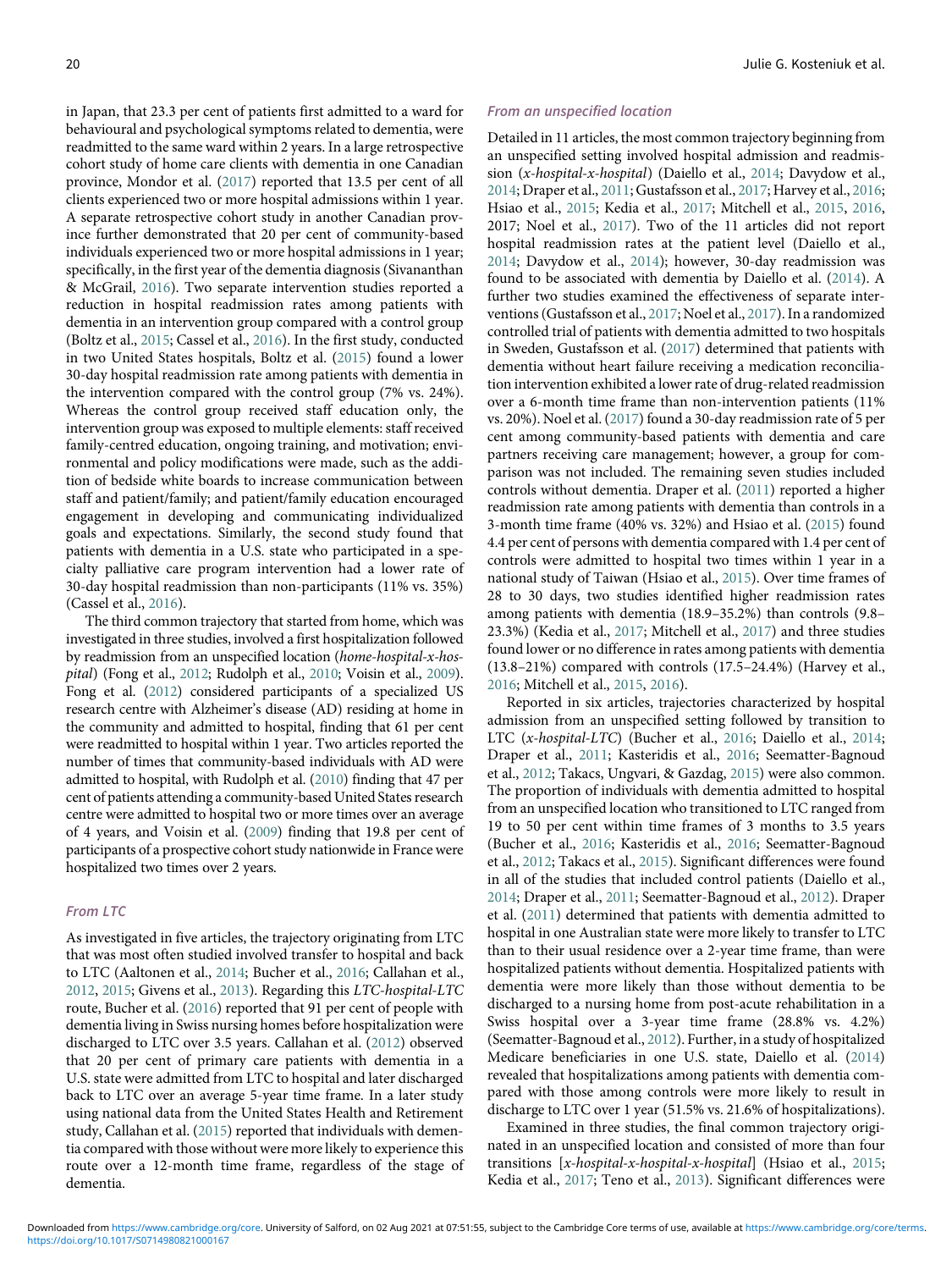found in the studies that included control patients (Hsiao et al., [2015;](#page-24-19) Kedia et al., [2017\)](#page-24-9). In two separate studies, each with a 1-year time frame, 2.2 per cent of individuals with dementia compared with 0.6 per cent of controls experienced three admissions in a national study of Taiwan (Hsiao et al., [2015\)](#page-24-19), and 19.9 per cent of individuals with dementia and concurrent cancer across three U.S. states experienced three or more hospitalizations compared with 1.6 per cent with neither dementia nor cancer (Kedia et al., [2017\)](#page-24-9). In a third study using United States national data, 10.7 to 12 per cent of individuals with dementia in the last 90 days of life underwent three or more hospital admissions compared with 13.2 to 19.9 per cent of those with cancer or chronic obstructive pulmonary disease (COPD): however, significance testing was not provided (Teno et al., [2013\)](#page-25-13).

#### Factors Associated with Transitions and Trajectories

Eleven studies overall examined factors associated with transitions or care trajectories as a whole among individuals with dementia, with two of these studies examining variables related to more than one transition or trajectory (Aaltonen et al., [2014;](#page-23-10) Ono et al., [2011\)](#page-25-11). Factors examined in each study are summarized in [Table 3](#page-7-0). Individual demographic and medical characteristics were the main focus in most studies, and both types of characteristics were examined in relation to re-hospitalization, repeated hospitalization, transition from hospital to hospice care, and transition from hospital to LTC. Organizational variables were examined in relation only to transition from hospital to LTC, and with respect to a trajectory that involved residence in two different LTC homes before and after hospitalization.

In terms of medical characteristics examined in eight studies, co-morbid dementia and depression were associated with greater odds of 30-day re-hospitalization from an unspecified location (Davydow et al., [2014](#page-24-7)). More severe cognitive impairment and increased medication use (Leung, Kwan, & Chi, [2013](#page-24-23)) increased the likelihood of re-hospitalization from LTC. Several medical factors were associated with hospitalization four or more times within 4 years of initial admission (repeated hospitalization), namely coronary artery disease, pneumonia, urinary tract infection, and fallrelated fracture recorded at index admission (Chang et al., [2015\)](#page-24-14). Medical characteristics related to transition from hospital to hospice care included chronic co-morbidity, failing organs, and mechanical ventilation (Oud, [2017](#page-25-9)). Medical factors also increased the risk of transition from hospital to LTC in four studies, and included severe medical issues (Takacs et al., [2015\)](#page-25-3); poor functional status and severe dementia (Zekry et al., [2009](#page-25-5)); a higher number of co-morbidities, incontinence, falls, hip fracture, cerebrovascular disease, and cancer (Kasteridis et al., [2016](#page-24-2)); and percutaneous endoscopic gastrostomy (PEG) tube insertion in hospital, greater functional ability, and diabetes (Givens et al., [2013\)](#page-24-17).

Demographic factors examined in relation to care transitions in four studies mainly centred on age and sex; however, other variables were also considered. Ono et al. ([2011](#page-25-11)) found sex differences in early re-hospitalization from home within 3 months of discharge from a hospital ward for patients with dementia. Ono et al. reported that having fewer cohabitants predicted readmission among males but not females, and that a longer stay in the index hospital predicted readmission among females but not males. Another study reported that the likelihood of three or more hospitalizations (repeated hospitalization) among LTC residents increased for those who were younger and male (Aaltonen et al., [2014\)](#page-23-10). Demographics related to transition from hospital to hospice care included older age, "white" ethnicity, and lack of health insurance (Oud, [2017\)](#page-25-9). Several demographic characteristics were associated with a higher risk of transition from hospital to LTC, including female sex (Kasteridis et al., [2016;](#page-24-2) Ono et al., [2011\)](#page-25-11), male sex (Bucher et al., [2016\)](#page-23-9), older age (Bucher et al., [2016;](#page-23-9) Kasteridis et al., [2016](#page-24-2)), and widowed marital status (Bucher et al., [2016](#page-23-9)). Patient demographics associated with a lower risk of transition from hospital to LTC included living in areas with a higher rate of unpaid care provision (50 or more hours/week) and a higher proportion of guaranteed pension recipients (Kasteridis et al., [2016](#page-24-2)). In examining the LTC1 hospital-LTC2 trajectory, Aaltonen et al. ([2014](#page-23-10)) found a relationship between younger age and residence in two different LTC homes pre-post hospitalization in the last 90 days of life.

Two studies also identified variables associated with care trajectories at the organizational level. The first study found that nursing home characteristics were associated with transition of residents from hospital to a skilled nursing facility, specifically large size (more than 100 beds), corporate chain status, for-profit structure, and urban versus rural location (Givens et al., [2013\)](#page-24-17). The second study identified that living in sheltered housing or a specialized LTC versus a traditional nursing home was associated with residence in two different LTC homes pre-post hospitalization in the last 90 days of life (Aaltonen et al., [2014](#page-23-10)).

# **Discussion**

This scoping review identified and classified care trajectories across multiple settings among people with dementia, and investigated the prevalence of multiple transitions and factors associated with transitions. We identified 26 distinct trajectories, including 7 trajectories that were each investigated in three or more studies and considered to be common pathways for the purpose of this review. Trajectories that involved either hospital readmission or discharge from hospital to LTC were most common. Dementia increased the likelihood of a single transition from hospital to LTC as well as hospital readmission. Factors associated with particular transitions were identified mainly at the individual level of medical and demographic characteristics. Complex care trajectories that involved numerous transitions over the course of several years were not typically considered in the studies, suggesting opportunities for future investigation.

Four of the most common trajectories involved three or more transitions consisting of hospital readmission with initial admission from home or an unspecified setting. In studies in which the overall trajectory was considered, prevalence ranged from 4.4 to 19.8 per cent for two admissions within 1–2 years (Hsiao et al., [2015;](#page-24-19) Voisin et al., [2009\)](#page-25-12) and from 10.7 to 19.9 per cent for three or more admissions within 90 days to 1 year (Kedia et al., [2017](#page-24-9); Teno et al., [2013](#page-25-13)). Variations across studies may be partly the result of differences in time frames and variations in health care systems across countries. Although studies with longer timeframes of 3 months to 1 year found that patients with dementia were more likely to be re-hospitalized than were controls (Draper et al., [2011;](#page-24-15) Hsiao et al., [2015;](#page-24-19) Kedia et al., [2017\)](#page-24-9), studies with shorter periods of 28–30 days found mixed results (Daiello et al., [2014](#page-24-0); Harvey et al., [2016;](#page-24-16) Kedia et al., [2017;](#page-24-9) Mitchell et al., [2015,](#page-24-8) [2016](#page-24-18), 2017). These findings suggest a need to improve post-discharge care management for persons with dementia (Lin, Zhong, Fillit, Cohen, & Neumann, [2017](#page-24-14)) and a greater role for primary health care providers and community care providers in coordinating management (Austrom, Boustani, & LaMantia, [2018](#page-23-16)).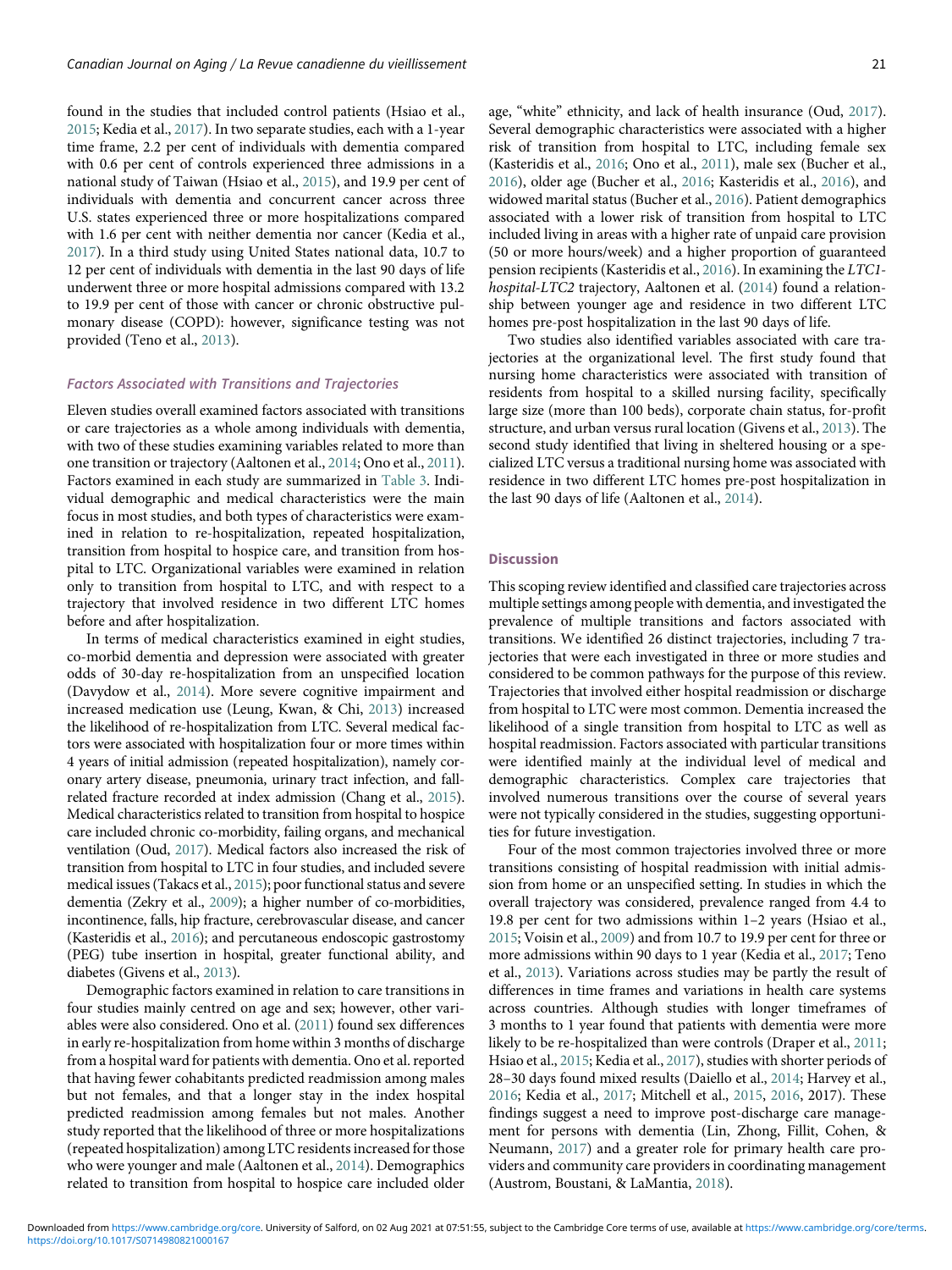This review found that re-hospitalization factors were identified mainly in terms of medical and demographic characteristics. Previous research suggests that readmission risk may be reduced by effective discharge planning and provision of home health services after discharge, particularly for those who live alone (Lin et al., [2017](#page-24-14)). Specifically for persons in LTC, Leung et al. [\(2013](#page-24-23)) found that re-hospitalization risk increased with more severe cognitive impairment and medication use. Nearly half of all older adults living in LTC in Canada are prescribed at least 10 different drugs (Canadian Institute for Health Information, [2018b\)](#page-24-19); however, awareness of the need to de-prescribe for older adults with dementia is growing among health care providers (Canadian Foundation for Healthcare Improvement, [2019\)](#page-24-43).

Three other common trajectories involved two transitions consisting of discharge from hospital to LTC in the second transition. Among people with dementia living at home before hospitalization, the prevalence of a second transition to LTC ranged from 16 to 36 per cent compared with less than 9 per cent for those without dementia, over periods of 1–2 years (Fogg et al., [2017;](#page-24-20) Harvey et al., [2016](#page-24-16); Kedia et al., [2017;](#page-24-9) Mitchell et al., [2016](#page-24-18); Zekry et al., [2009\)](#page-25-5). Included studies suggested that transition from hospital to LTC may follow from interactions among the cause of hospitalization, pre-existing conditions including cognitive and functional impairment, and the hospitalization experience itself. Cognitive impairment, physical assistance needs, and assessment for LTC admission performed in hospital are factors shown in prior research to increase the odds of admission to LTC (Canadian Institute for Health Information, [2017\)](#page-24-44).

Several medical and demographic characteristics were also found to be associated with a single transition from hospital to LTC. Demographic factors included widowhood (Bucher et al., [2016](#page-23-9)), older age (Bucher et al., [2016;](#page-23-9) Kasteridis et al., [2016\)](#page-24-2), and female sex (Kasteridis et al., [2016;](#page-24-2) Ono et al., [2011](#page-25-11)). Older females are more likely to live alone than older males (United Nations Department of Economic and Social Affairs, [2019](#page-25-2)), which may contribute to a greater risk of LTC admission. Several medical factors associated with LTC admission from hospital included severe dementia, severe medical issues, poor functional status, co-morbidity, falls, and hip fractures (Kasteridis et al., [2016](#page-24-2); Takacs et al., [2015](#page-25-3); Zekry et al., [2009\)](#page-25-5). Older adults with dementia often have co-morbidities that can impair cognition and increase the challenge of management in the community (Austrom et al., [2018\)](#page-23-16). Previous research shows that hospital administrators may follow policies that prioritize discharge to LTC rather than to home in the community, partly because of hospital capacity issues (Canadian Institute for Health Information, [2017](#page-24-44)). Initiatives to train and support care partners in combination with respite care may be effective in delaying LTC admission (Gresham, Heffernan, & Brodaty, [2018](#page-24-45)).

Interventions examined in included studies that were effective in reducing transitions focused exclusively on hospital readmissions, and were delivered either in-hospital or in-home (Boltz et al., [2015](#page-23-8); Cassel et al., [2016;](#page-24-12) Gustafsson et al., [2017;](#page-24-13) Noel et al., [2017\)](#page-25-6). Care partners were targeted in three of the four interventions, underscoring the importance of tailoring support and involving care partners in management. For example, reduced readmissions in patients with dementia were achieved after an in-hospital program trained care partners to take part in patient recovery in-hospital and after discharge (Boltz et al., [2015\)](#page-23-8). Previous research advises health care providers to follow principles of family-centred care in ongoing management, such as involving care partners in conversations about medications, providing education about behaviors related to dementia, and soliciting care partners' reports about indications of pain (Austrom et al., [2018](#page-23-16)).

Findings point to opportunities for reducing the risks of transition to hospital and LTC by strengthening systems of community-based care for people living with dementia and care partners. The need for stronger community care systems is underscored by the significant effects of the COVID-19 pandemic on hospitals and LTC homes in Canada (Brown et al., [2020;](#page-23-0) Canadian Institute for Health Information, [2020\)](#page-24-2). Further resources are necessary to train and support all segments of the community care system in dementia care, from paid care providers including personal care workers, first responders, and a wide range of health care professionals (e.g., family physicians and occupational therapists) to unpaid care partners who provide the majority of in-home care (Public Health Agency of Canada, [2019a\)](#page-25-13). Optimal systems of community care also involve strategies for providing support with daily activities such as shopping, exercise, and technology; coordinating medical services and information sharing across paid providers; and making publicly funded home care and supportive housing widely available across jurisdictions (Boscart, McNeill, & Grinspun, [2019;](#page-23-17) Canadian Academy of Health Sciences, [2019](#page-24-45); Canadian Institute for Health Information, [2018a\)](#page-24-1). As the needs of people with dementia and their care partners vary and change as the condition progresses, practice guidelines and staffing to ensure early intervention and crisis prevention should also be widely available (Canadian Home Care Association, [2018](#page-24-16); Canadian Institute for Health Information, [2018a\)](#page-24-1).

Important opportunities for future research were revealed through this review. Complex care trajectories experienced by people living with dementia were not considered by studies in the review. In previous studies of older adults, researchers found between 131 and 240 unique transition patterns across several care settings with varying time frames (Abraham & Venec, [2016](#page-23-18); Sato, Shaffer, Arbaje, & Zuckerman, [2010](#page-25-24)). Complex trajectories may signal fragmented care (Wang et al., [2017\)](#page-25-1), particularly when occurring over a short time period. There is also a need for further study of care trajectories from the point of pre-diagnosis to end of life among people living with dementia (Boltz, [2016;](#page-23-19) Fortinsky & Downs, [2014](#page-24-3)). The longest transition time frame in the current review was 5 years (Callahan et al., [2012\)](#page-23-3), signalling an opportunity for more longitudinal studies that may uncover patterns or group differences that point to discontinuity of care, such as a higher risk of transitions associated with demographic factors (Wang et al., [2017](#page-25-1)). Moreover, the risk of complex trajectories has been found to increase with the number of prior transitions experienced by people with dementia (Hathaway, [2019](#page-24-46)), further underscoring the importance of longitudinal research. Only one included study examined transition outcomes among female and male subpopulations separately (Ono et al., [2011\)](#page-25-11). Sex and gender differences in care trajectories should be considered further, as sex and gender differences in neurodegenerative disorders have been observed across many studies (Tierney, Curtis, Chertkow, & Rylett, [2017](#page-25-0)). Moreover, no study in the review separately analysed transition patterns in rural and urban sub-populations. A larger share of older adults in Canada live in rural communities than in cities (Statistics Canada, [2017\)](#page-25-25) yet face significant barriers in terms of accessing dementia-specific services (Morgan et al., [2015](#page-24-3)). Further investigation into rural and urban trajectories would make a substantial contribution to this research area. Finally, further research is needed concerning care trajectories among important subpopulations living with dementia. Traditionally under-represented in these studies are people with intellectual disability and youngonset dementia, and diverse ethnic groups (Boltz, [2016](#page-23-19)).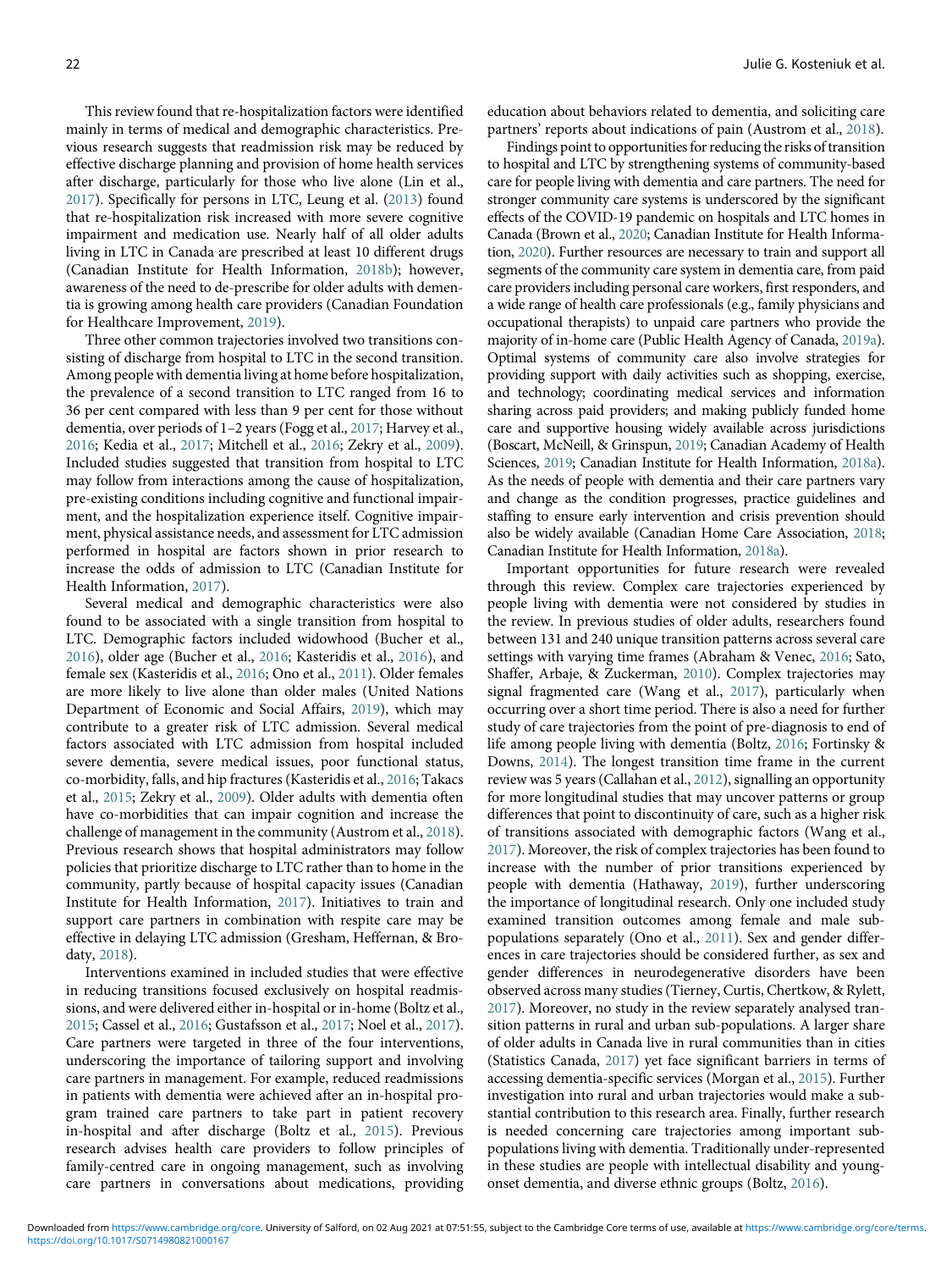# <span id="page-23-15"></span><span id="page-23-14"></span>Limitations

The scoping review method allowed for a comprehensive search of the published literature and a subsequent classification of care trajectories experienced by people with dementia. The increase in published literature in recent years on the topic of multiple transitions among people with dementia fits well with the utility of scoping reviews for clarifying key concepts and knowledge gaps in emerging topics (Munn et al., [2018\)](#page-25-26). It should be noted that this review did not include an assessment of the quality of included studies. Although quality assessment is not a common practice in scoping reviews (Peters et al., [2015\)](#page-25-27), the lack of critical appraisal may nonetheless reduce uptake of findings into practice (Levac et al., [2010](#page-24-10)).

<span id="page-23-10"></span>Grey literature and non-English articles were excluded, as were mixed-methods and qualitative studies, which may limit the generalizability of the findings. These studies were excluded because the purpose of this review was well suited to quantitative analysis, and less focused on evidence concerning the needs or experiences of people with dementia during the transition process. The latter is an important area that has been investigated with qualitative and mixed methods in previous reviews (Afram et al., [2015;](#page-23-6) Stockwell-Smith et al., [2018](#page-25-27)).

<span id="page-23-18"></span><span id="page-23-6"></span><span id="page-23-2"></span>Studies included in the current review varied considerably, with some samples including those with Alzheimer's disease only, others including separate causes of dementia within the same study, and yet others not specifying the causes of dementia. Transition time frames varied from 28 days to 5 years, and studies from several different countries were included to cover the breadth of available evidence, consistent with scoping review methodology (Peters et al., [2015\)](#page-25-27). These variations add to the challenge of drawing conclusions based on the findings.

<span id="page-23-19"></span><span id="page-23-16"></span><span id="page-23-7"></span><span id="page-23-5"></span><span id="page-23-1"></span>Finally, it was not always possible to determine the location of settings from the information provided in the studies. Routes that began in hospital and involved a transition to a different care site directly afterward were considered to originate in an 'unspecified' location for the purpose of the review. We rationalized that individuals were admitted temporarily to hospital from permanent or long-stay living accommodations and that therefore this constituted the first transition. Unspecified locations may in fact be home, LTC, or even another hospital, thus potentially biasing the findings. It is also possible that individuals experienced more than one transition before the initial move to hospital. The time frames imposed on the observation of routes may reduce this possibility; nevertheless, it is a limitation of this study that the framework of multiple transition routes does not capture all possible patterns.

## <span id="page-23-17"></span><span id="page-23-8"></span><span id="page-23-0"></span>Conclusions

<span id="page-23-9"></span><span id="page-23-4"></span><span id="page-23-3"></span>This review found that studies of care trajectories experienced by people with dementia most often involved hospital readmission and discharge from hospital to LTC. Studies reported that risk of hospital readmission and transition from hospital to LTC increased with dementia. Several variables contributing to transition risk were identified, mainly at the level of demographic and medical characteristics such as co-morbidity, as well as severity of both medical issues and dementia. Research opportunities exist to investigate more complex care trajectories, longitudinal trajectories of care, and trajectories experienced by sub-populations of people with dementia. Findings suggest that greater attention should be paid to care trajectories in this population, given the negative outcomes associated with transitions for people with dementia <span id="page-23-13"></span><span id="page-23-12"></span><span id="page-23-11"></span>and their care partners. Efforts to strengthen community-based systems of care as part of a multifaceted strategy to reduce transitions are recommended. These efforts should involve considerable investment in comprehensive dementia-specific training to care providers and care partners, widely available home care and supportive housing, and practical support for people with dementia to live independently for as long as safely possible in their communities.

Supplementary Materials. To view supplementary material for this article, please visit <http://dx.doi.org/10.1017/S0714980821000167>.

# References

- Aaltonen, M., Raitanen, J., Forma, L., Pulkki, J., Rissanen, P., & Jylha, M. (2014). Burdensome transitions at the end of life among long-term care residents with dementia. Journal of the American Medical Directors Association, 15, 643–648.
- Aaltonen, M., Rissanen, P., Forma, L., Raitanen, J., & Jylha, M. (2012). The impact of dementia on care transitions during the last two years of life. Age and Ageing, 41, 52–57.
- Abraham, S., & Venec, V. (2016). Transitions between care settings at the end of life among older homecare recipients: A population-based study. Gerontology & Geriatric Medicine, 2, 1–8.
- Afram, B., Verbeek, H., Bleijlevens, M., & Hamers, J. (2015). Needs of informal caregivers during transition from home towards institutional care in dementia: A systematic review of qualitative studies. International Pyschogeriatrics, 27(6), 891–902.
- Alberta Health, Continuing Care. (2017). Alberta dementia strategy and action plan. Retrieved 5 August 2020 from [https://open.alberta.ca/publications/](https://open.alberta.ca/publications/9781460136898) [9781460136898](https://open.alberta.ca/publications/9781460136898).
- Alzheimer's Disease International. (2020). COVID-19 and dementia: Difficult decisions about hospital admission and triage. Retrieved 5 August 2020 from [https://www.alz.co.uk/content/adi-position-papers-on-dementia-and](https://www.alz.co.uk/content/adi-position-papers-on-dementia-and-covid-19)[covid-19](https://www.alz.co.uk/content/adi-position-papers-on-dementia-and-covid-19).
- Arksey, H., & O'Malley, L. (2005). Scoping studies: Towards a methodological framework. International Journal of Social Research Methodology, 8(1), 19–32.
- Austrom, M., Boustani, M., & LaMantia, M. (2018). Ongoing medical management to maximize health and well-being for persons living with dementia. The Gerontologist, 58(1), S48–S57.
- Boltz, M. (2016) Transitions in care for the person with dementia. In M. Boltz & J. Galvin (Eds.), Dementia care: An evidence-based approach (pp. 235–260). New York: Springer International Publishing.
- Boltz, M., Chippendale, T., Resnick, B., & Galvin, J. (2015). Testing familycentered, function-focused care in hospitalized persons with dementia. Neurodegenerative Disease Management, 5, 203–215.
- Boscart, V., McNeill, S., & Grinspun, D. (2019). Dementia care in Canada: Nursing recommendations. Canadian Journal on Aging, 38(3), 407–418.
- Brown, E., Kumar, S., Rajji, R., Pollock, B., & Mulsant, B. (2020). Anticipating and mitigating the impact of the COVID-19 pandemic on Alzheimer's Disease and related dementias. American Journal of Geriatric Psychiatry, 28(7), 712–721.
- Bucher, C., Dubuc, N., von Gunten, A., & Morin, D. (2016). Measuring change in clinical profiles between hospital admission and discharge and predicting living arrangements at discharge for aged patients presenting behavioral and psychological symptoms of dementia. Archives of Gerontology & Geriatrics, 65, 161–167.
- Callahan, C., Arling, G., Wanzhu, T., Rosenman, M., Counsell, S., Stump, T., et al. (2012). Transitions in care for older adults with and without dementia. Journal of the American Geriatrics Society, 60, 813–820.
- Callahan, C., Tu, W., Unroe, K., LaMantia, M., Stump, T., & Clark, D., (2015). Transitions in care in a nationally representative sample of older Americans with dementia. Journal of the American Geriatrics Society, 63, 1495–1502.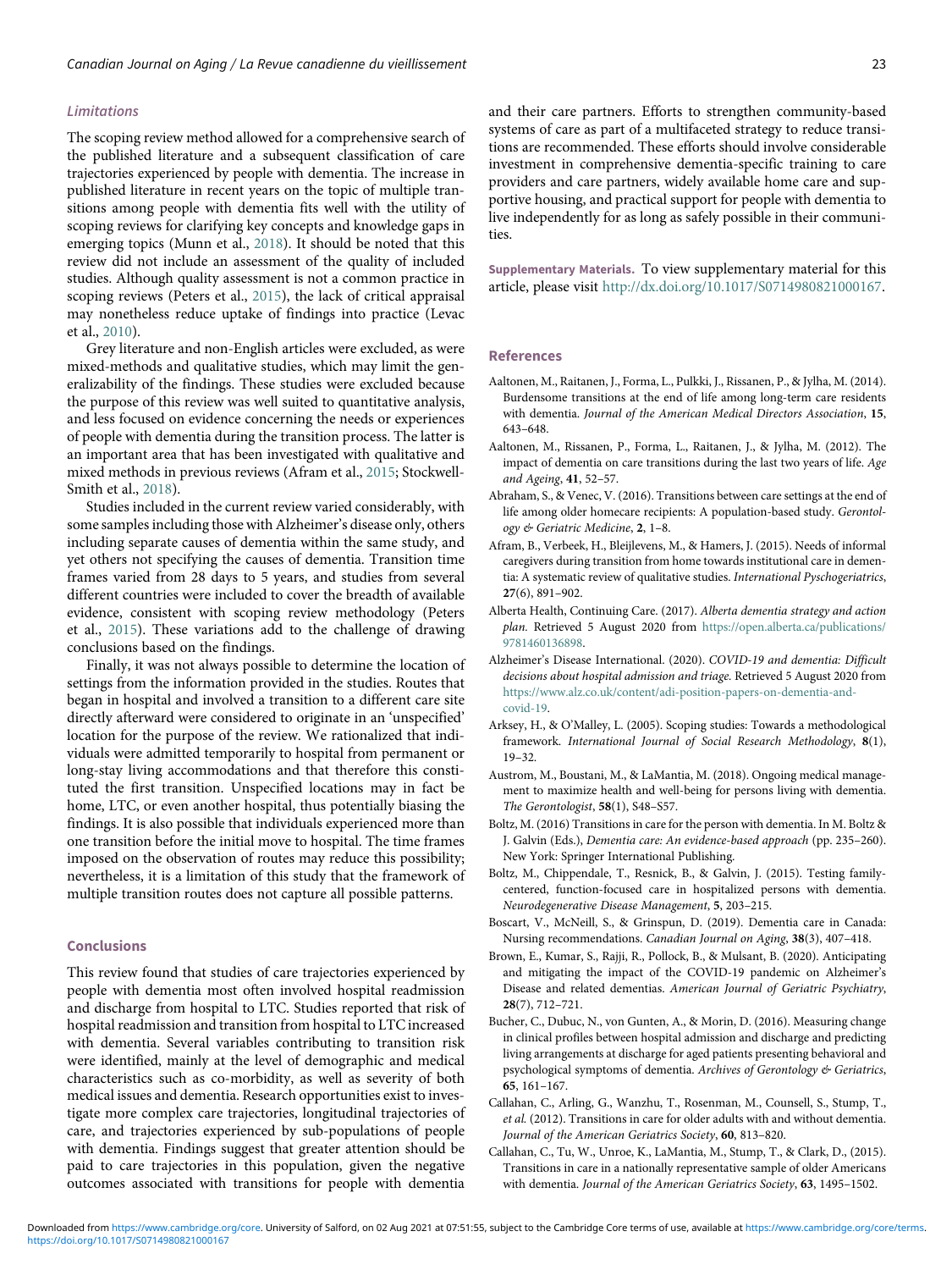- <span id="page-24-45"></span><span id="page-24-42"></span><span id="page-24-32"></span><span id="page-24-31"></span>Canadian Academy of Health Sciences. (2019). Improving the quality of life and care of persons living with dementia and their caregivers. Retrieved 5 August 2020 from [https://cahs-acss.ca/improving-the-quality-of-life-and-care-of](https://cahs-acss.ca/improving-the-quality-of-life-and-care-of-persons-living-with-dementia-and-their-caregivers/)[persons-living-with-dementia-and-their-caregivers/.](https://cahs-acss.ca/improving-the-quality-of-life-and-care-of-persons-living-with-dementia-and-their-caregivers/)
- <span id="page-24-43"></span><span id="page-24-13"></span>Canadian Foundation for Healthcare Improvement. (2019). Appropriate use of antipsychotics. Retrieved 5 August 2020 from [https://www.cfhi-fcass.ca/](https://www.cfhi-fcass.ca/WhatWeDo/appropriate-use-of-antipsychotics) [WhatWeDo/appropriate-use-of-antipsychotics.](https://www.cfhi-fcass.ca/WhatWeDo/appropriate-use-of-antipsychotics)
- <span id="page-24-16"></span>Canadian Home Care Association, 2018. Informing the National Strategy for Alzheimer's Disease and other Dementias. Retrieved 5 August 2020 from [https://cdnhomecare.ca/wp-content/uploads/2020/03/CHCA-Survey-](https://cdnhomecare.ca/wp-content/uploads/2020/03/CHCA-Survey-Report-Informing-the-National-Strategy-for-Alzheimer-web.pdf)[Report-Informing-the-National-Strategy-for-Alzheimer-web.pdf.](https://cdnhomecare.ca/wp-content/uploads/2020/03/CHCA-Survey-Report-Informing-the-National-Strategy-for-Alzheimer-web.pdf)
- <span id="page-24-46"></span><span id="page-24-44"></span>Canadian Institute for Health Information. (2017). Seniors in transition: Exploring pathways across the care continuum. Retrieved 5 August 2020 from [https://www.cihi.ca/en/seniors-in-transition-exploring-pathways-across](https://www.cihi.ca/en/seniors-in-transition-exploring-pathways-across-the-care-continuum)[the-care-continuum.](https://www.cihi.ca/en/seniors-in-transition-exploring-pathways-across-the-care-continuum)
- <span id="page-24-5"></span><span id="page-24-1"></span>Canadian Institute for Health Information (2018a). Dementia in Canada. Retrieved 5 August 2020 from [https://www.cihi.ca/en/dementia-in-canada.](https://www.cihi.ca/en/dementia-in-canada)
- <span id="page-24-19"></span>Canadian Institute for Health Information. (2018b). Drug use among seniors in Canada, 2016. Retrieved 5 August 2020 from [https://www.cihi.ca/en/drug](https://www.cihi.ca/en/drug-use-among-seniors-in-canada)[use-among-seniors-in-canada.](https://www.cihi.ca/en/drug-use-among-seniors-in-canada)
- <span id="page-24-2"></span>Canadian Institute for Health Information. (2020). Pandemic experience in the long-term care sector: How does Canada compare with other countries? Retrieved 5 August 2020 from [https://www.cihi.ca/en/long-term-care-and](https://www.cihi.ca/en/long-term-care-and-covid-19-international-comparisons)[covid-19-international-comparisons.](https://www.cihi.ca/en/long-term-care-and-covid-19-international-comparisons)
- <span id="page-24-23"></span><span id="page-24-9"></span>Canadian Medical Protective Association. (2018). Navigating the complexities when treating patients with Alzheimer's disease and other dementias. Perspective, 10(1), 4–6. [https://www.cmpa-acpm.ca/en/advice-publications/](https://www.cmpa-acpm.ca/en/advice-publications/browse-articles/2018/navigating-the-complexities-when-treating-patients-with--alzheimer-s-disease-and-other-dementias) [browse-articles/2018/navigating-the-complexities-when-treating-patients](https://www.cmpa-acpm.ca/en/advice-publications/browse-articles/2018/navigating-the-complexities-when-treating-patients-with--alzheimer-s-disease-and-other-dementias)[with--alzheimer-s-disease-and-other-dementias](https://www.cmpa-acpm.ca/en/advice-publications/browse-articles/2018/navigating-the-complexities-when-treating-patients-with--alzheimer-s-disease-and-other-dementias).
- <span id="page-24-12"></span><span id="page-24-10"></span>Cassel, B., Kerr, K., McClish, D., Skoro, N., Johnson, S., Wanke, C., et al. (2016). Effect of a home-based palliative care program on healthcare use and costs. Journal of the American Geriatrics Society, 64, 2288–2295.
- <span id="page-24-14"></span>Chang, C., Lin, P., Chang, Y., Chen, N., Huang, C., Lui, C., et al. (2015). The impact of admission diagnosis on recurrent or frequent hospitalizations in 3 dementia subtypes: A hospital-based cohort in taiwan with 4 years longitudinal follow-ups. Medicine, 94, e2091.
- <span id="page-24-0"></span>Daiello, L. A., Gardner, R., Epstein-Lubow, G., Butterfield, K., & Gravenstein, S. (2014). Association of dementia with early rehospitalization among Medicare beneficiaries. Archives of Gerontology & Geriatrics, 59, 162-168.
- <span id="page-24-24"></span><span id="page-24-7"></span>Davydow, D., Zivin, K., Katon, W., Pontone, G., Chwastiak, L., Langa, K., et al. (2014). Neuropsychiatric disorders and potentially preventable hospitalizations in a prospective cohort study of older Americans. Journal of General Internal Medicine, 29(10), 1362–1371.
- <span id="page-24-4"></span>Dawson, A., Bowes, A., Kelly, F., Velzke, K., & Ward (2015). Evidence of what works to support and sustain care at home for people with dementia: A literature review with a systematic approach. BMC Geriatrics, 15, 59.
- <span id="page-24-8"></span>Deeks, L., Cooper, G., Draper, B., Kurrle, S., & Gibson, D. (2016). Dementia, medication and transitions of care. Research in Social & Administrative Pharmacy, 12, 450–460.
- <span id="page-24-18"></span><span id="page-24-15"></span>Draper, B., Karmel, R., Gibson, D., Peut, A., & Anderson, P. (2011). The Hospital Dementia Services Project: Age differences in hospital stays for older people with and without dementia. International Psychogeriatrics, 23, 1649–1658
- <span id="page-24-22"></span><span id="page-24-20"></span><span id="page-24-11"></span>Fogg, C., Meredith, P., Bridges, J., Gould, G., & Griffiths, P. (2017). The relationship between cognitive impairment, mortality and discharge characteristics in a large cohort of older adults with unscheduled admissions to an acute hospital: A retrospective observational study. Age & Ageing, 1(46), 794–801.
- <span id="page-24-21"></span><span id="page-24-3"></span>Fong, T., Jones, R., Marcantonio, E., Tommet, D., Gross, A., Habtemariam, D., et al. (2012). Adverse outcomes after hospitalization and delirium in persons with Alzheimer Disease. Annals of Internal Medicine, 156, 848–856.
- Fortinsky, R., & Downs, M. (2014). Optimizing person-centered transitions in the dementia journal: A comparison of national dementia strategies. Health Affairs, 33(4), 566–573.
- <span id="page-24-17"></span><span id="page-24-6"></span>Givens, J., Mitchell, S., Kuo, S., Gozalo, P., Mor, V., & Teno, J. (2013). Skilled nursing facility admissions of nursing home residents with advanced dementia. Journal of the American Geriatrics Society, 61, 1645–1650.
- <span id="page-24-41"></span><span id="page-24-40"></span><span id="page-24-39"></span><span id="page-24-38"></span><span id="page-24-37"></span><span id="page-24-36"></span><span id="page-24-35"></span><span id="page-24-34"></span><span id="page-24-33"></span><span id="page-24-30"></span><span id="page-24-29"></span><span id="page-24-28"></span><span id="page-24-27"></span><span id="page-24-26"></span><span id="page-24-25"></span>Gresham, M., Heffernan, M., & Brodaty, H. (2018). The Going to Stay at Home program: Combining dementia caregiver training and residential respite care. International Psychogeriatrics, 30, 1697-1706.
- Gustafsson, M., Sjolander, M., Pfister, B., Jonsson, J., Schneede, J., & Lovheim, H. (2017). Pharmacist participation in hospital ward teams and hospital readmission rates among people with dementia: A randomized controlled trial. European Journal of Clinical Pharmacology, 73(7), 827–835.
- Harvey, L., Mitchell, R., Brodaty, H., Draper, B., & Close, J. (2016). The influence of dementia on injury-related hospitalisations and outcomes in older adults. Injury, 47(1), 226–234.
- Hathaway, J. (2019). Long-term healthcare transition pathways among community dwelling adults with dementia in Alberta, Canada; A retrospective cohort analysis. (Master's thesis). Retrieved 5 August 2020 from [https://era.library.](https://era.library.ualberta.ca/items/33d064c0-647d-4262-9876-f37ff252edfa) [ualberta.ca/items/33d064c0-647d-4262-9876-f37ff252edfa.](https://era.library.ualberta.ca/items/33d064c0-647d-4262-9876-f37ff252edfa)
- Hirschman, K., & Hodgson, N. (2018). Evidence-based interventions for transitions in care for individuals living with dementia. The Gerontologist, 58(S1), S129–S140.
- Hsiao, F., Peng, L., Wen, Y., Liang, C., Wang, P., & Chen, L. (2015). Care needs and clinical outcomes of older people with dementia: A population-based propensity score-matched cohort study. PLoS One, 10, e0124973.
- Kasteridis, P., Mason, A., Goddard, M., Jacobs, R., Santos, R., Rodriguez-Sanchez, B., et al. (2016). Risk of care home placement following acute hospital admission: Effects of a pay-for-performance scheme for dementia. PLoS One, 11, e0155850.
- Kedia, S., Chavan, P., Boop, S., & Yu, X. (2017). Health care utilization among elderly medicare beneficiaries with coexisting dementia and cancer. Gerontology and Geriatric Medicine, 3, 1–9.
- Leung, A. Y., Kwan, C., & Chi, I. (2013). Residents with Alzheimer's disease in long-term care facilities in Hong Kong: Patterns of hospitalization and emergency room use. Aging & Mental Health, 17, 959-965.
- Levac, D., Colquhoun, H., & O'Brien, K. (2010). Scoping studies: Advancing the methodology. Implementation Science, 5, 69.
- Lin, P.-J., Zhong, Y., Fillit, H., Cohen, J., & Neumann, P. (2017). Hospitalizations for ambulatory care sensitive conditions and unplanned readmissions among Medicare beneficiaries with Alzheimer's disease. Alzheimer's & Dementia, 13, 1174–1178.
- Livingston, G., Sommerlad, A., Orgeta, V., Costafreda, S., Huntley, J., Ames, D., et al. (2017). Dementia prevention, intervention, and care. Lancet, 390 (10113), 2673–2734.
- Ma, C., Bao, S., Dull, P., Wu, B., & Yu (2019). Hospital readmission in persons with dementia: A systematic review. International Journal of Geriatric Psychiatry, 34, 1170–1184.
- Mitchell, R., Draper, B., Harvey, L., Brodaty, H., & Close, J. (2017). The survival and characteristics of older people with and without dementia who are hospitalised following intentional self-harm. International Journal of Geriatric Psychiatry, 32(8), 892–900.
- Mitchell, R., Harvey, L., Brodaty, H., Draper, B., & Close, J. (2015). Dementia and intentional and unintentional poisoning in older people: A 10 year review of hospitalization records in New South Wales, Australia. International Psychogeriatrics, 27, 1757–1768.
- Mitchell, R., Harvey, L., Brodaty, H., Draper, B., & Close, J. (2016). Hip fracture and the influence of dementia on health outcomes and access to hospitalbased rehabilitation for older individuals. Disability & Rehabilitation, 38, 2286–2295
- Moher, D., Liberati, A., Tetzlaff, J., Altman, D., & The PRISMA Group (2009). Preferred reporting items for systematic reviews and meta-analyses: The PRISMA statement. PLoS Med, 6, e1000097.
- Mondor, L., Maxwell, C., Hogan, D., Bronskill, S., Gruneir, A., Lane, N., et al. (2017). Multimorbidity and healthcare utilization among home care clients with dementia in Ontario, Canada: A retrospective analysis of a populationbased cohort. PLoS Medicine/Public Library of Science, 14, e1002249.
- Morgan, D., Kosteniuk, J., Stewart, N., O'Connell, M. E., Kirk, A., Crossley, M., et al. (2015). Availability and primary health care orientation of dementiarelated services in rural Saskatchewan, Canada. Home Health Care Services Quarterly, 34(3–4), 137–158.
- Muller, C., Lautenschlager, S., Meyer, G., & Stephan, A. (2017). Interventions to support people with dementia and their caregivers during the transition from